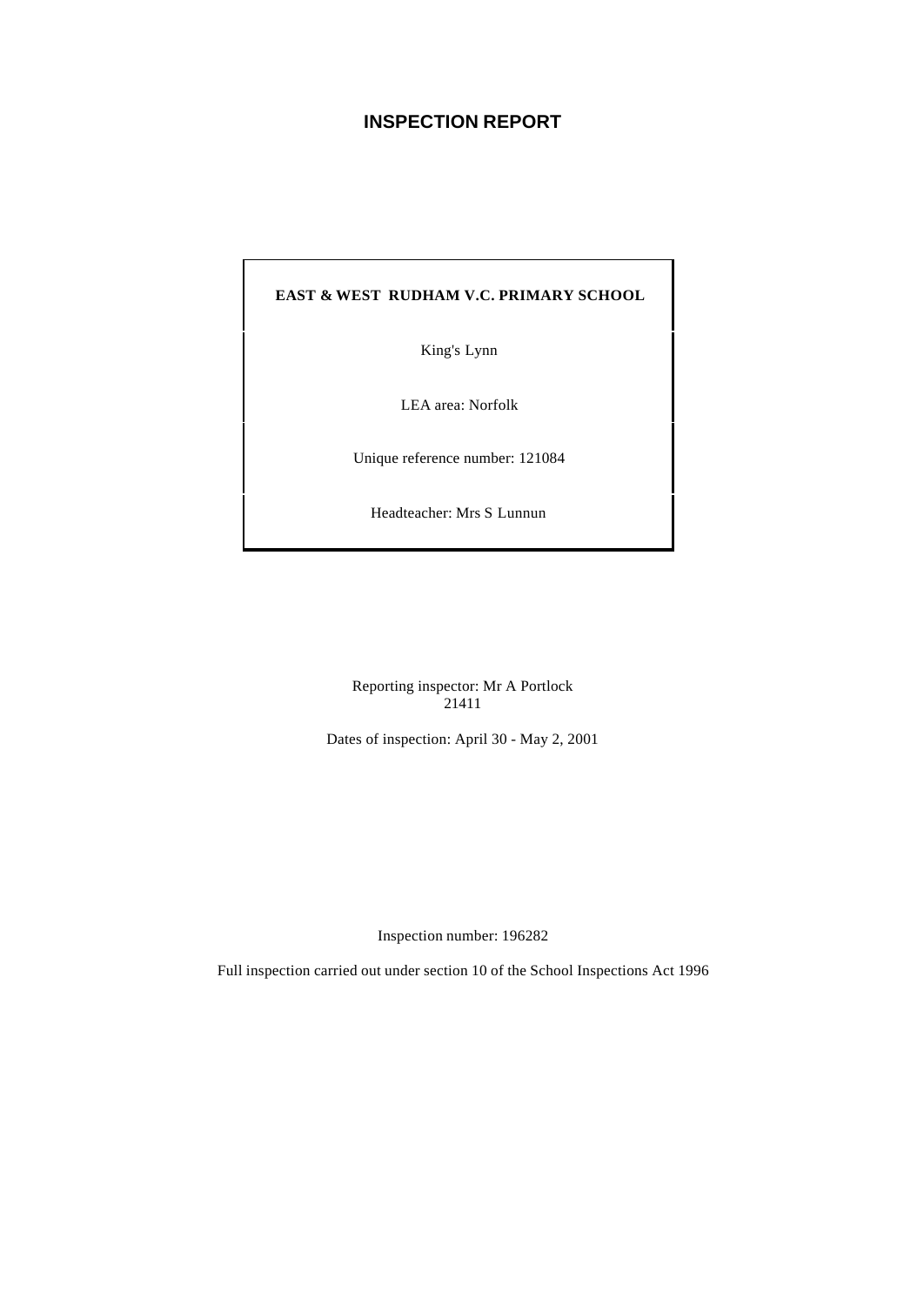# © Crown copyright 2001

This report may be reproduced in whole or in part for non-commercial educational purposes, provided that all extracts quoted are reproduced verbatim without adaptation and on condition that the source and date thereof are stated.

Further copies of this report are obtainable from the school. Under the School Inspections Act 1996, the school must provide a copy of this report and/or its summary free of charge to certain categories of people. A charge not exceeding the full cost of reproduction may be made for any other copies supplied.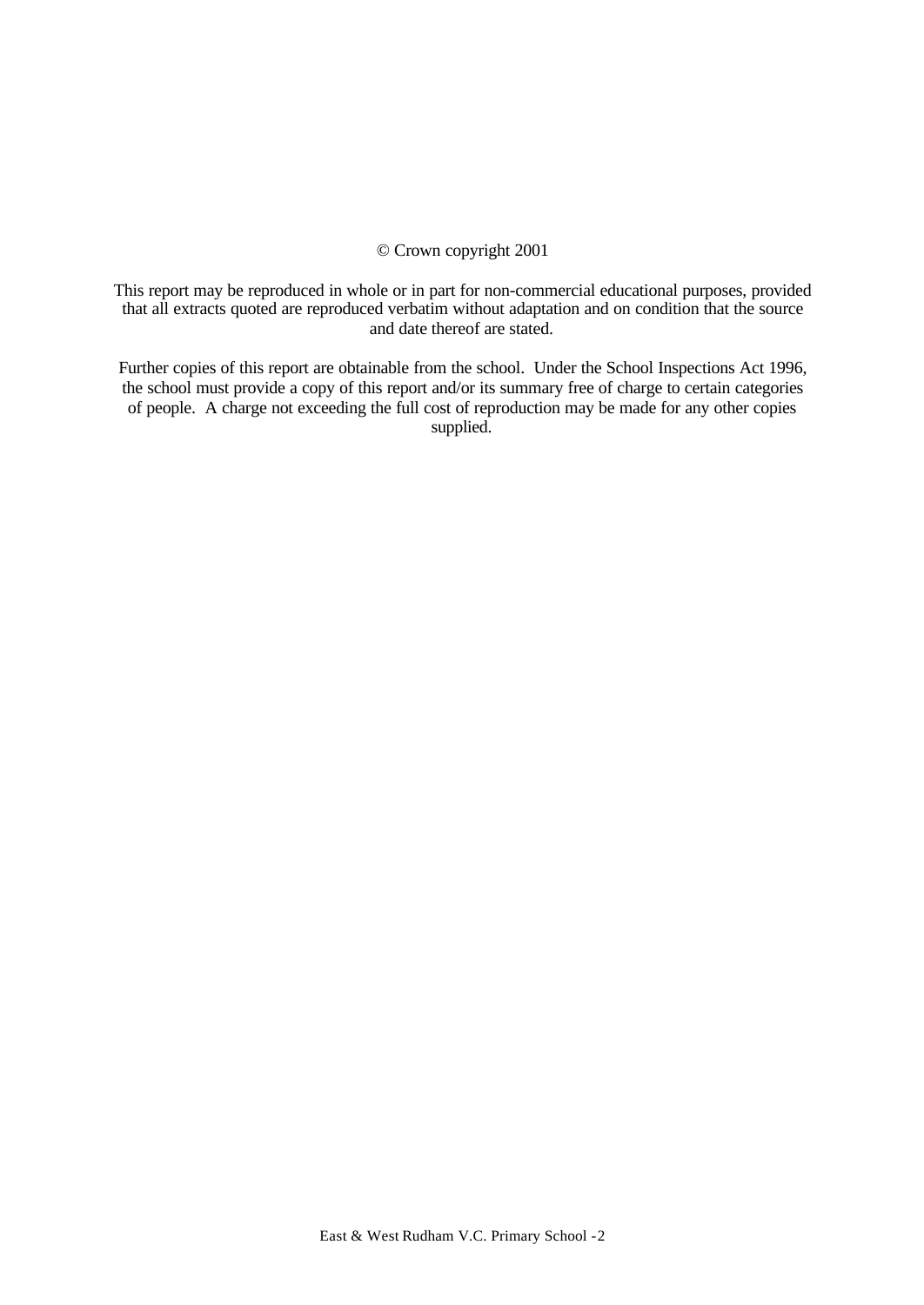# **INFORMATION ABOUT THE SCHOOL**

| Type of school:              | Infant and junior                                                  |
|------------------------------|--------------------------------------------------------------------|
| School category:             | <b>Voluntary Controlled</b>                                        |
| Age range of pupils:         | $4 - 11$                                                           |
| Gender of pupils:            | Mixed                                                              |
|                              |                                                                    |
| School address:              | School Road<br><b>East Rudham</b><br>King's Lynn<br><b>Norfolk</b> |
| Postcode:                    | <b>PE31 8RF</b>                                                    |
| Telephone number:            | 01485 528230                                                       |
| Fax number:                  | 01485 528230                                                       |
|                              |                                                                    |
| Appropriate authority:       | The Governing Body                                                 |
| Name of chair of governors:  | Mr M Swale                                                         |
|                              |                                                                    |
| Date of previous inspection: | 14 - 16 January 1997                                               |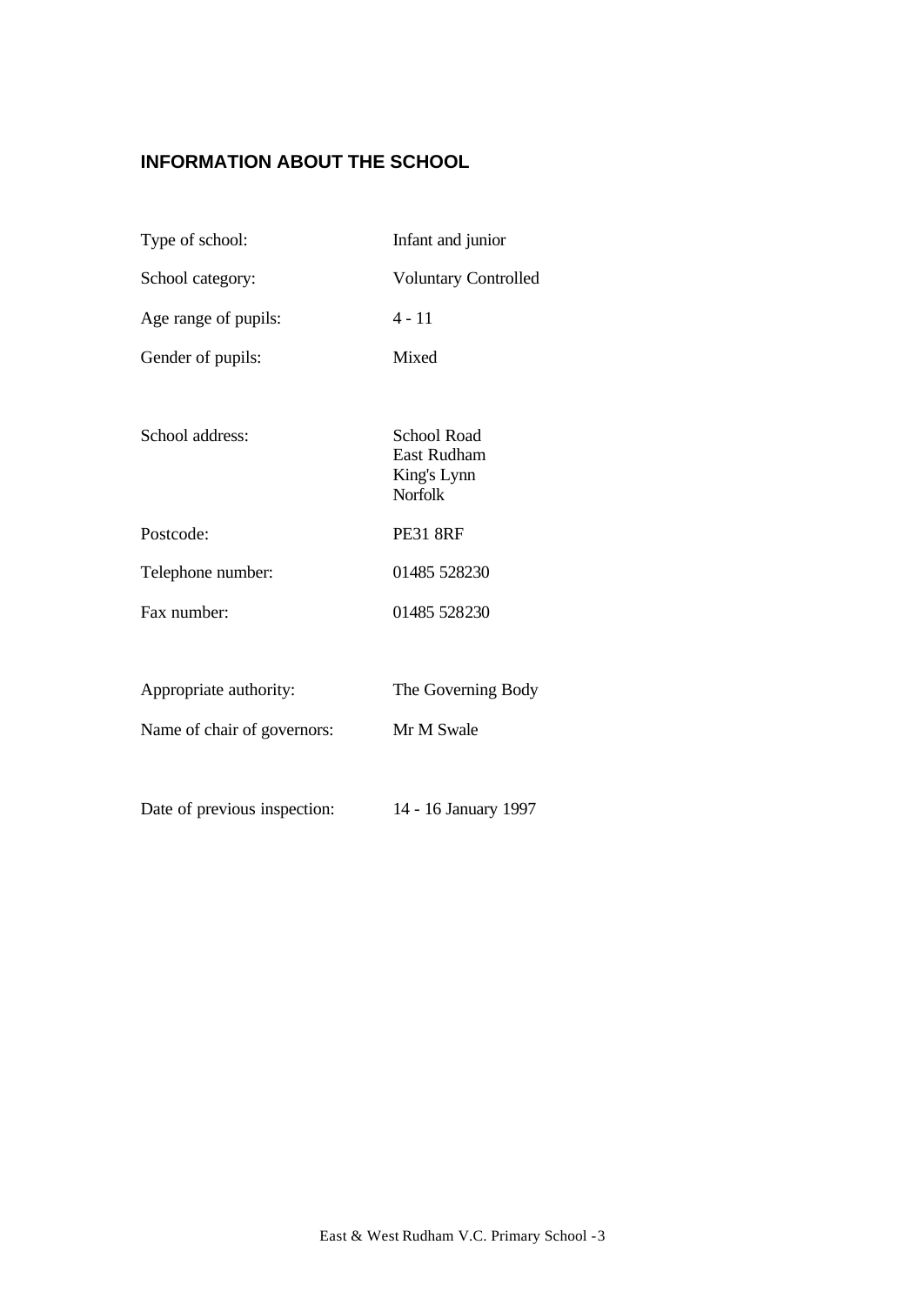| <b>Team members</b> |             | Subject<br>responsibilities | <b>Aspect responsibilities</b>       |                                                                                 |
|---------------------|-------------|-----------------------------|--------------------------------------|---------------------------------------------------------------------------------|
| 21411               | A. PORTLOCK | Registered inspector        | <b>Mathematics</b>                   | What sort of school is it?                                                      |
|                     |             |                             | Design &<br>technology               | The school's results and<br>pupils' achievements                                |
|                     |             |                             | History                              | How well are pupils<br>taught?                                                  |
|                     |             |                             | Geography                            | How well is the school led<br>and managed?                                      |
|                     |             |                             | Art                                  | What should the school do<br>to improve further?                                |
|                     |             |                             | French                               |                                                                                 |
|                     |             |                             | Physical education                   |                                                                                 |
|                     |             |                             | Special educational<br>needs         |                                                                                 |
|                     |             |                             | Equal opportunities                  |                                                                                 |
| 19335               | S. DIXON    | Lay inspector               |                                      | Pupils' attitudes, values<br>and personal development.                          |
|                     |             |                             |                                      | How well does the school<br>care for its pupils?                                |
|                     |             |                             |                                      | How well does the school<br>work in partnership with<br>parents?                |
| 23112               | M. MACKAY   | Team inspector              | English                              | How good are the<br>curricular and other<br>opportunities offered to<br>pupils? |
|                     |             |                             | Science                              |                                                                                 |
|                     |             |                             | Information<br>technology            |                                                                                 |
|                     |             |                             | Music                                |                                                                                 |
|                     |             |                             | Religious education                  |                                                                                 |
|                     |             |                             | Foundation stage                     |                                                                                 |
|                     |             |                             | English as an<br>additional language |                                                                                 |

## **INFORMATION ABOUT THE INSPECTION TEAM**

The inspection contractor was: Sandfield Educational Consultants

16 Wychwood Drive

Trowell Park

Nottingham NG9 3RB

Any concerns or complaints about the inspection or the report should be raised with the inspection contractor. Complaints that are not satisfactorily resolved by the contractor should be raised with OFSTED by writing to: The Complaints Manager Inspection Quality Division

The Office for Standards in Education

Alexandra House

33 Kingsway,

London WC2B 6SE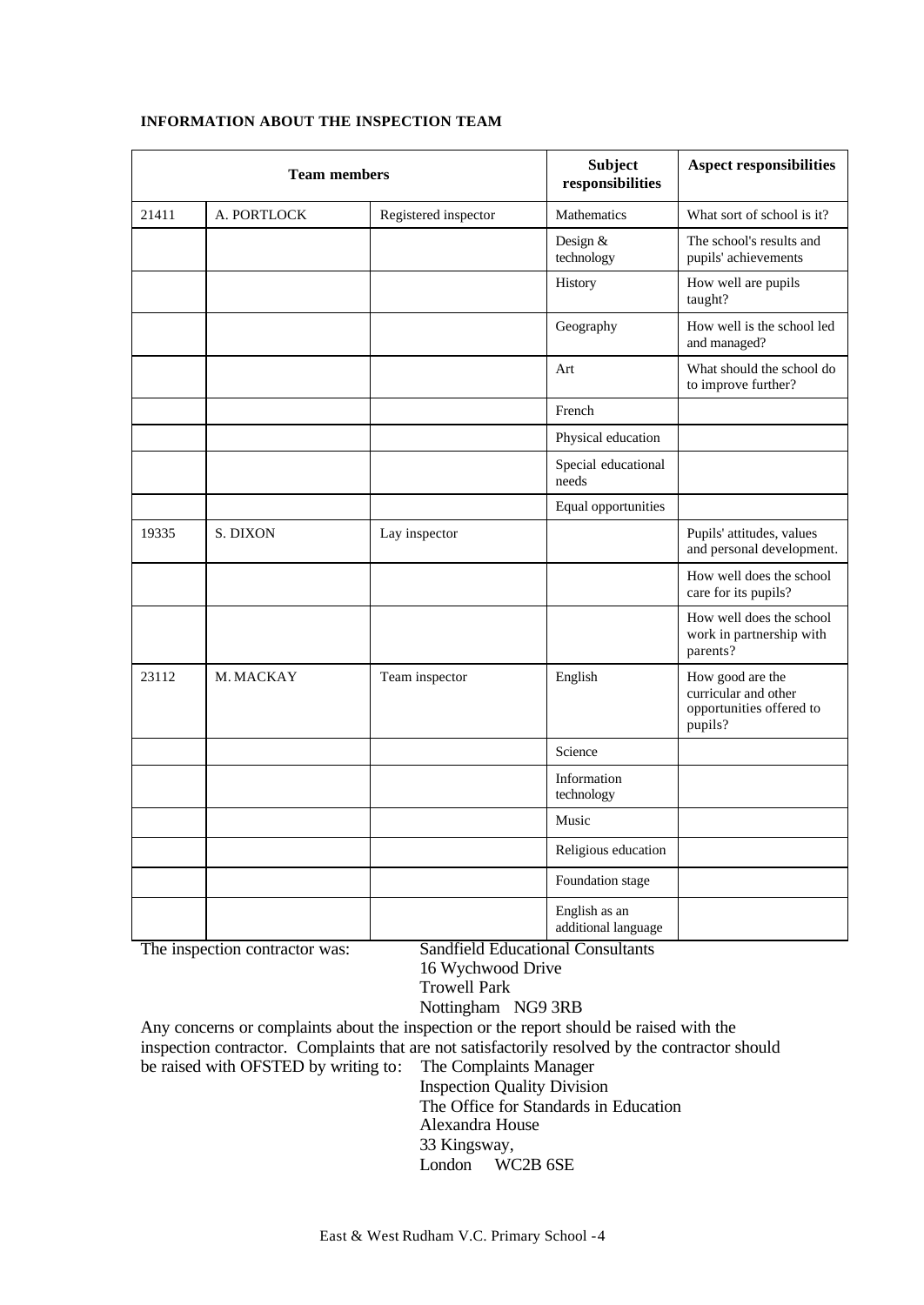# **REPORT CONTENTS**

| <b>PART A: SUMMARY OF THE REPORT</b>                                                                                                                                                                                                                                                                                                                                     | 6  |
|--------------------------------------------------------------------------------------------------------------------------------------------------------------------------------------------------------------------------------------------------------------------------------------------------------------------------------------------------------------------------|----|
| Information about the school<br>How good the school is<br>What the school does well<br>What could be improved<br>How the school has improved since its last inspection<br><b>Standards</b><br>Pupils' attitudes and values<br>Teaching and learning<br>Other aspects of the school<br>How well the school is led and managed<br>Parents' and carers' views of the school |    |
| <b>PART B: COMMENTARY</b>                                                                                                                                                                                                                                                                                                                                                |    |
| <b>HOW HIGH ARE STANDARDS?</b>                                                                                                                                                                                                                                                                                                                                           | 10 |
| The school's results and pupils' achievements<br>Pupils' attitudes, values and personal development                                                                                                                                                                                                                                                                      |    |
| <b>HOW WELL ARE PUPILS TAUGHT?</b>                                                                                                                                                                                                                                                                                                                                       | 12 |
| <b>HOW GOOD ARE THE CURRICULAR AND OTHER</b><br><b>OPPORTUNITIES OFFERED TO PUPILS?</b>                                                                                                                                                                                                                                                                                  | 15 |
| <b>HOW WELL DOES THE SCHOOL CARE FOR ITS PUPILS?</b>                                                                                                                                                                                                                                                                                                                     | 17 |
| <b>HOW WELL DOES THE SCHOOL WORK IN</b><br><b>PARTNERSHIP WITH PARENTS</b>                                                                                                                                                                                                                                                                                               | 18 |
| HOW WELL IS THE SCHOOL LED AND MANAGED?                                                                                                                                                                                                                                                                                                                                  | 19 |
| WHAT SHOULD THE SCHOOL DO TO IMPROVE FURTHER?                                                                                                                                                                                                                                                                                                                            | 21 |
| PART C: SCHOOL DATA AND INDICATORS                                                                                                                                                                                                                                                                                                                                       | 22 |
| PART D: THE STANDARDS AND QUALITY OF TEACHING IN<br>AREAS OF THE CURRICULUM, SUBJECTS AND COURSES                                                                                                                                                                                                                                                                        | 26 |

Page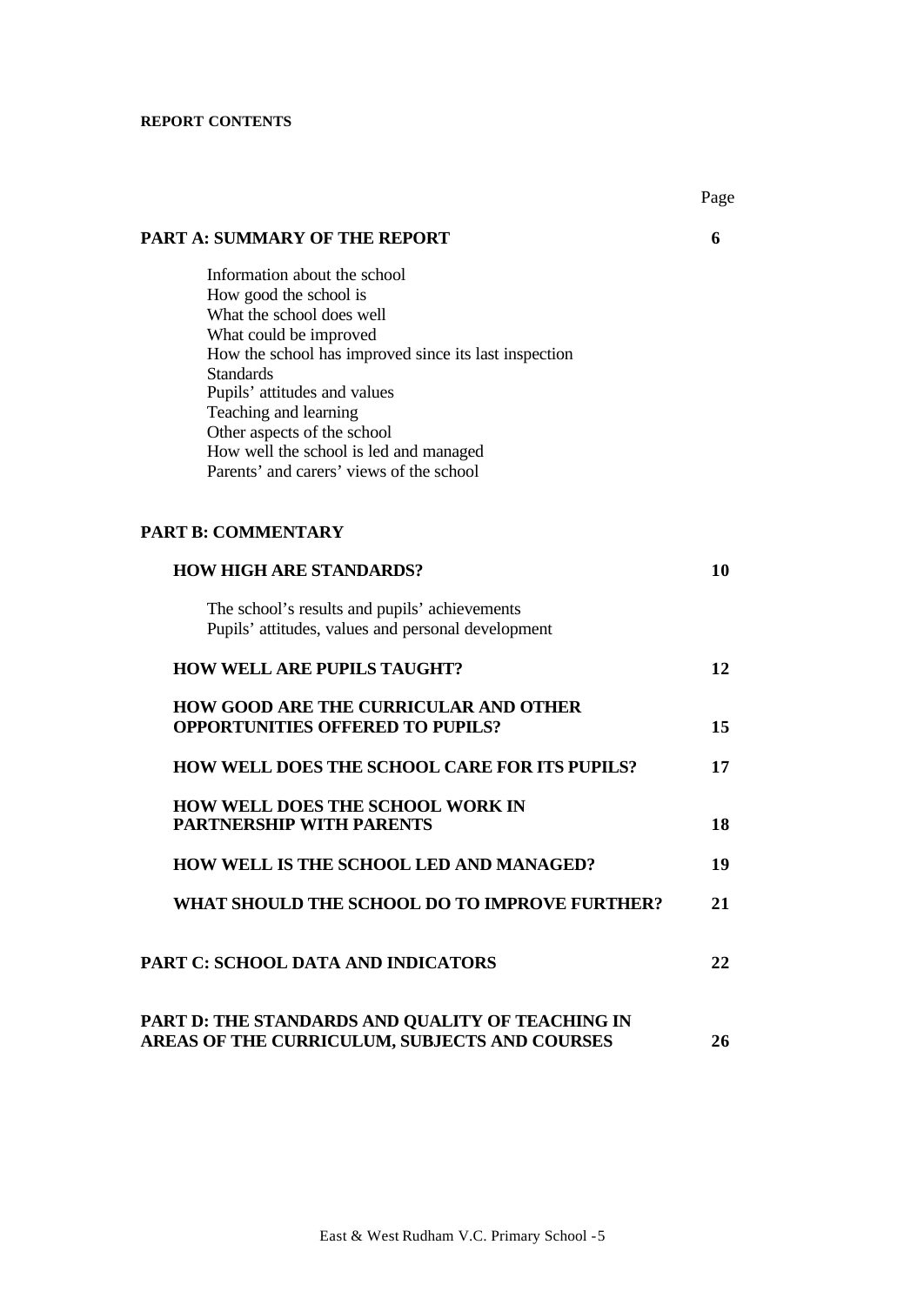## **PART A: SUMMARY OF THE REPORT**

## **INFORMATION ABOUT THE SCHOOL**

East and West Rudham V.C. Primary School is situated between King's Lynn and Fakenham. Most pupils come from the local area and the remainder comes from surrounding villages. The school is much smaller than most schools with 54 pupils on roll. The pupils are taught in two classes. The reception and infant pupils are in Class 1 and the junior pupils are in Class 2. The children begin school in the September following their fourth birthday and the attainment on entry varies year-to-year but overall is broadly average. Seventeen pupils (33 per cent) are eligible for free school meals, which are above the national average and has doubled since the previous inspection. There are 13 pupils (24 per cent) who have special educational needs and one pupil has a statement of special educational needs, both of which are about average. One pupil has English as an additional language. Last year, 12 per cent of the pupils joined the school other than in the reception class.

# **HOW GOOD THE SCHOOL IS**

The school provides a good standard of education and most pupils achieve well. Most pupils attain at least national expectations. The school continues to improve. This is largely because of the good teaching, the effective leadership and management and the good attitudes that the pupils' have to school and their work. The headteacher and governors evaluate the school's performance thoroughly. The school meets the needs of all pupils effectively and gives good value for money.

### **What the school does well**

- Standards in English, mathematics and science are good throughout the school and very good in Key Stage 1 science, largely because of the good teaching and learning overall and very good teaching and learning in Key Stage 1.
- The very good relationships and the very good provision for the pupils' spiritual, moral and social development ensure that the pupils' personal development is very good.
- The effective leadership and management of the school are well supported by the shared commitment to improve pupils' standards.

#### **What could be improved**

- Raise standards for the Year 6 pupils in history and design and technology.
- The amount of direct teaching time for pupils in Key Stage 2 and the organisation of the timetable for history and geography.

*The areas for improvement will form the basis of the governors' action plan.*

## **HOW THE SCHOOL HAS IMPROVED SINCE ITS LAST INSPECTION**

Since the last inspection in 1997 the school has continued to improve. All of the key issues raised at the last inspection have been dealt with. The provision for information technology has been significantly improved and standards are now satisfactory. The presentation of pupils' work is mostly good and the pupils make good progress. Displays around the school enhance the learning environment and celebrate the pupils' work. There are now more opportunities for pupils to use their initiative and to plan and carry out investigations in mathematics, science and design and technology. The headteacher, supported by the teachers and governors, evaluates the school's performance carefully and sets clear targets for improvement. The school is well placed to sustain developments and to continue to raise standards.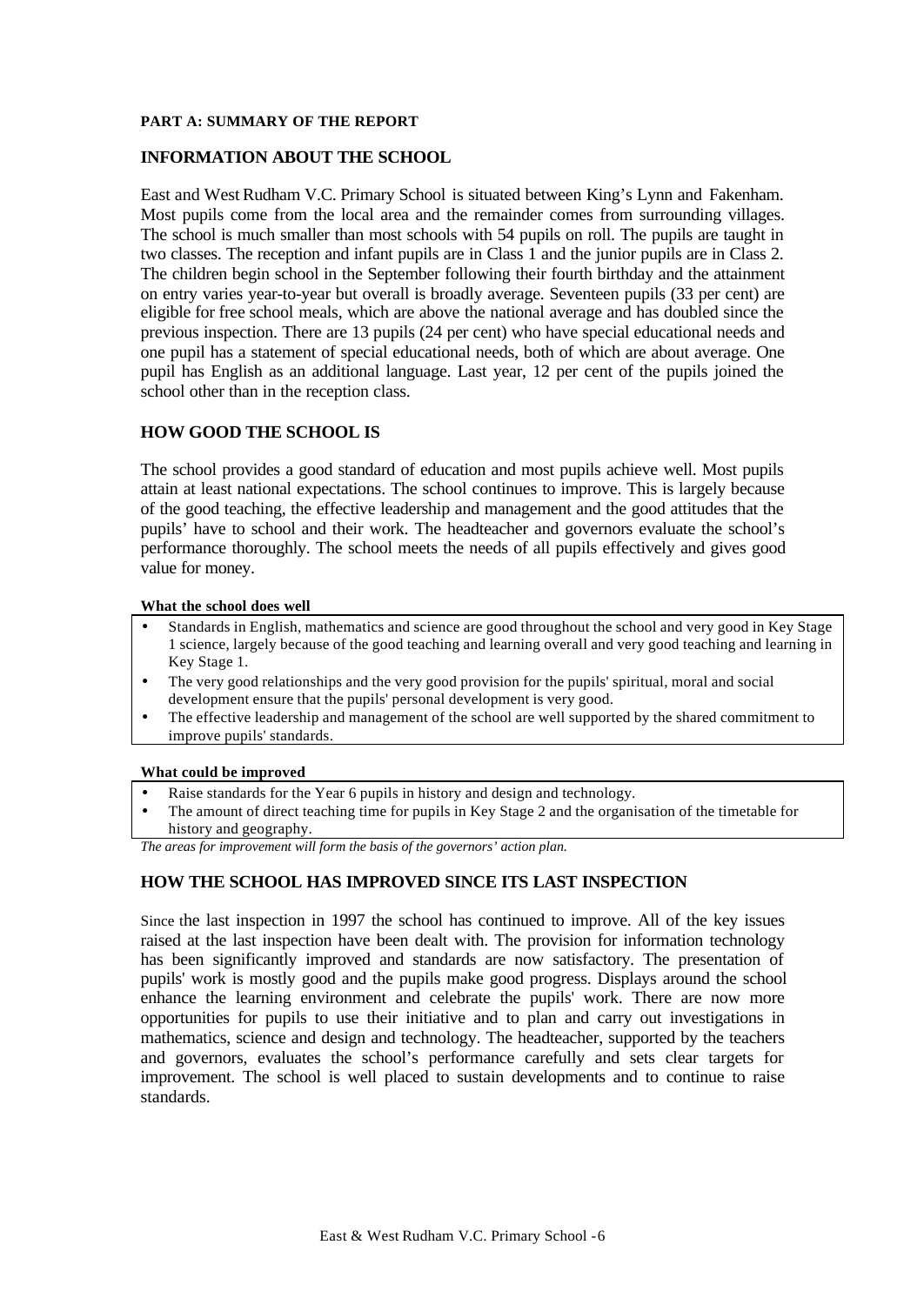## **STANDARDS**

In the Foundation Stage (children in the reception class), results of the baseline tests show that standards of attainment on entry are broadly average for children of this age overall. In 2000, 7 pupils took the Year 6 tests and 7 pupils took the Year 2 tests. Because of the small number of pupils taking the tests annually, they need to be interpreted cautiously. What they show is that all Year 2 pupils reached the expected Level 2 in reading, writing and mathematics. In reading and mathematics about half reached the higher Level 3 but in writing no pupils reached the higher level. When compared to similar schools the standards are very high (in the top five per cent) in reading and mathematics and well above average in writing. In the Year 6 tests, the number of pupils reaching the expected Level 4 was higher than the national average in English and science and in line with the national average in mathematics, but most did not attain the higher Level 5. Over the last three years the results are broadly in line with the national trend. The targets the school set itself in English and mathematics were exceeded and this year's targets are significantly higher.

Inspection evidence indicates that the youngest children make good progress, and by the end of the reception year, the majority will achieve and some will exceed the Early Learning Goals. Standards in English, mathematics and Key Stage 2 science are above those expected for both 7 and 11 year olds. Standards in Key Stage 1 science are well above average. By the end of Key Stage 1, the pupils attain above average standards in reading, writing, speaking and listening. By the age of eleven, the pupils attain above average standards in reading, speaking and listening skills and average standards in writing, although writing is improving. The splitting of the junior class into a Year 3/4 group and a Year 5/6 group is allowing the teachers to focus more closely upon the levels of literacy and numeracy work. The improved pupil records, especially for 7 to 11 year-olds, allow the teachers to set clear targets for improvement. Targets set for this year are higher than for last year. The pupils in both key stages make good progress, including those pupils with special educational needs and English as an additional language.

By the time that they leave the school, the pupils' attainment in art, Key Stage 2 design and technology, geography, history, information and communication technology, music, physical education and religious education are in line with expectations. This is similar to the previous inspection, except for information and communication technology, which is an improvement. In Key Stage 1 design and technology, the pupils' attain above expectations, which is also an improvement over the previous inspection. Progress for Year 6 pupils in subjects, such as history and design and technology, is limited by lack of challenge in the planned curriculum.

| Aspect                                    | <b>Comment</b>                                                                                                                                |
|-------------------------------------------|-----------------------------------------------------------------------------------------------------------------------------------------------|
| Attitudes to the school                   | The pupils have good and often very good attitudes to their work.                                                                             |
| Behaviour, in and out of<br>classrooms    | The behaviour of nearly all the pupils is good; this has a beneficial effect upon<br>their learning and upon the school community as a whole. |
| Personal development and<br>relationships | The relationships amongst all members of the school community are very<br>good. Pupils' personal development is also very good.               |
| Attendance                                | Attendance rates are well above the national average and are very good.                                                                       |

# **PUPILS' ATTITUDES AND VALUES**

The pupils come to school eager to learn; lessons and activities are approached with enthusiasm. This has a positive effect upon their learning and creates a purposeful environment. The pupils behave consistently well in lessons, assemblies and at lunchtime.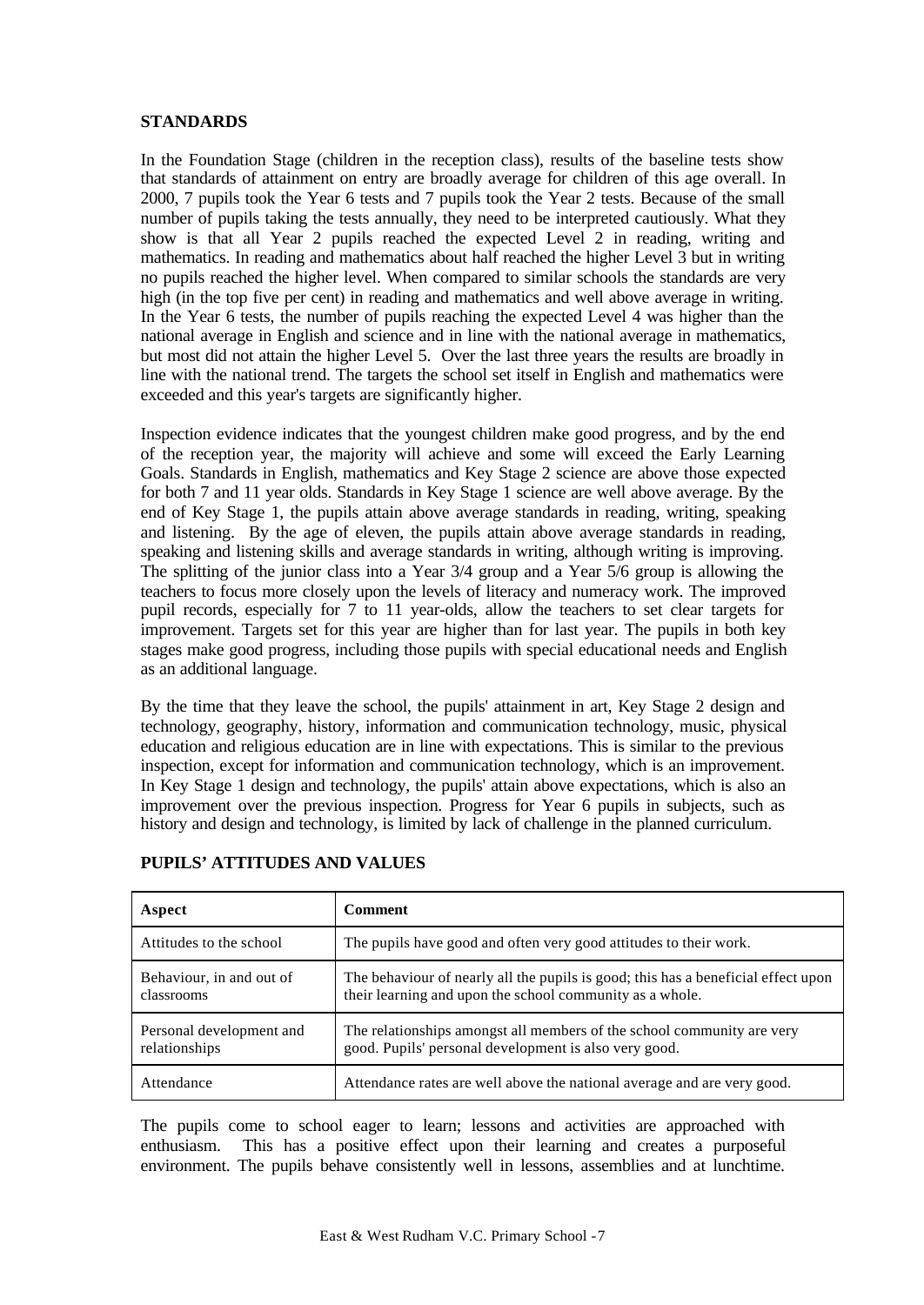The pupils understand the school's expectations and they receive praise for good work and behaviour. The pupils are polite and helpful towards each other and to adults. There is a strong family atmosphere in the school, and at playtimes the pupils display a caring and thoughtful approach to each other and to younger pupils. A particular feature of the school is the paired reading and activities that take place each week. Older pupils have a younger partner that they support and encourage. Relationships across the year groups are strengthened through these activities and the pupils look after each other at lunch and playtimes. The pupils usually arrive in good time and the school day begins promptly.

# **TEACHING AND LEARNING**

| <b>Teaching of pupils:</b> | aged up to 5 years |           | aged 7-11 years |  |
|----------------------------|--------------------|-----------|-----------------|--|
| Lessons seen overall       | Good               | Very good | Good            |  |

*Inspectors make judgements about teaching in the range: excellent; very good; good; satisfactory; unsatisfactory; poor; very poor. 'Satisfactory' means that the teaching is adequate and strengths outweigh weaknesses.*

The quality of teaching is good overall. It is satisfactory or better in all lessons; good in over half the lessons and very good in nearly one-fifth. The teaching of literacy and numeracy is good overall. The teachers meet the needs of all pupils very effectively, including those with special educational needs and English as an additional language. The support staff work closely with the teachers and they make an effective team. The staff are committed to doing their best for the pupils and there is consistency in the way in which they work with them. There is mutual respect between teachers and pupils. The teachers aim to bring out the best in the pupils and strive to develop the pupils' self-esteem and confidence. Greater challenge is needed for the oldest pupils in history and design and technology.

| Aspect                                                                                               | <b>Comment</b>                                                                                                                                                                                                                                                                                                                                   |
|------------------------------------------------------------------------------------------------------|--------------------------------------------------------------------------------------------------------------------------------------------------------------------------------------------------------------------------------------------------------------------------------------------------------------------------------------------------|
| The quality and range of the<br>curriculum                                                           | The school provides a broad and balanced curriculum for all pupils. In<br>Key Stage 2 the amount of direct teaching time is less than the<br>recommended time and the organisation of the curriculum means that<br>some subjects are not taught for long periods.                                                                                |
| Provision for pupils with<br>special educational needs                                               | The provision for pupils with special educational needs is good and<br>ensures that they make good progress.                                                                                                                                                                                                                                     |
| Provision for pupils with<br>English as an additional<br>language                                    | The provision for the pupil with English as an additional language is<br>good and allows him to make good progress.                                                                                                                                                                                                                              |
| Provision for pupils'<br>personal, including spiritual,<br>moral, social and cultural<br>development | The school makes very good provision for the pupils' personal and<br>social education. This accounts, in large part, for the pupils' self-<br>awareness, confidence and independence in every aspect of their<br>learning. One of the strengths of the school is its provision for pupils'<br>spiritual, moral, social and cultural development. |
| How well the school cares for<br>its pupils                                                          | The school has good arrangements for the care and protection of its<br>pupils.                                                                                                                                                                                                                                                                   |

# **OTHER ASPECTS OF THE SCHOOL**

The curriculum fully meets statutory requirements, including those for religious education. Except for the organisation of history and geography, the school has a clear and effective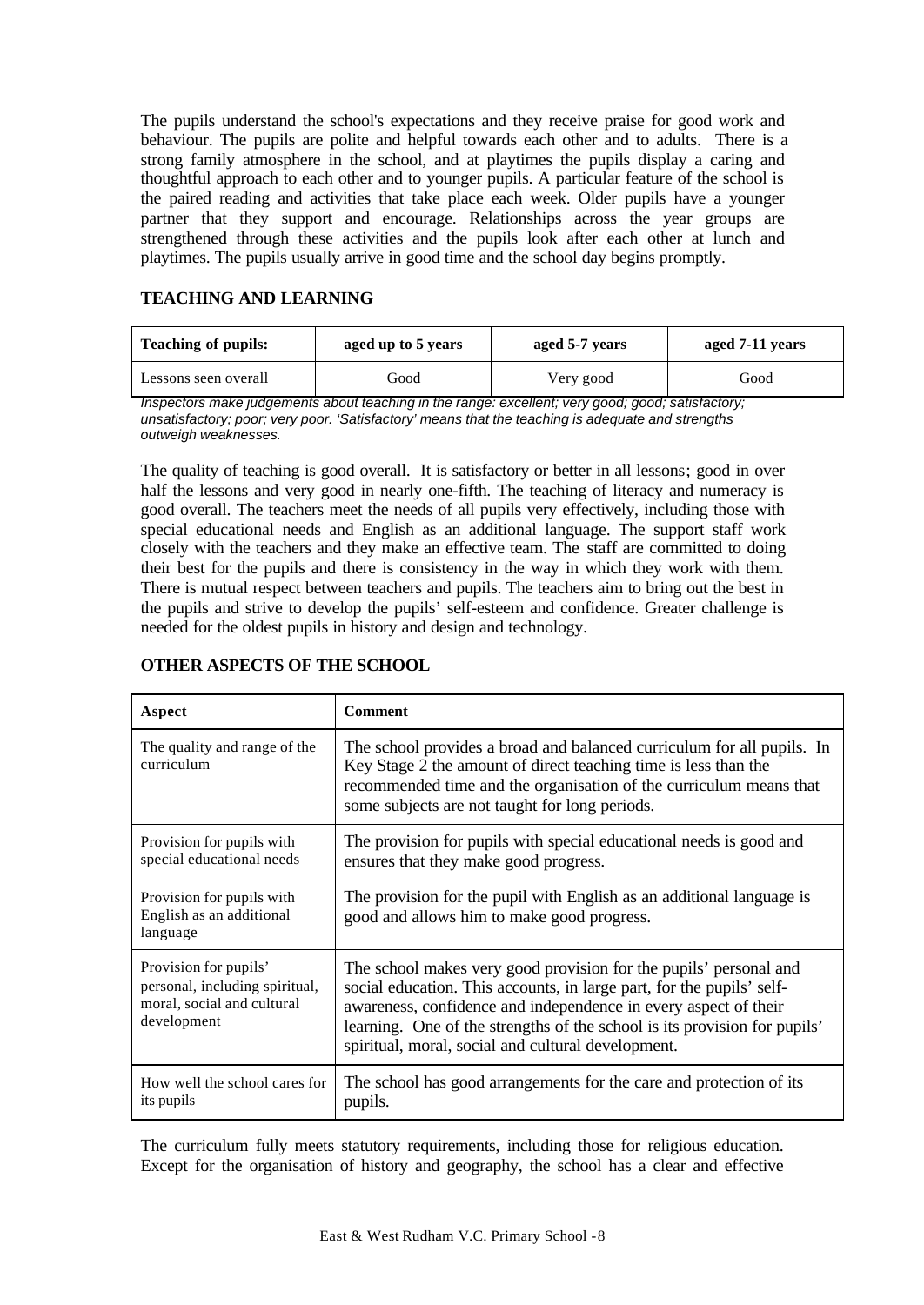curriculum framework that enables the teachers to plan thoroughly and systematically. The school has responded very positively to the national strategies for literacy and numeracy. A high priority is given to the teaching of reading, writing and mathematics. However, the planning does not always ensure that skills acquired in literacy lessons are practised and applied across the curriculum. Another weakness in the organisation of the curriculum is the blocking of subjects, such as history and geography. Because of the need to teach some subjects in cycles due to the number of year groups in each class, there are long periods when some aspects of the subjects are not taught. The school quickly identifies pupils who need extra support, and ensures that the full curriculum is available to them. The parents' views of the school are good. They are appreciative of the education provided for their children and of the hard work and commitment shown by all the staff. The parents are welcomed into school and are closely involved in the life of the school and their children's education.

| Aspect                                                                 | <b>Comment</b>                                                                                                                                                                                                                 |
|------------------------------------------------------------------------|--------------------------------------------------------------------------------------------------------------------------------------------------------------------------------------------------------------------------------|
| Leadership and management<br>by the headteacher and other<br>key staff | The headteacher, with good support from the staff and governors, leads<br>and manages the school efficiently and effectively. The staff work well<br>together as a team and they share very good commitment to<br>improvement. |
| How well the governors fulfil<br>their responsibilities                | The governors are very well informed. They have a good knowledge of<br>how well the school is achieving and have appropriate procedures in<br>place to fulfil their statutory responsibilities.                                |
| The school's evaluation of its<br>performance                          | The headteacher and governors use the results of monitoring to set clear<br>targets for development.                                                                                                                           |
| The strategic use of<br>resources                                      | Efficient use is made of resources. This includes the use of specific<br>grants.                                                                                                                                               |

## **HOW WELL THE SCHOOL IS LED AND MANAGED**

In their strategic planning, the governors have sought to apply the principles of best value when buying resources and services. The school is well resourced for teaching literacy, numeracy and information and communication technology. In all subjects, resources are at least satisfactory, although large outdoor play equipment for reception pupils is limited. Overall, the learning resources are well stored and cared for. The accommodation is satisfactory overall and provides well for the delivery of the curriculum. The school lacks a hall and indoor physical education is limited as a result. However, the school makes good use of facilities in the village hall and other local primary schools. The provision for the children in the foundation stage is satisfactory but at present there is no separate outdoor play area.

# **PARENTS' AND CARERS' VIEWS OF THE SCHOOL**

| What pleases parents most                                                                                                                                      | What parents would like to see improved                                                                                                                         |  |  |
|----------------------------------------------------------------------------------------------------------------------------------------------------------------|-----------------------------------------------------------------------------------------------------------------------------------------------------------------|--|--|
| Children like school.<br>They are expected to work hard.<br>The teaching is good.<br>The school is approachable and caring.<br>Parents are kept well informed. | No significant issues were raised by parents.<br>Some at the meeting believed that more learning<br>support time was need in the reception and infant<br>class. |  |  |

The inspection findings reflect the parents' positive views and find that the school has increased the support in the reception and infant class. The teaching and learning in the Key Stage 1 class is very good and the learning support assistants support the pupils' learning very effectively.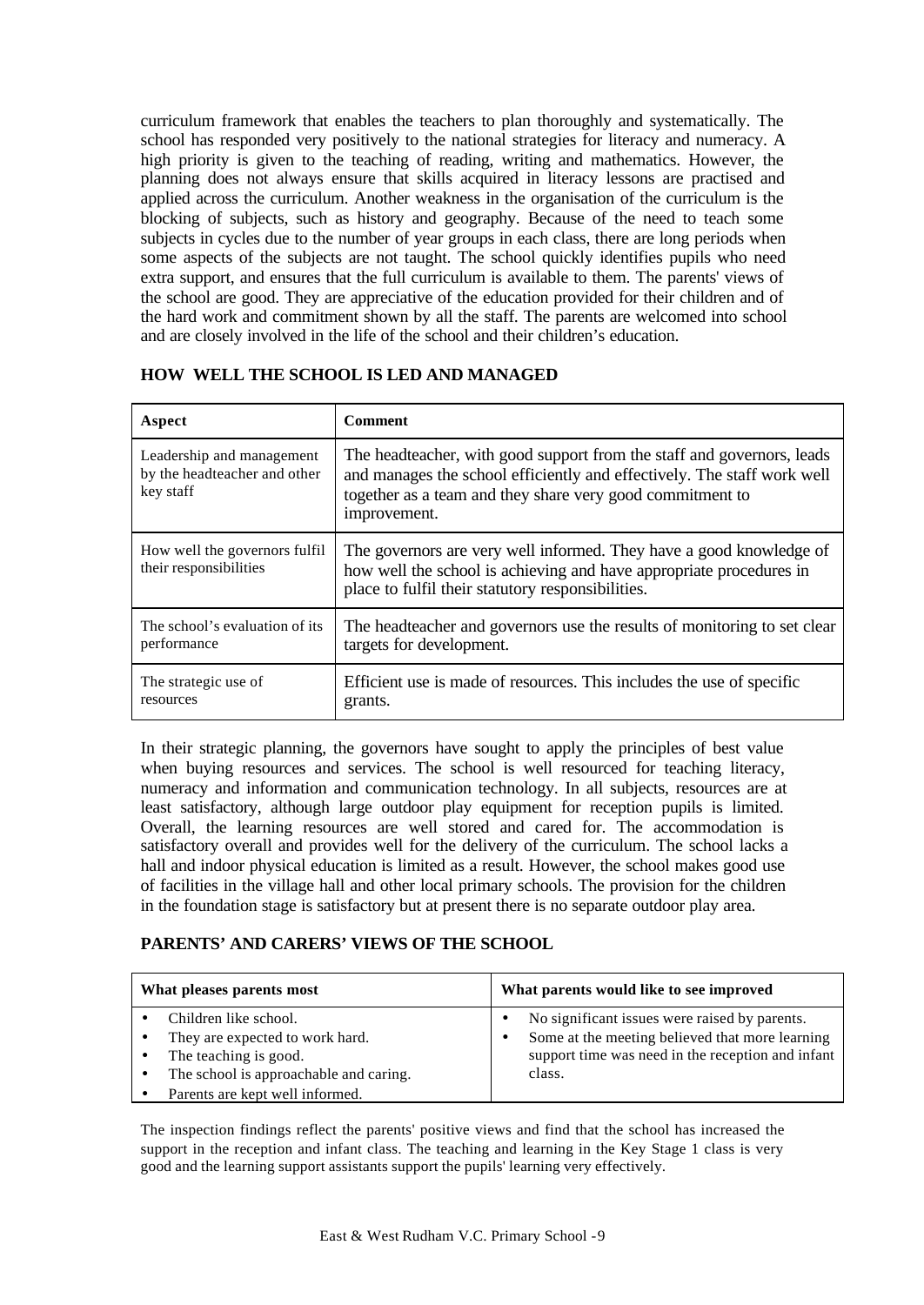## **PART B: COMMENTARY**

## **HOW HIGH ARE STANDARDS?**

### **The school's results and pupils' achievements**

- 1. In the Foundation Stage (children in the reception class), the results of the baseline tests show that pupils' attainment on entry is in line with that found nationally. Seven Year 6 pupils and seven Year 2 pupils took the 2000 national tests. However, because of the small number of pupils taking the tests each year, the results are not a reliable guide to present or future standards and need to be interpreted cautiously. What they do show is that in most years nearly all pupils attain at least the average standard. The Year 2 results in reading and mathematics indicate well above average standards and in writing above average. In Year 6 in English and science the number of pupils attaining national expectations was above the national average and in line with the national average in mathematics.
- 2. Inspection evidence indicates that the youngest children make good progress, and by the end of the reception year, the majority will achieve and some will exceed the Early Learning Goals. Standards in English, mathematics and Key Stage 2 science are above those expected for both 7 and 11 year olds. Standards in Key Stage 1 science are well above average. By the end of Key Stage 1, standards in reading, writing, speaking and listening are above average. By the age of eleven, standards in reading and speaking and listening are above average and standards in writing are average. However, the pupils' written work is improving. It is better now than at the time of the last inspection because the school has taken appropriate measures, including changes to the way the English is organised and taught. The headteacher has identified the need to raise standards in mathematics further. The splitting of the junior class into a Year 3/4 group and a Year 5/6 group is helping the teachers to match the work in literacy and numeracy to the pupils' ability. The improved pupil records, especially for 7 to 11 year-olds, allow the teachers to monitor individual pupils' achievements and to set clear targets for improvement. Targets set for this year are higher than for last year. The pupils in both key stages make good progress, including those pupils with special educational needs and English an additional language.
- 3. By the time they are seven, most of the pupils attain well above the expected standard in speaking and listening. This is because the pupils are taught to listen carefully to the teacher and given many opportunities to respond to stories, poems and non-fiction texts. The pupils speak enthusiastically about their work, and use an impressive vocabulary to talk about the texts they read and the writing they do. By the age of eleven, the pupils speak confidently to adults and to each other. They listen politely and attentively in class discussions. They listen intently to what other pupils say and speak confidently when discussing aspects of the work.
- 4. By the age of seven, most of the pupils are able to write stories or recount events that they have experienced. When they write stories, they often plan them carefully and make effective use of support sheets to help them develop interesting characters. The pupils write for a range of purposes and choose an appropriate form for each of them. By the age of eleven, most of the pupils write confidently for a range of purposes. Most of the pupils successfully write stories in a number of forms, including ghost stories, science fiction, historical and adventure stories. They know how to adapt plot, character, settings and atmosphere to each of them. The pupils are beginning to make good use of planning and drafting in their writing to help them adapt the form and content of their work to different purposes.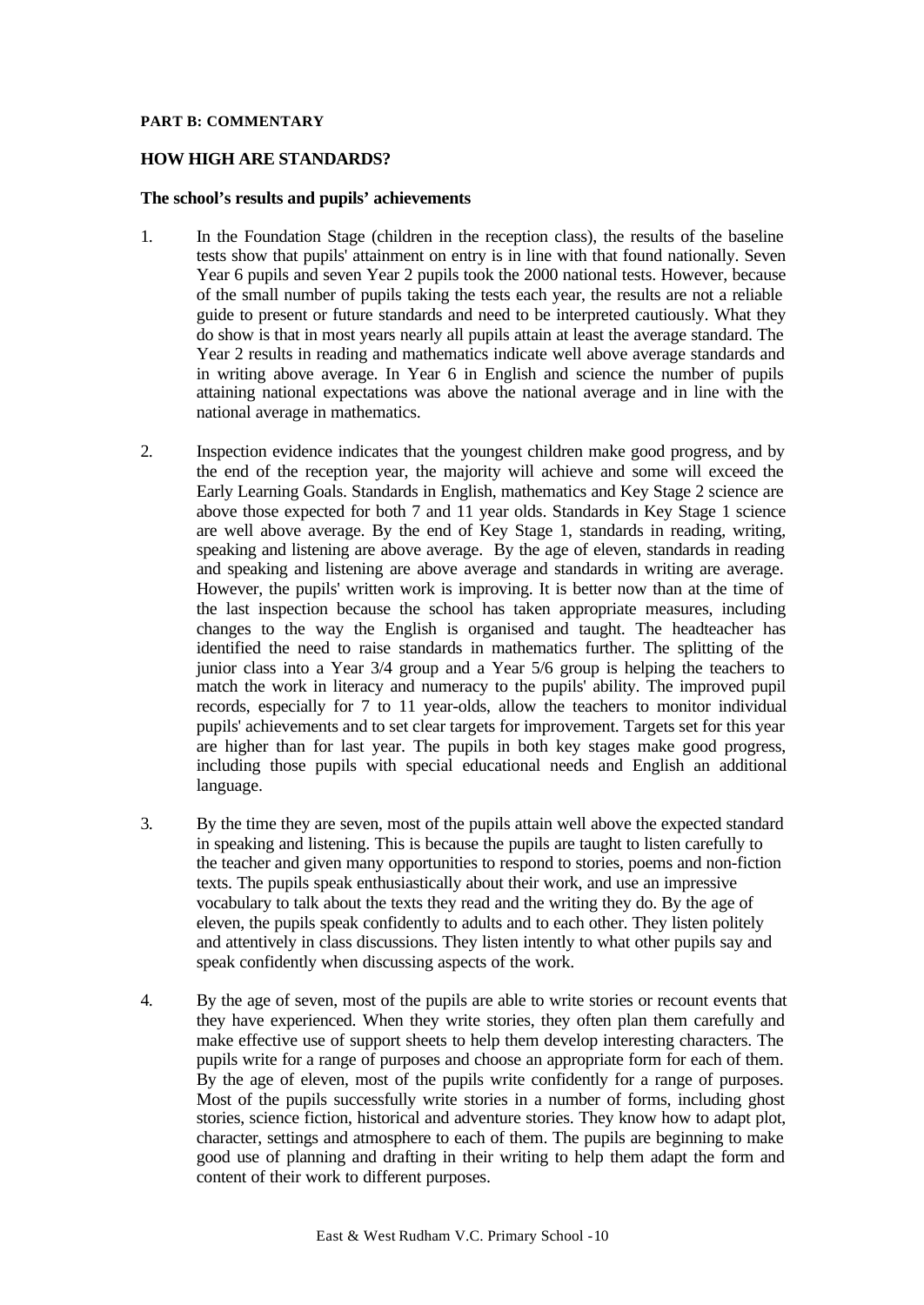- 5. In mathematics, by the age of seven, the higher attaining pupils produce accurate work of a high standard. Lower attaining pupils cover a similar range of work but require greater support to achieve results. The pupils investigate numbers that can be divided by 2, 3, 4 and 5. They count accurately and can explain why their answers are correct. They solve simple multiplication problems. They have a good knowledge of place value to 100. They find simple fractions of shapes. They investigate number patterns, such as odd and even. They find out about three-dimensional shapes, such as cuboids and spheres and measure the lengths of objects, such as the playground. Lower attaining pupils have begun to understand place value and to order numbers. They add and subtract numbers to 10. By the age of 11, the pupils count on and back in twos, threes and fives. They are beginning to use accurate mathematical language. They find the difference between numbers to 100. The higher attaining pupils can discuss and devise strategies for solving more complex number problems. They multiply whole numbers to 1000 and change improper fractions into mixed numbers. They understand and measure angles, including acute, obtuse and reflex. Lower attaining pupils find relationships between tenths as a fraction and as a decimal. They are becoming more accurate in using, reading and writing standard metric measures. They record their work more effectively than at the beginning of the year and check their results and are beginning to estimate answers. They understand the difference between the perimeter and area of a shape. They can measure the perimeters of shapes but in discussion some pupils found it difficult to find the area.
- 6. In science, by the end of Key Stage 1, the pupils have some understanding of life processes and living things, for example they know the life cycle of an apple tree. They record their observations about the changes that take place in their food tests with good attention to detail. They learn to use scientific vocabulary correctly and when they carry out investigations, they can make sensible predictions as to what might happen. They demonstrate good knowledge and understanding of simple circuits in their written explanations and labelled drawings. Overall, the pupils present the data they collect carefully and they are beginning to draw conclusions from what they observe and record. By the age of eleven, the pupils develop a range of strategies for conducting scientific enquiries. They are aware of how to plan their experimental work and obtain evidence by making appropriate observations and measurements. They have a good understanding of how to construct fair tests. The more able pupils understand the importance of considering the outcomes in terms of their original predictions. When discovering how to separate solids from liquids by filtration they plan the investigation and select appropriate equipment and resources to help carry out the test. They make good use of scientific terms and vocabulary, and a few pupils know how to use results in order to draw conclusions and suggest explanations. They can present their data in a range of useful forms such as tables, graphs, pictures and diagrams. Their knowledge of some aspects of these subjects is not as strong because they were taught some time ago.
- 7. By the time that they leave the school, the pupils' attainment in art, Key Stage 2 design and technology, geography, history, information and communication technology, music, physical education and religious education are in line with expectations. This is similar to the previous inspection, except for information and communication technology, which is an improvement. In Key Stage 1 design and technology, the pupils attain above expectations, which is also an improvement over the previous inspection. Progress for Year 6 pupils in history and design and technology is limited because the pupils are not provided with sufficiently challenging work. For example, the present topic in design and technology on designing and making a model Tudor house does not provide them with either sufficient challenge in problem solving or in construction.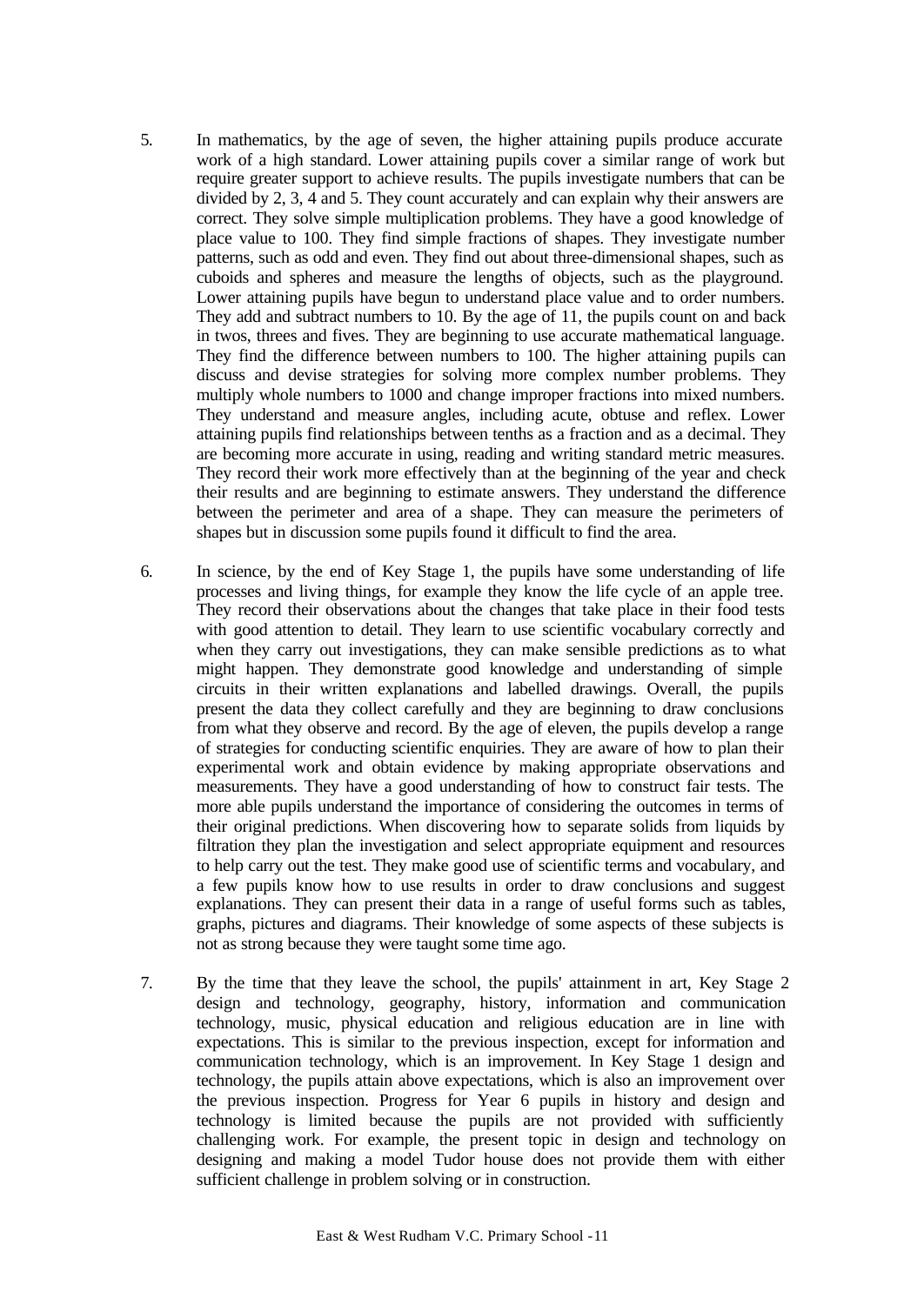## **Pupils' attitudes, values and personal development**

- 8. The pupils have good and often very good attitudes to their work. The parents agree with this view and it reflects a similar picture to that seen at the last inspection. The pupils come to school eager to learn; lessons and activities are approached with enthusiasm. This has a positive effect upon their learning and creates a purposeful environment. The pupils respond well to the teachers' challenging and stimulating questions and they provide full and confident answers. The pupils listen attentively to their teachers and each other and instructions are followed quickly and quietly. The pupils throughout the school work hard and maintain concentration throughout the school day. Most pupils have good independent learning skills. The pupils are encouraged to take responsibility for their own learning and junior age pupils set their own targets for improvement in a sensible and mature way. This is an improvement since the last inspection. The pupils work together sensibly in groups and alone when required. The high value placed upon the pupils and their achievements is evident through attractive displays of work in the classrooms and in the sharing of each other's work in lessons and assemblies.
- 9. The behaviour of nearly all the pupils is good; this has a beneficial effect upon their learning and upon the school community as a whole. The pupils behave consistently well in lessons, assemblies and at lunchtime. The pupils understand the school's expectations and they receive praise for good work and behaviour with pride. The pupils treat the resources and equipment they use sensibly and take care when tidying up at the end of lessons. Two pupils were excluded last year. The pupils involved have been appropriately supported.
- 10. The relationships amongst all members of the school community are very good. Adults are good role models and the pupils are treated with individual care and respect. The pupils are polite and helpful towards each other and to adults. There is a strong family atmosphere in the school, and at playtimes in particular the pupils display a caring and thoughtful approach to each other and to younger pupils. The pupils' personal development is also very good. They are encouraged to act responsibly and to consider the needs of others. The pupils are given opportunities in lessons and assemblies to express their opinions and feelings and they grow in confidence as they progress through the school. A particular feature of the school is the paired reading and activities that take place each week. Older pupils have a younger partner that they support and encourage. Relationships across the year groups are strengthened through these activities and the pupils look after each other at lunch and playtimes.
- 11. Attendance rates are well above the national average and are very good. The pupils usually arrive in good time and the school day begins promptly. Registration time is brief and efficient. The parents provide the school with good information about pupil absences. The very good attendance levels and good punctuality indicate the strong commitment that the parents have to the school and their children's education.

## **HOW WELL ARE PUPILS OR STUDENTS TAUGHT?**

12. The quality of teaching is good overall. It is satisfactory or better in all lessons; good in over half the lessons and very good in nearly one-fifth. This is a significant improvement since the previous inspection. The teaching of literacy and numeracy is good overall. The teachers meet the needs of all pupils effectively.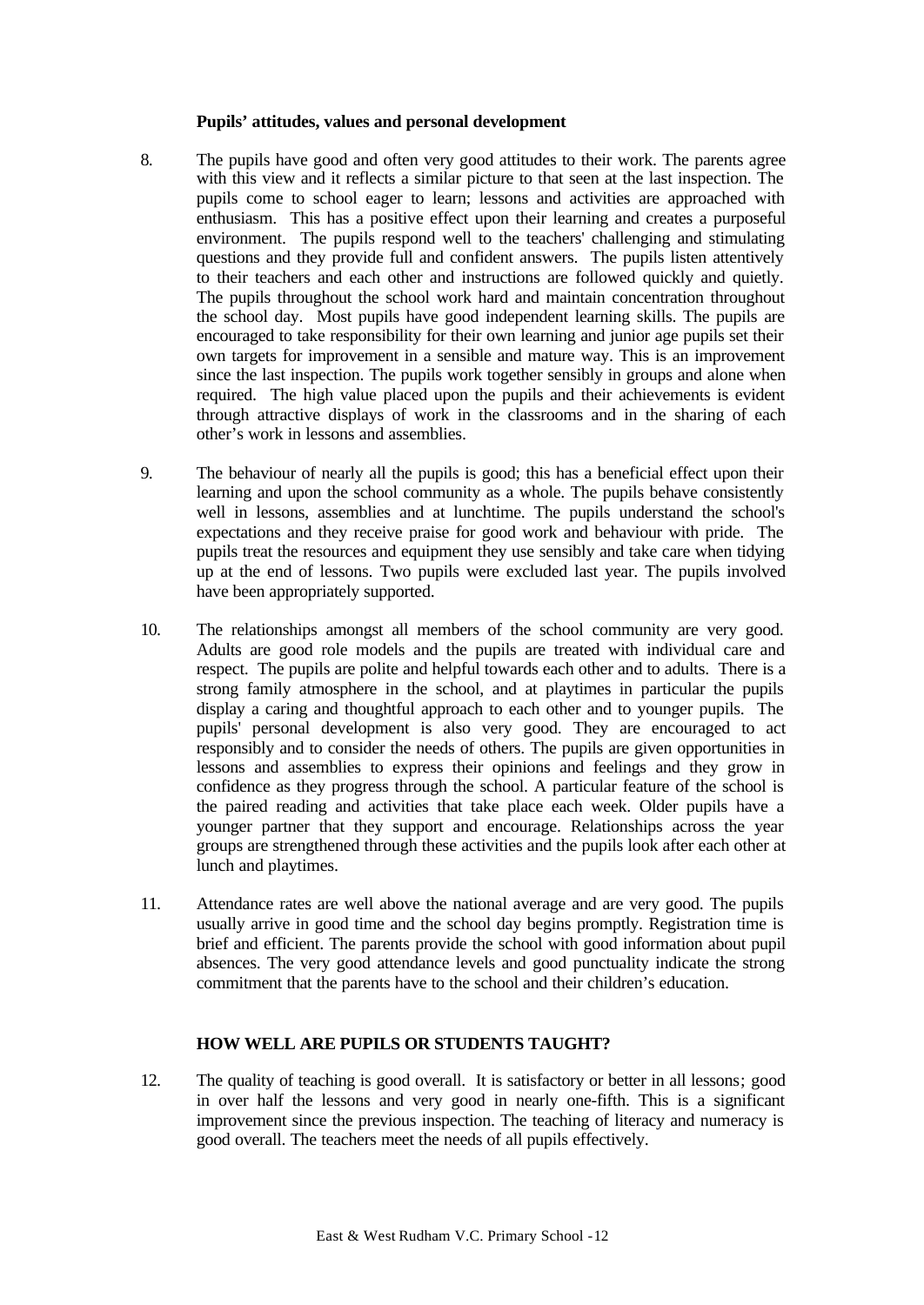- 13. The teachers and learning support staff work closely and are an effective team. The staff are committed to doing their best for the pupils and there is a consistency about the way in which they work with them. Very good relationships are formed, which are seen in the mutual respect between teachers and pupils. The teachers aim to bring out the best in the pupils and strive to develop the pupils' self-esteem and confidence.
- 14. The teachers use their good knowledge of the pupils and the subjects that they are teaching to plan appropriate work. The teachers have high expectations of work and behaviour and use a range of teaching methods to develop the pupils' skills and understanding. They ensure that all pupils are made aware of what they are expected to learn and they involve the pupils in assessing what they have achieved. Computers are used more extensively, especially now that a specialist teacher is employed to develop the pupils' skills and understanding. The learning assistants are used well, particularly to support reception age children, lower attaining pupils and those with special educational needs and English as an additional language. Homework makes an effective contribution to the pupils' learning.
- 15. In the reception group, the teaching is good in all of the areas of learning. It is well matched to the children's needs because the teacher, with effective support from the learning support assistant, knows the pupils well and quickly builds upon their enthusiasm for learning. As a result, the children learn quickly and are willing to persevere with tasks. The teacher establishes effective learning and behaviour routines. As a result, the children demonstrate very positive attitudes to school and relate well to each other and to adults. The teaching places great emphasis upon providing opportunities for the children to work in small groups with adults. The children, therefore, quickly and confidently begin to voice their likes and dislikes, to share and to take turns. The teaching makes good use of open and directed questions to develop the children's understanding. The adults plan carefully to ensure that the children are given a wide range of tasks that encourage them to handle objects and make first-hand observations in order to develop their knowledge and understanding of the world around them. Because they are taught along with the Year 1 and 2 pupils, they often benefit from opportunities to tackle some of the same learning tasks. The adults make good provision for the children to learn about themselves and the environment, particularly in class assemblies and sharing times. This promotes the children's ability to think and talk effectively about the world around them.
- 16. The quality of teaching in English is generally good and helps the pupils to make good progress in most aspects of the subject. The teachers' planning demonstrates their secure knowledge and understanding of the National Literacy Strategy. A strong feature of the teaching is the high expectations it has of all of the pupils, irrespective of their level of attainment. The work set is often challenging, and the teachers demand of the pupils a high level of attention and good behaviour. A significant strength of the teaching is the way that the teachers encourage the pupils good speaking and listening skills. The pupils maintain high levels of interest in their work because the teaching provides a good balance of activities that are relevant to the pupils' needs. The homework set for the older pupils is well thought out. It makes a significant contribution to the pupils' progress. The teaching also offers the pupils good opportunities to reflect on their learning and to agree targets for improvements. The main weakness in the teaching is the high dependence on commercially produced teaching materials. This sometimes leads to opportunities to create fruitful links with other subjects being missed. For example, note-taking and planning for writing are well taught in literacy lessons but the teaching does not make sure that these skills are routinely used for writing in science and history.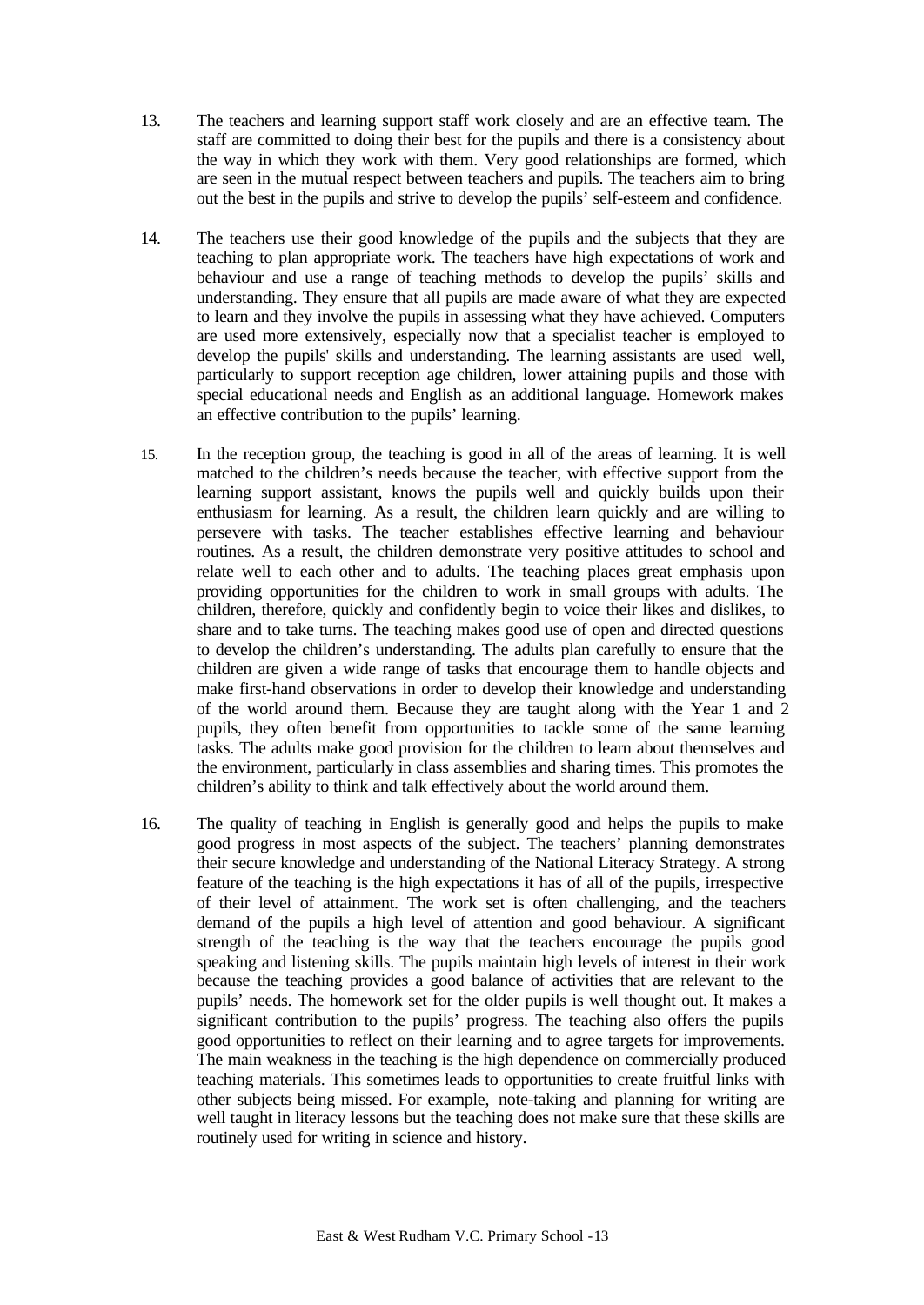- 17. In mathematics, the quality of teaching is good overall and this ensures that the pupils make good progress. In most lessons, the teachers demonstrate confident and secure subject knowledge. They extend the pupils' understanding of the work and ensure that pupils of differing abilities are fully involved in the work. There is a good proportion of direct teaching and an appropriate emphasis on developing mathematical vocabulary. The pupils respond with interest and with mostly accurate or sensible answers. In the good lessons, the pupils are encouraged to use accurate and appropriate mathematical language. For example, in a Year 5/6 lesson, a group of pupils were challenged to use more accurate vocabulary in a lesson on probability. In a Year 1/2 lesson the teacher's very clear explanations ensured that the pupils understood the words to use. In these lessons the main ideas reinforced the new mathematical vocabulary at the end of the lesson. The teachers build effectively upon work covered in earlier lessons. In a Year 3/4 lesson, the teacher gave effective support to pupils who were finding it difficult to draw reflections of shapes as part of their work on symmetry. Other pupils who had clearly grasped this were encouraged to extend their understanding. In all lessons, the needs of pupils with special educational needs and lower attaining pupils were well supported by the teachers and learning support assistants. Work is regularly marked and assessed and this helps the teacher to plan for the next day's work.
- 18. The teaching in science is good overall and sometimes very good. Much of the teaching at Key Stage 1 is good because it is challenging and the lessons are well organised. As a result, the pupils make rapid progress. There is some good teaching, too, at Key Stage 2. A strong feature of the teaching at both key stages is the teachers' successful organisation of investigative work. The pupils are given many opportunities to learn at first-hand and from practical activities. This encourages the pupils to develop effective investigative skills and to work hard. The pupils with special educational needs make good progress. The teachers make good use of the available resources, including information technology to enhance learning. They also make good use of classroom support assistants, particularly to support the lower attaining pupils and the younger pupils in each of the classes. There are no significant weaknesses in the teaching, but the organisation of pupils into classes of three or more year groups places severe limitations on how much of the curriculum can be covered in any one academic year. This means that parts of the curriculum for the Year 6 pupils is not revisited in sufficient detail to enable the pupils to make the most of the lessons.
- 19. In the other subjects (where there is sufficient evidence) the quality of teaching is very good in art and design and geography in Key Stage 1. It is good overall in information and communication technology and music. It is satisfactory in Key Stage 2 in design and technology and history, and in religious education in both key stages. In Key Stage 2, the quality of teaching observed in history and design and technology was good for the younger pupils in the class but not sufficiently challenging for the older ones.
- 20. The class teachers prepare the work for pupils with special educational needs and English as an additional language by working closely with the learning support assistants. The work is well matched to pupils' needs and in most cases identifies the small steps needed for them to make good progress Overall, the plans are carried out with very good liaison between the class teachers, the learning support assistants and the special educational needs co-ordinator. The learning support assistants manage the pupils effectively and maintain good standards of behaviour. They help the pupils with special educational needs and English as an additional language to make good progress.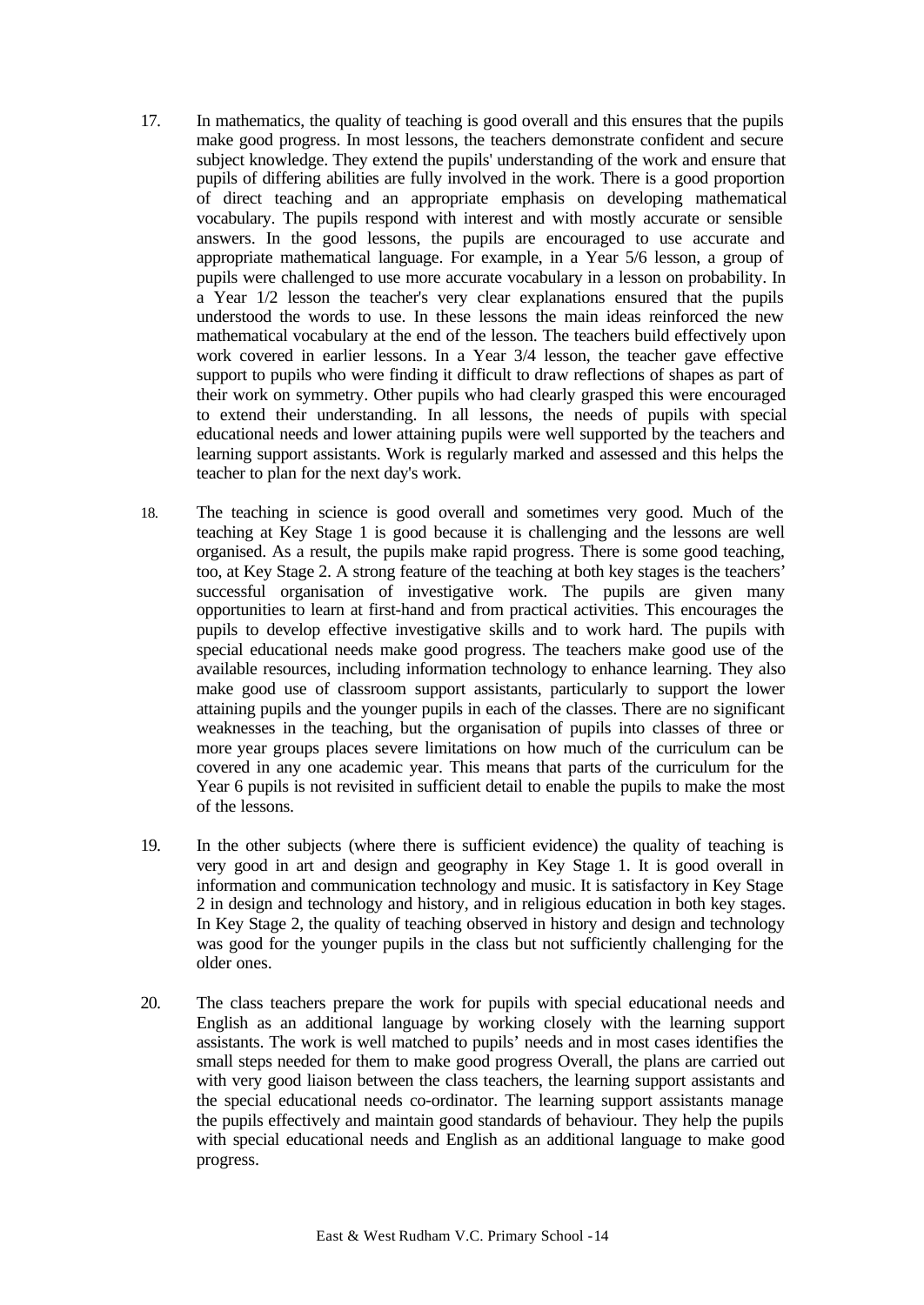21. The teachers' good rapport with pupils ensures that the pupils listen and respond effectively to questions. The teachers expect high standards from the pupils and generally provide challenging work, except for oldest pupils in history and design and technology. The pupils respond well to this and apply themselves in the effort that they make. There are clear links between the quality of teaching and the standards achieved. The school makes good use of the National Frameworks for Literacy and Numeracy. The work the pupils do at home is supporting their learning.

## **HOW GOOD ARE THE CURRICULAR AND OTHER OPPORTUNITIES OFFERED TO PUPILS OR STUDENTS?**

- 22. The school provides a broad and balanced curriculum for children at the Foundation Stage and for the pupils at Key Stage 1. In Key Stage 2 the amount of taught time is less than the recommended time. The organisation of the curriculum means that some subjects are not taught for long periods. Except for this, the school has a clear and effective curriculum framework that enables the teachers to plan thoroughly and systematically. One of the strengths of the school is its provision for pupils' spiritual, moral, social and cultural development. The curriculum for pupils over the age of five fully meets statutory requirements, including those for religious education.
- 23. The curriculum for children in the Foundation Stage takes full account of the Areas of Learning and uses the 'stepping stones' as learning objectives in order to inform the planning and assess the progress the children make. The medium-term plans show how adult-directed tasks, based on the 'stepping stones', offer a good range of learning experiences that match individual needs of the children. This is particularly necessary because the reception children are taught in the same class as the pupils in Years 1 and 2. The plans are well tailored to provide a range of tasks that help the children to develop the appropriate language, mathematical and social skills. There are strong links between the Foundation Stage curriculum and the National Curriculum. They are well thought out to enable the higher attaining children to benefit from work within the National Curriculum when it is appropriate to their needs and level of attainment.
- 24. At Key Stages 1 and 2, the curriculum is good. The teachers plan and review their work together in order to ensure that the curriculum meets the needs of pupils of different ages but who are taught in the same class. The school has thoroughly reviewed and evaluated the curriculum to meet the requirements of Curriculum 2000. The planning is detailed and appropriate to the pupils' needs. The gaps and areas of imbalance identified in the previous report in relation to information technology have been addressed in full.The key issue from the previous inspection to ensure that the provision for information technology meets requirements has been satisfactorily addressed. The children are now being taught the key skills and have regular access to computers. French is offered to the junior age pupils.
- 25. The school has responded very positively to the national strategies for literacy and numeracy. A high priority is given to the teaching of reading, writing and mathematics. The daily, well-organised literacy and numeracy sessions for both classes provide the pupils with very good opportunities to develop the basic skills. This is beginning to raise standards, particularly in writing. However, whilst the school does develop writing effectively at times in other subjects, the planning does not always ensure that skills acquired in literacy lessons are practised and applied across the curriculum. For example, the pupils at Key Stage 2 are competent at taking and organising notes but they do not use these skills in subjects such as history when they are presented with information on the period about which they are learning.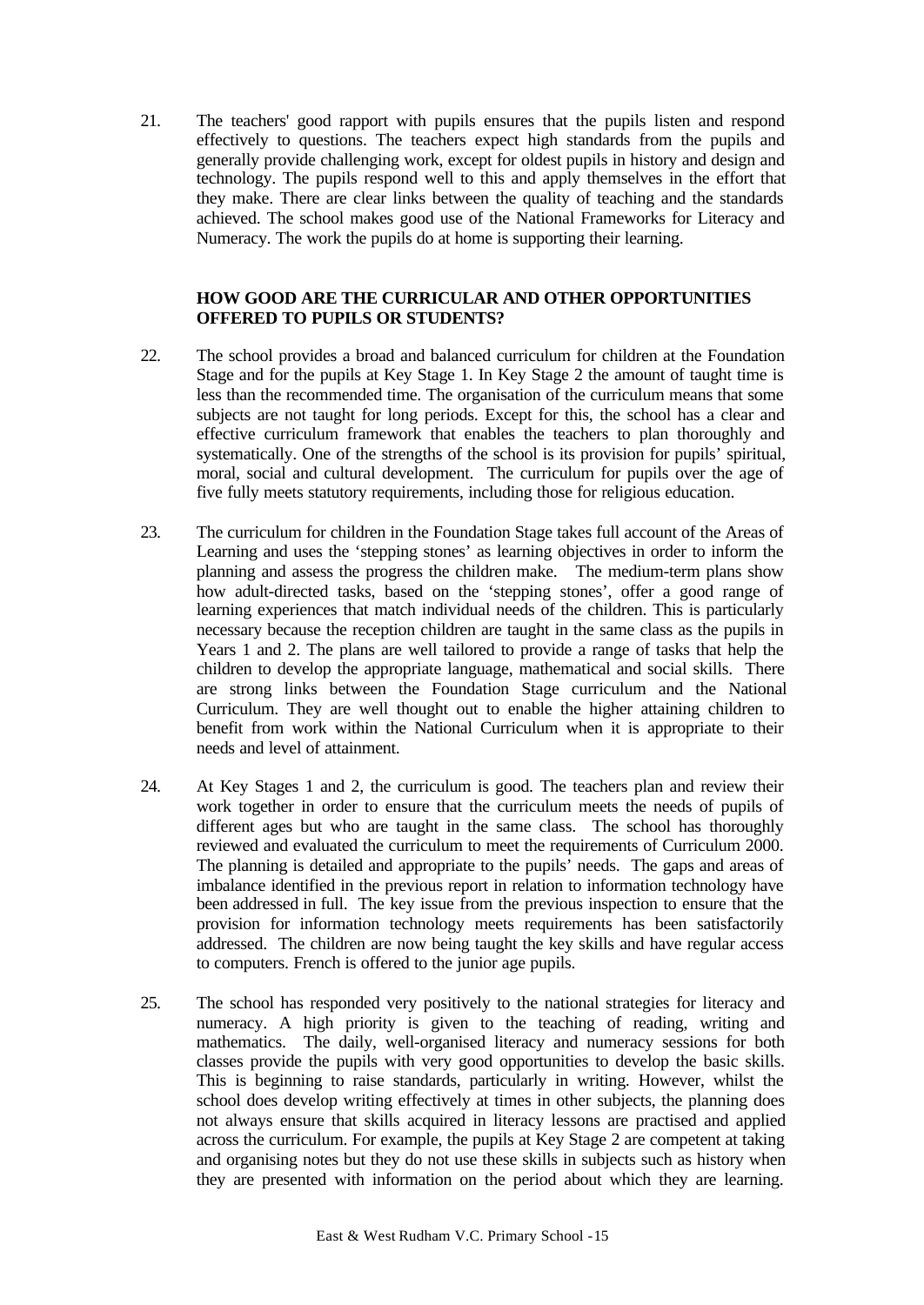Another weakness in the organisation of the curriculum is the blocking of subjects, such as history and geography. Because of the need to teach some subjects in cycles due to the number of year groups in each class, there are long periods when some aspects of the subjects are not taught. As a result, the pupils forget much of what they have been taught and do not adequately consolidate the acquisition of skills peculiar to each subject. This was particularly noticeable in discussions with the pupils about what they had been taught in geography, history and, to a lesser extent, science.

- 26. The school makes very good provision for the pupils' personal and social education. This accounts, in large part, for the pupils' self-awareness, confidence and independence in every aspect of their learning. In assemblies and lessons, the pupils have opportunities to discuss personal issues and talk about the consequences of their behaviour and actions. The school makes satisfactory provision for sex education and drugs awareness. It successfully integrates social awareness and team building into formal lessons, sporting activities, personal research tasks and residential trips. These make a significant contribution to the pupils' positive attitudes, very good behaviour and positive personal relationships.
- 27. All pupils have full access to the curriculum. None are withdrawn from religious education or collective worship. The philosophy of the school is reflected in its commitment to include all of its pupils equally in its life and work.
- 28. The contribution of the community to the pupils' learning is good. The school makes effective use of visits and visitors to enrich the curriculum and to strengthen areas of weakness. For example, it has made good use of the information and technology resources at an educational centre to teach some aspects of the subject such as digital photography, multimedia work and modelling. These are areas that the school cannot teach effectively until it acquires the appropriate resources. It makes good use of the locality to support work in art, geography, history, science and religious education. Visits to the parish church and to places of educational interest add an extra dimension to the pupils' learning. Visiting teachers and instructors offer good opportunities for pupils to develop musical and sporting skills. The pupils participate in sporting and musical events.
- 29. The provision for pupils with special educational needs is good*.* The school quickly identifies pupils who need extra support, and ensures that the full curriculum is available to them. Individual education plans set out clear, achievable learning targets. The school follows the recommendations of the Code of Practice in reviewing the pupils' progress. The classroom assistants make a valuable contribution to the pupils' learning. The provision for pupils with special educational needs and English as an additional language is having a positive impact upon the standards achieved.
- 30. Overall, the provision for the spiritual, moral, social and cultural development of pupils is very good and is one of the strengths of the school. The provision for spiritual development is very good. Each day, the pupils share an act of collective worship that provides them with opportunities to think about the world around them and how they relate to each other. In an assembly on St Francis, for example, the pupils were encouraged to consider the wonders of nature and the needs of people who are less fortunate. The school provides many opportunities for pupils to share thoughts and feelings. It encourages the pupils to contribute confidently to discussions about things they are investigating, such as how some personal objects take on symbolic significance because of their association with important life events or experiences. In doing so, the pupils find it particularly easy to share ideas and thoughts that are precious to them. During the planned discussion times in class, the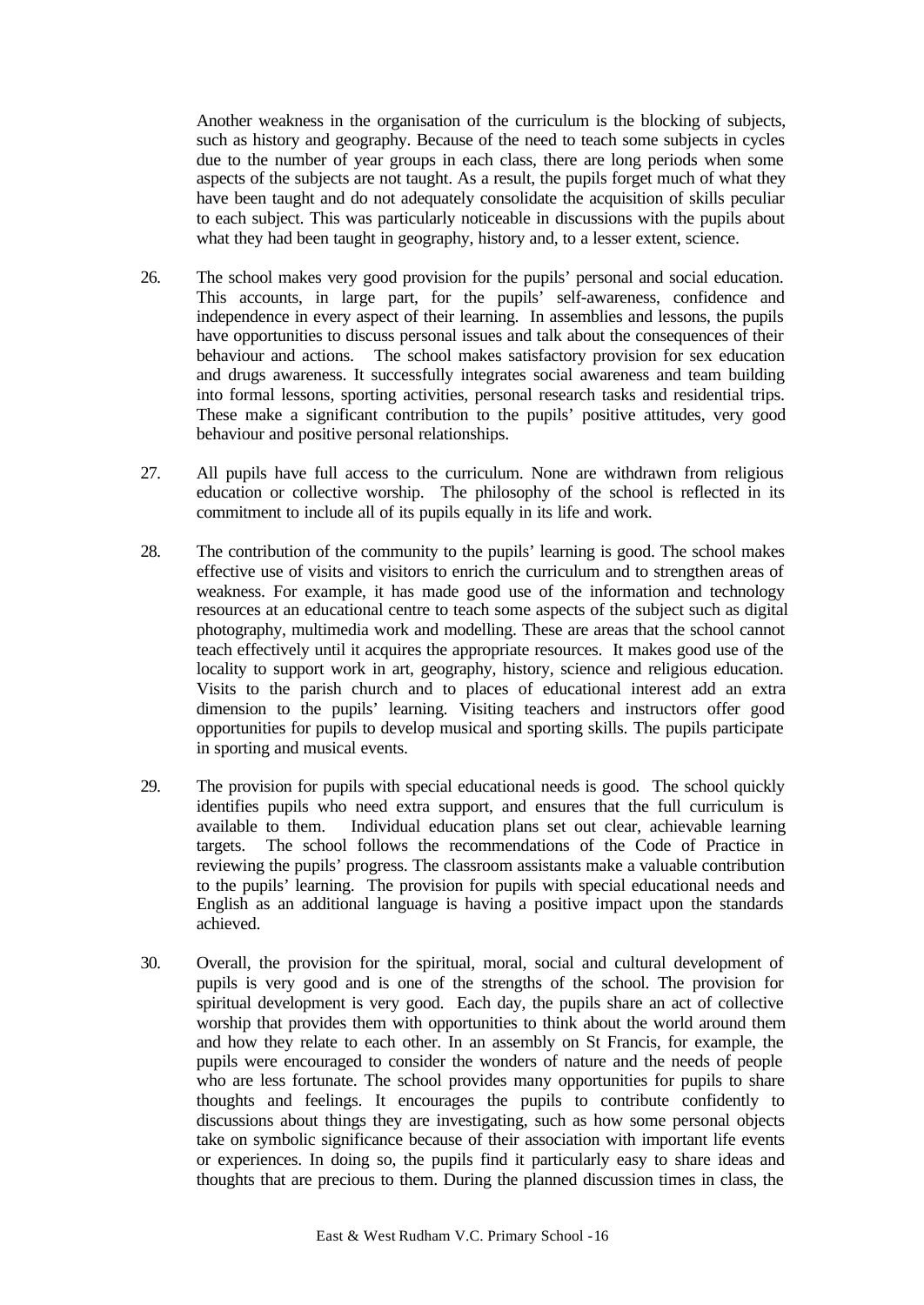pupils consider the values and beliefs of others. This helps them to understand that Christianity shares many ideas and practices in common with other religions.

- 31. The provision for pupils' moral development is very good. Mutual respect between the adults and pupils is successfully cultivated and in which the values of honesty and fairness are cultivated and shared. Throughout the school, pupils are taught to distinguish right from wrong, and encouraged to be self-disciplined. In lessons, the school fosters self-reliance and open-mindedness by offering pupils many opportunities for moral and social responsibility. They are encouraged to think through differences of opinion and accept that it is possible to respect points of view held by others. The pupils share in devising the school rules. This has raised the pupils' awareness of their importance of having rules that govern behaviour.
- 32. The provision for pupils' social development is very good. The pupils are encouraged to work together purposefully and to share and negotiate responsibilities. This is particularly evident in each classroom where the established rules and routines enable even the youngest members to cater for many of their own needs responsibly and independently. The school values good work and good behaviour, and rewards both with praise. The adults at the school provide very good role models for the pupils.
- 33. The provision for cultural development is good. The school fosters the pupils' growing awareness and appreciation of the arts. Music, dance and art lessons are carefully planned and the work displayed well throughout the school. The pupils are encouraged to share ideas about the work of famous artists and composers, and the curriculum provides opportunities for the pupils to compare ideas, customs and traditions from other cultures and to study the beliefs of different faith communities. For example, the pupils share the celebrations associated with festivals of light from the Christian, Jewish and Hindu traditions. The school provides good opportunities for the pupils to contribute to assemblies through participating in role-play and accompanying the singing.
- 34. The school encourages the pupils to learn the descant and treble recorders and the violin in clubs held out of normal lesson time. These activities enrich the pupils' knowledge of traditional tunes from their own and other cultures.

## **HOW WELL DOES THE SCHOOL CARE FOR ITS PUPILS?**

- 35. The school has good arrangements for the care and protection of its pupils as it did at the time of the last inspection. The pupils are all very well known and appropriately supported by the staff. Health and safety procedures are good and these benefit from the close involvement of the governing body. The pupils are encouraged to be aware of their own safety and to act responsibly. There is a good child protection policy and appropriate written guidance is available for staff. All adults in school have a suitable level of knowledge and awareness of child protection and safety issues.
- 36. The procedures for monitoring and supporting the pupils' personal development are good. The teachers record the pupils responses to lessons and circle times and the pupils are involved in discussions about their own targets. The pupils include these in the annual progress report for parents. The pupils' personal development is very effectively supported by the provision for social development and by the good opportunities offered to the pupils to develop as responsible citizens.
- 37. The pupils with special educational needs receive effective support. There are good arrangements in place to make use of support from external special educational needs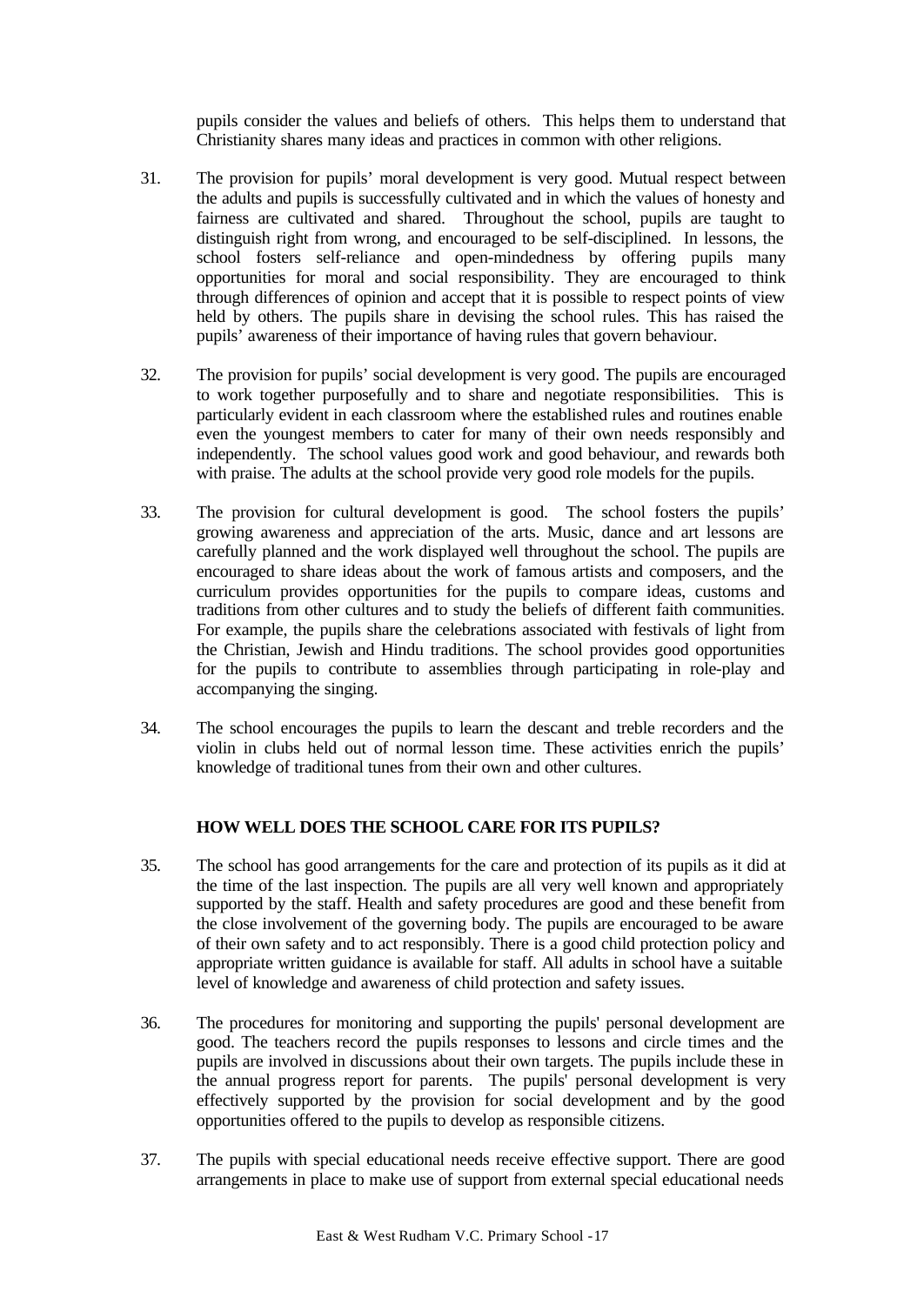staff and other agencies when needed. All statutory requirements with regard to special educational needs are carried out and additional support is provided for the pupils with emotional and behavioural difficulties. There are good procedures in place for monitoring the pupils' academic progress and personal development.

- 38. The procedures for monitoring and promoting good behaviour are good. The teachers are consistent in the use of praise and they provide clear messages about unacceptable behaviour should any occur. The pupils understand the school's expectations and rules, reflecting their involvement in forming them. The pupils maintain an individual system of coloured cards which denote the success or otherwise of the day. The pupils who are consistently well behaved are recognised appropriately by this system.
- 39. Attendance is closely monitored and the administrative arrangements are efficient. The school meets the statutory requirements with regard to the publishing of attendance figures and the registration of the pupils.
- 40. The school has good arrangements for assessing the pupils' progress. In literacy, for example, the pupils record samples of their work in special books. The teachers carefully assess the work and grade it to determine the standards attained. The school has very good records of the work in information and communication technology, and the standards they reach across the various strands of the subject. In other subjects, the teachers use efficient methods of recording standards of attainment among the pupils. These provide a clear picture of strengths and weaknesses in what the pupils know and can do.
- 41. The teachers use a wide range of tests and assessment exercises, including standardised tests and assessments published by the Qualifications and Curriculum Authority. These are carefully analysed by the school to track the progress of the pupils and to set targets for improvement. The assessments used when the children are in the reception are used effectively to plan a range of appropriate early learning experiences.
- 42. The older pupils are encouraged to assess their own attainment and progress. In science for example, they complete tick sheets that indicate which areas they feel they have learned well and which they feel they still need help with. This encourages the pupils to think about how well they are doing and how they can improve further. They are also used when the pupils and the teachers are setting new learning targets for improvement.
- 43. The school makes effective use of homework in literacy and numeracy. The work is well planned to reinforce the learning objectives set in the lessons. All of the pupils regularly read at home, but whilst the younger ones are conscientious about maintaining personal reading diaries, the older pupils are not. One result of this is that parents of the older pupils have less information about what their children are reading and how well they are doing.

# **HOW WELL DOES THE SCHOOL WORK IN PARTNERSHIP WITH PARENTS?**

44. The parents' views of the school are good. They are appreciative of the education provided for their children and of the hard work and commitment shown by all the staff. In particular, they feel that the teaching is good and that their children are expected to work hard. They feel that the school promotes good attitudes and values and that the staff are approachable and responsive. Some parents feel that the quality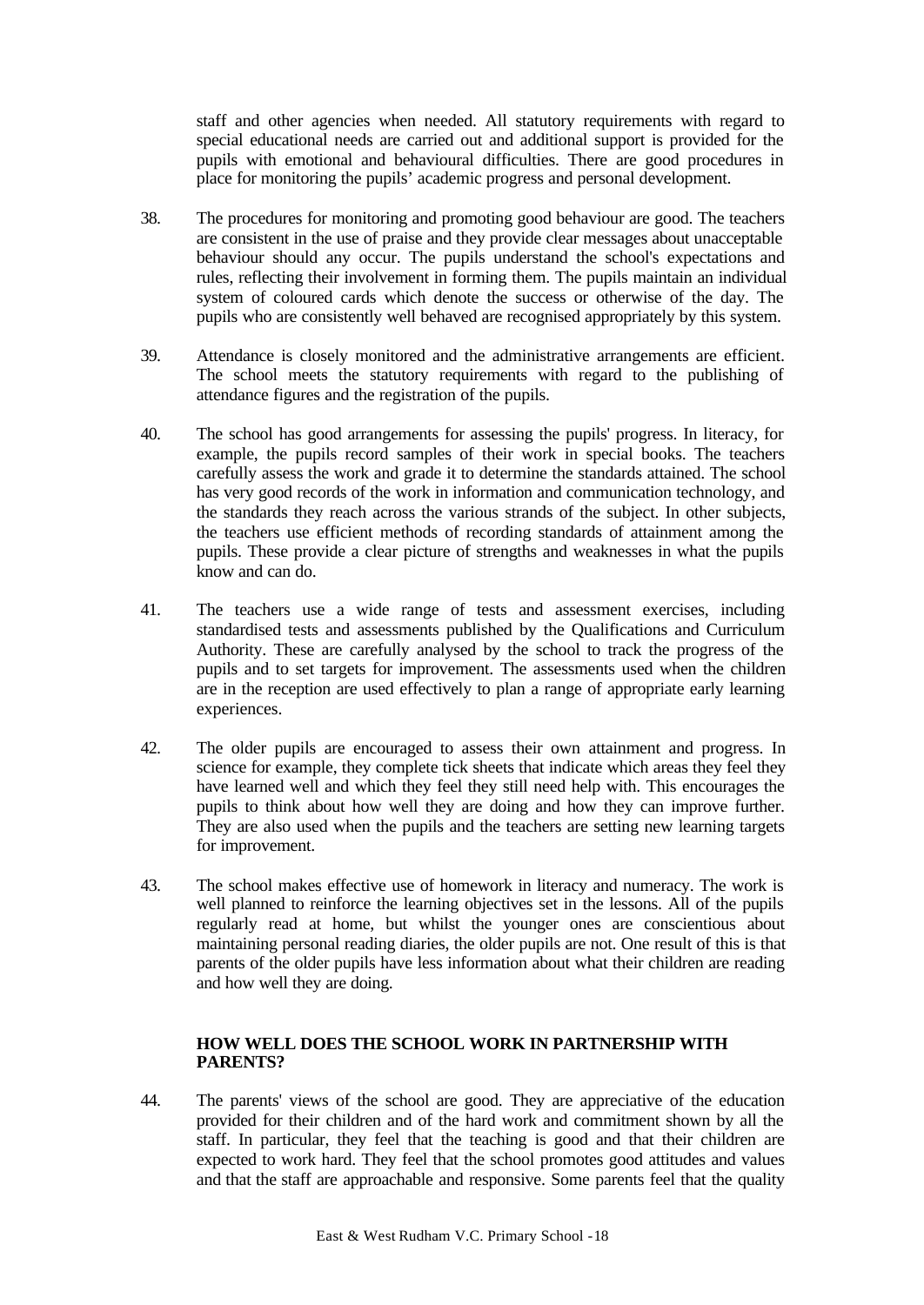of the homework provided is inconsistent and that they do not always understand what is required. The inspection findings support all the positive views of parents. They find that the amount and type of homework is appropriate and supports the pupils' learning well. The parents of infant age pupils are involved in maintaining the Reading Record Books but the role of parents in monitoring and supporting homework for junior pupils is less clear.

- 45. The effectiveness of the school's links with the parents is good. The parents are welcomed into school and are closely involved their children's education.. Despite some limitations with the accommodation, the parents are invited to regular open days, performances and special events. They are invited to travel with their children to physical education lessons and have good opportunities to gain insight into their children's learning. The relationships between the staff and the parents are good and the staff are available at the start and finish of each day to talk with the parents. Questions about their children's progress or their work are welcomed.
- 46. The parents of children with special educational needs and English as an additional language are kept informed of their children's progress. They are invited to meet with the teachers following the regular reviews of the progress their children are making and are kept informed of the targets set for their children. Suggestions are given to parents by the school staff about support that can be given at home to extend the work being done in school and parents are supportive of the work done at school.
- 47. The impact of parents' involvement on the work of the school is good. They offer good support for swimming lessons and extra-curricular clubs and with a games club in the summer months. The Parent and Friends Association provides strong support for the school. They hold a variety of fund raising events that are well attended. The funds raised provide the school with additional resources.
- 48. The quality of the information provided for parents is good. The school brochure, governors' report and newsletters are well written and keep parents well informed about the life of the school. Information about the curriculum is conveyed through meetings, talks and open days. The day-to-day communication with parents is very good. Information about pupils' work and progress is provided in good quality written reports and with consultation events. Written reports offer good information about each pupil's achievements and areas of difficulty. Clear guidance for improvement is given and the pupils make their own contribution by setting targets for themselves.
- 49. The contribution that parents make to their children's learning at home and at school is good. Reading Record Books in Key Stage 1 are well supported by the parents but in Key Stage 2, the parents are less involved in monitoring their children's homework. The parents have expressed a wish for more information about the requirements of homework in order to provide better support at home. The homeschool agreement is a meaningful document that has been well received by parents.

## **HOW WELL IS THE SCHOOL LED AND MANAGED?**

50. The headteacher, with good support from the staff and governors, leads and manages the school efficiently and effectively. The staff work well together as a team and they share a commitment to improve. The school has in place clear aims that are already well reflected in its work and shared by all. The headteacher has developed effective procedures for monitoring and evaluating the work of the school. The co-ordination of the subjects is shared among the staff. Action plans for each subject are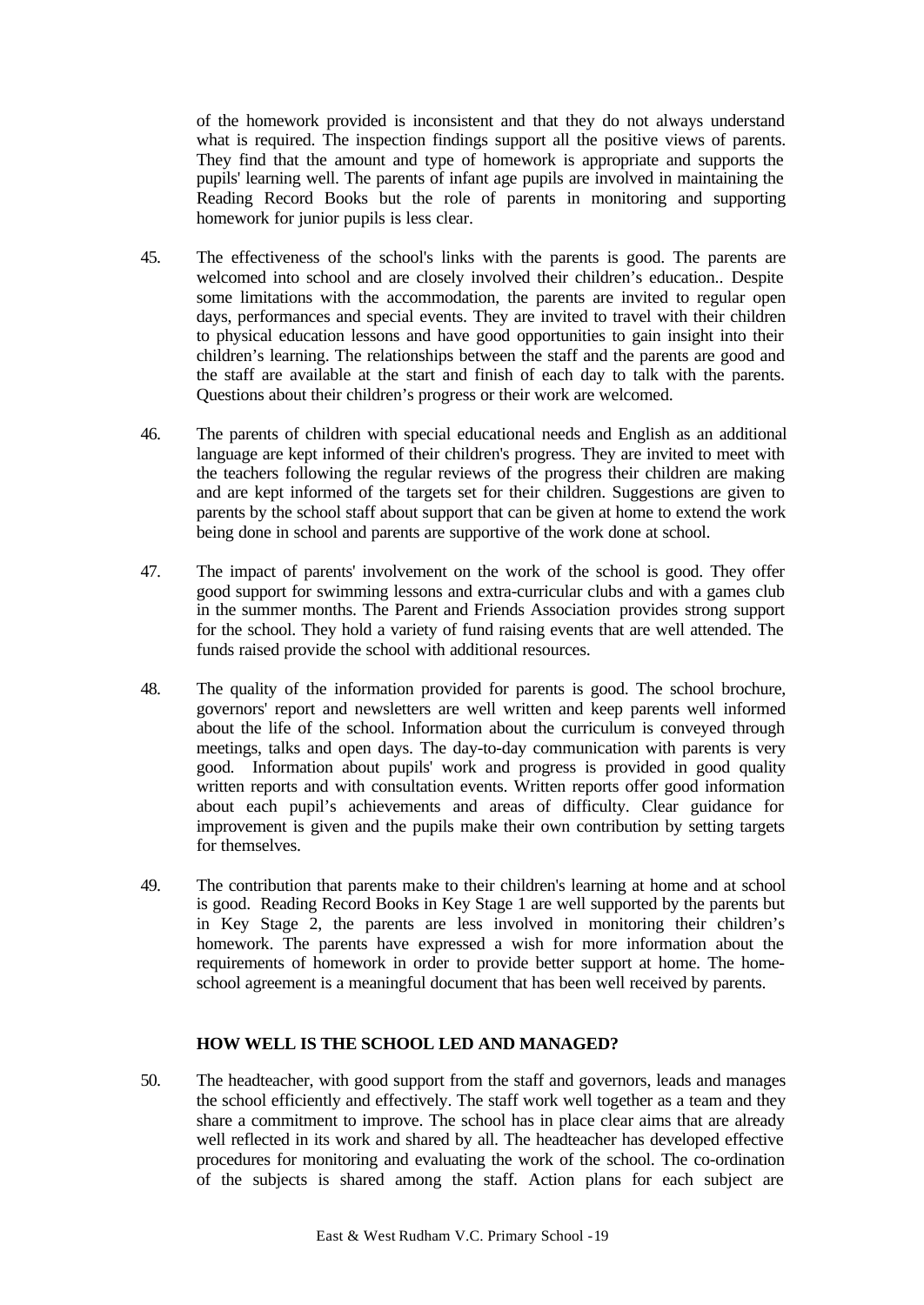developing. The leadership in English and mathematics is well established and is helping the school to evaluate the progress the pupils are making and to set appropriate targets for improvement.

- 51. The governors are kept very well informed by the headteacher. They have a good knowledge of how well the school is achieving and have appropriate procedures in place to fulfil their statutory responsibilities. The headteacher and governors use the results of the monitoring to set clear targets for development. The chair of the governors meets with the headteacher regularly and the governor with responsibility for special educational needs visits the school and keeps herself well informed. Other governors work hard to support the school. Each governor takes on responsibility for a subject and visits the school on a planned basis to observe the school working. The governing body has set performance targets for the headteacher. The procedures for setting targets for teachers are well under way. The governors believe it is important to hear the views of parents and to this end they send out an annual questionnaire and hold a surgery for parents to come and talk to a governor.
- 52. The headteacher and governors deploy resources and specific grants effectively. In their strategic planning, the governors have sought to apply the principles of best value when buying resources and services. The school development plan is reasonably detailed and is a useful tool. The priorities and the means of achieving them are appropriate and they are clear about raising standards and developing effective performance management. The school secretary carries out the day-to-day administration very well and good use is made of new technology. Levels of teaching staff are appropriate and number of learning support assistants is good.
- 53. The headteacher is the special educational needs co-ordinator and has a good knowledge of the needs of these pupils. All members of staff are aware of procedures for identifying, assessing and providing for the pupils with special educational needs and parents know who are their main points of contact in the school. Teaching and support-staff work closely with the school's special educational needs co-ordinator and the provision for special educational needs is integrated into teachers' planning. The governing body is supportive of, and has a good over view of the work done by the school with the pupils with special educational needs and English as an additional language.
- 54. The school is well resourced for teaching literacy, numeracy and information and communication technology. It is now better equipped for teaching information and communication technology than it was at the time of the last inspection and this will improve further in the near future with additional equipment. In all subjects, resources are at least satisfactory, although large outdoor play equipment for reception pupils is limited. Overall, the learning resources are well stored and cared for.
- 55. The accommodation is satisfactory overall and provides well for the delivery of the curriculum. The classrooms are large enough for the number of pupils. There are additional teaching areas in the library and dining room. Outside there are extensive attractive grounds, including a wildlife area. The school is very well maintained throughout and provides a pleasant and safe learning environment. Internally the classrooms and corridors have attractive displays of work, particularly art work, which is well displayed in the corridors. This represents an area of improvement since the last inspection. The school lacks a hall and indoor physical education is limited as a result. However, the school has good arrangements to meet the needs of the physical education curriculum by making use of facilities in the village hall and in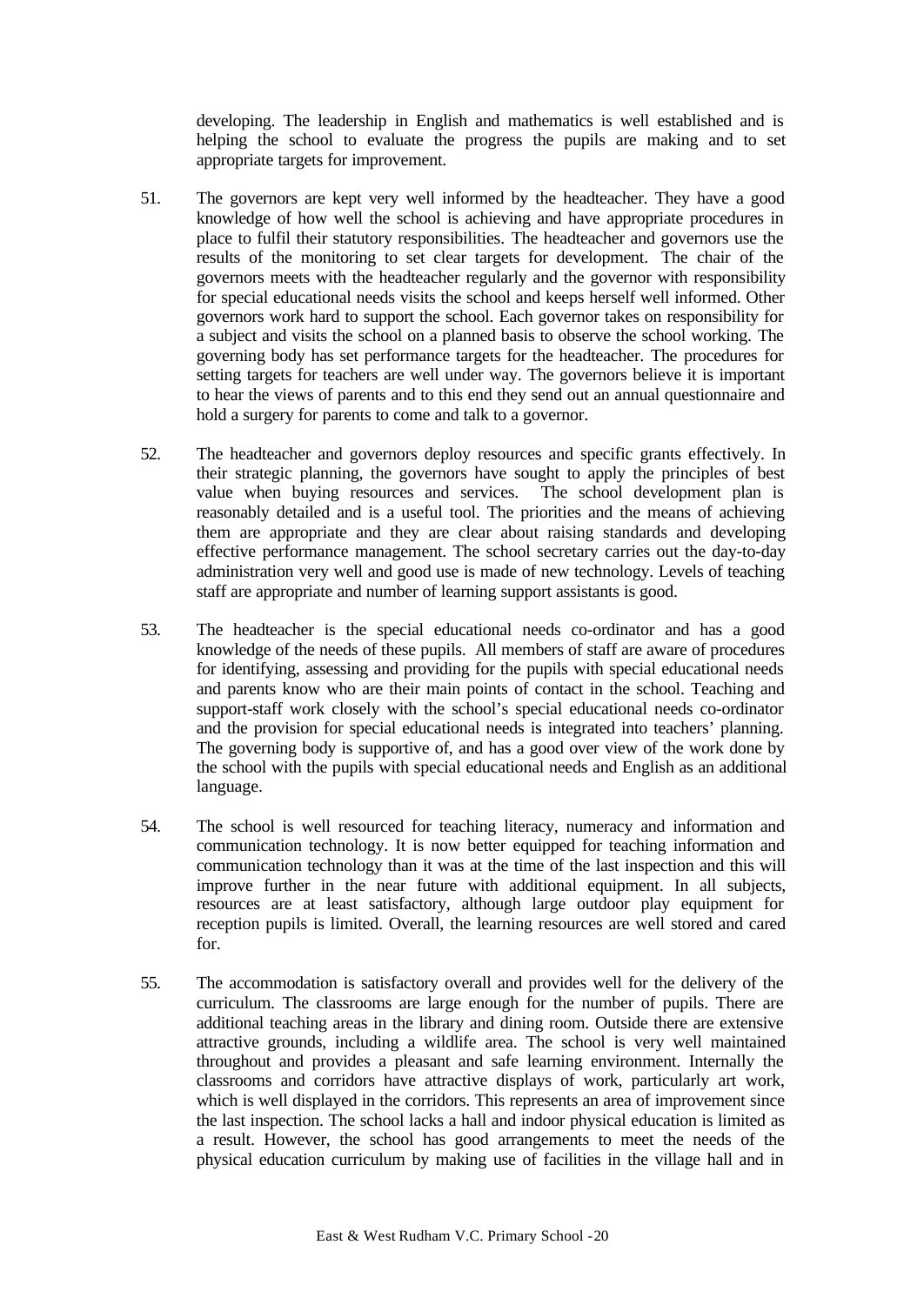other local primary schools. The provision for the children in the foundation stage is satisfactory but at present there is no separate outdoor play area.

## **WHAT SHOULD THE SCHOOL DO TO IMPROVE FURTHER?**

The headteacher, the governors and teachers should:

- (1) Raise standards by providing greater challenge for the Year 6 pupils in history and design and technology. (paragraphs 7,19, 85)
- (2) Increase the amount of teaching time for Key Stage 2 pupils to the recommended time and reorganise the way that history and geography are timetabled and target this to improve standards and the quality of learning in the foundation subjects. (paragraphs 18, 19, 25, 79, 89, 91, 93 )

## **Minor issues:**

Make more effective use of sketch books in art. (paragraph 83)

Develop the pupils' chronological awareness in history. (paragraphs 89, 91)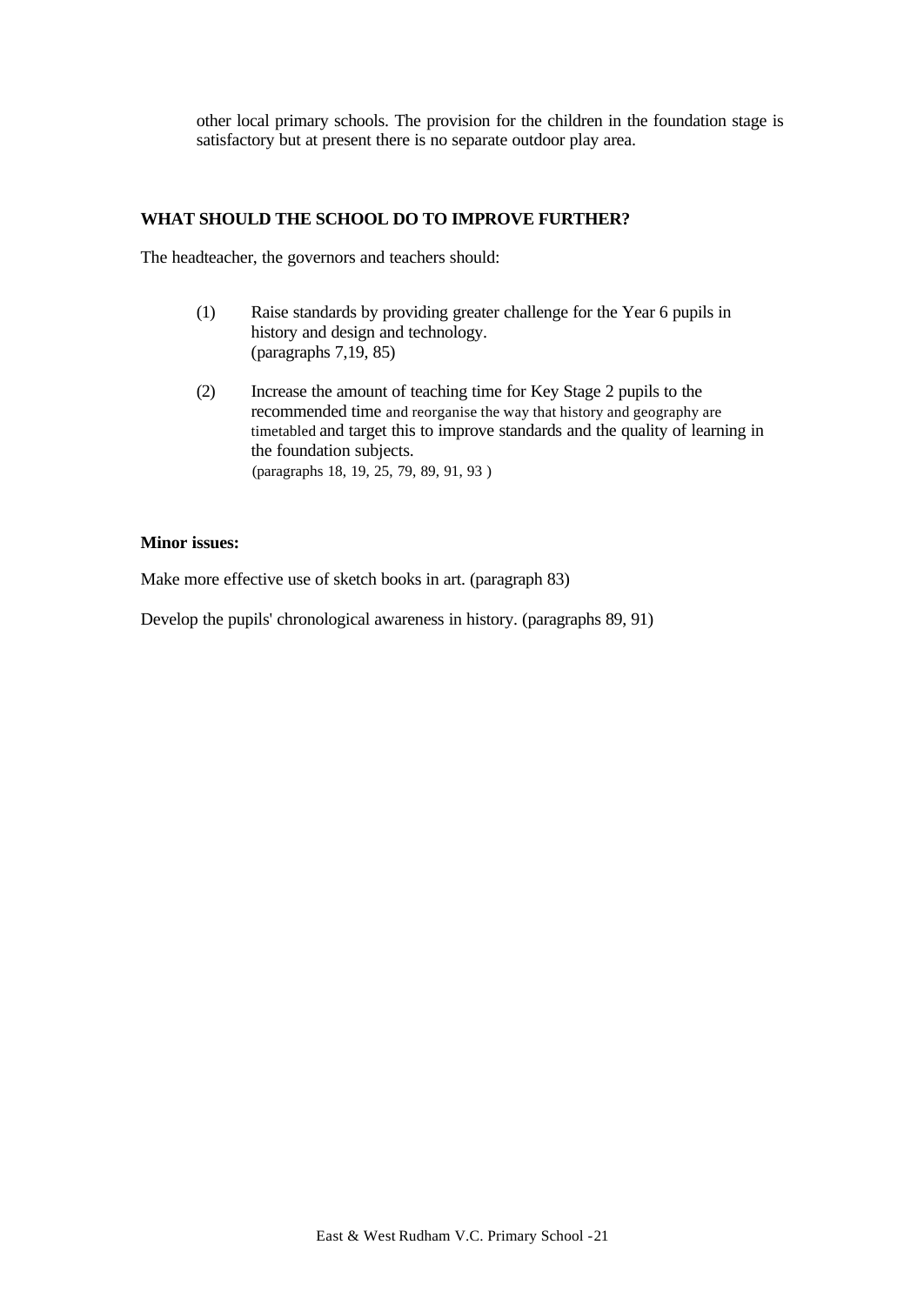## **PART C: SCHOOL DATA AND INDICATORS**

## *Summary of the sources of evidence for the inspection*

The tables showing test results have been omitted due to the small number of pupils taking the tests annually.

Number of lessons observed 26

Number of discussions with staff, governors, other adults and pupils 12

## *Summary of teaching observed during the inspection*

| Excellent | Very good | Good | Satisfactory | Unsatisfactorv | Poor | Very Poor |
|-----------|-----------|------|--------------|----------------|------|-----------|
|           | 19%       | 58%  | 23%          |                |      |           |

*The table gives the percentage of teaching observed in each of the seven categories used to make judgements about lessons.*

## *Information about the school's pupils*

| Pupils on the school's roll                                           | Nursery | $YR - Y6$ |
|-----------------------------------------------------------------------|---------|-----------|
| Number of pupils on the school's roll (FTE for part-time pupils)      |         | 54        |
| Number of full-time pupils known to be eligible for free school meals |         |           |
| $\overline{$<br>$\alpha$ $\mathbf{11}$ $\mathbf{1}$                   |         |           |

*FTE means full-time equivalent.*

| Special educational needs                                           | Nursery | YR- Y6 |
|---------------------------------------------------------------------|---------|--------|
| Number of pupils with statements of special educational needs       |         |        |
| Number of pupils on the school's special educational needs register |         |        |

| English as an additional language                       | No of pupils |
|---------------------------------------------------------|--------------|
| Number of pupils with English as an additional language |              |

| Pupil mobility in the last school year                                       | No of pupils |
|------------------------------------------------------------------------------|--------------|
| Pupils who joined the school other than at the usual time of first admission |              |
| Pupils who left the school other than at the usual time of leaving           |              |

## *Attendance*

#### **Authorised absence Unauthorised absence**

|                           | $\%$ |                           | $\%$ |
|---------------------------|------|---------------------------|------|
| School data               | 3.8  | School data               | 0.1  |
| National comparative data | 5.2  | National comparative data | 0.4  |

*Both tables give the percentage of half days (sessions) missed through absence for the latest complete reporting year.*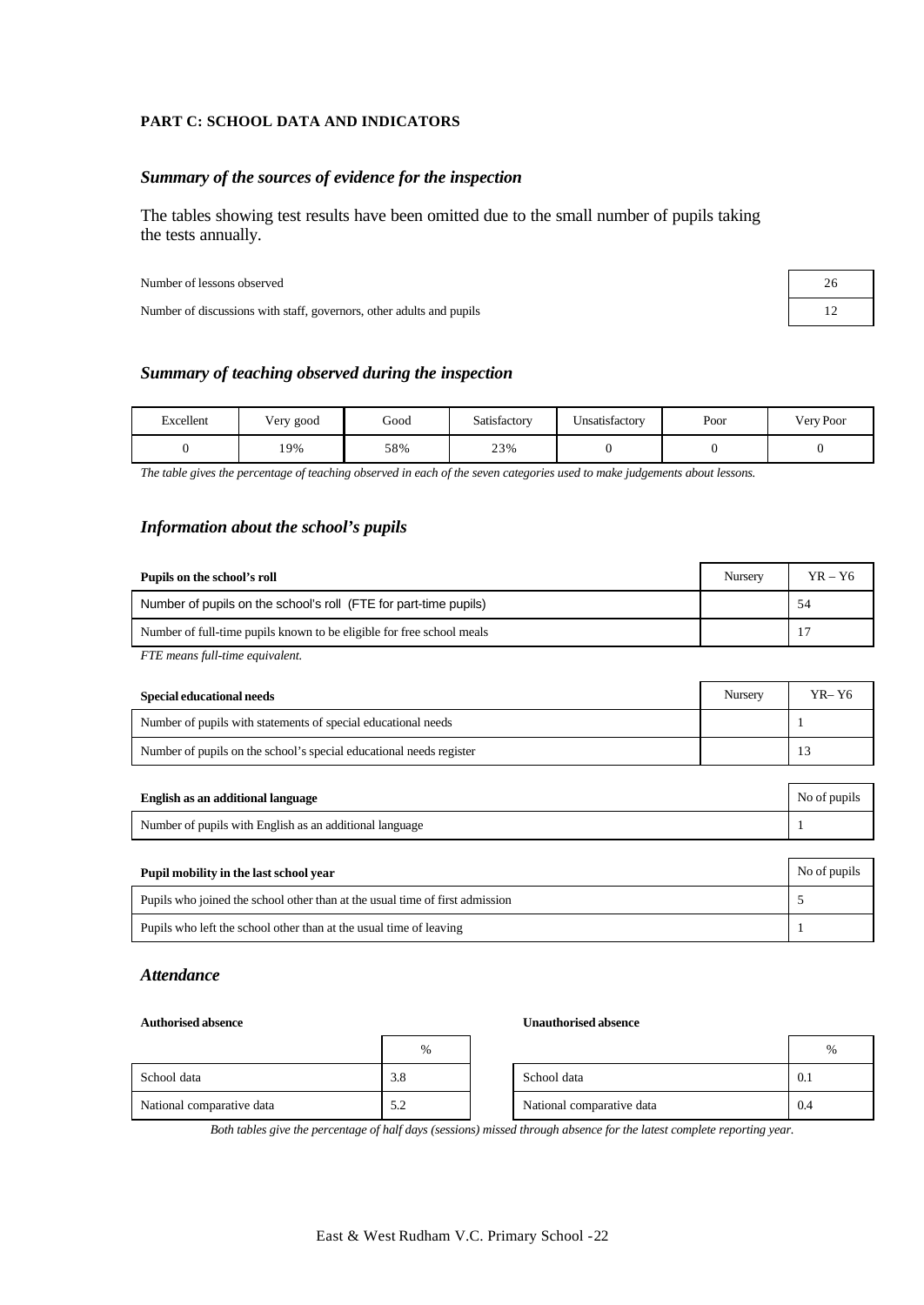|                                 | No of pupils |                              | Fixed period |                |
|---------------------------------|--------------|------------------------------|--------------|----------------|
| Black – Caribbean heritage      | 0            | Black – Caribbean heritage   | $\Omega$     | $\Omega$       |
| Black – African heritage        | $\Omega$     | Black – African heritage     | $\Omega$     | $\Omega$       |
| $Black - other$                 | 0            | $Black - other$              | $\Omega$     | $\Omega$       |
| Indian                          | 0            | Indian                       | $\Omega$     | $\theta$       |
| Pakistani                       | 0            | Pakistani                    | $\Omega$     | $\overline{0}$ |
| Bangladeshi                     | 0            | Bangladeshi                  | 0            | $\Omega$       |
| Chinese                         | 0            | Chinese                      | $\Omega$     | $\Omega$       |
| White                           | 2            | White                        | 6            | $\theta$       |
| Any other minority ethnic group | 0            | Other minority ethnic groups | $\Omega$     | $\overline{0}$ |

#### **Qualified teachers and classes: YR– Y6**

| Total number of qualified teachers (FTE) | 2.9  | Financial year | 199 |
|------------------------------------------|------|----------------|-----|
| Number of pupils per qualified teacher   | 18.6 |                |     |
| Average class size                       | 27   |                |     |

## **Education support staff: YR-Y6**

| Total number of education support staff |    | Expenditure per pupil                      | 2808 |
|-----------------------------------------|----|--------------------------------------------|------|
| Total aggregate hours worked per week   | 66 | Balance brought forward from previous year | 2433 |

# *Ethnic background of pupils Exclusions in the last school year*

| No of pupils |                              | Fixed period | Permanent |
|--------------|------------------------------|--------------|-----------|
| 0            | Black – Caribbean heritage   | $\Omega$     | $\Omega$  |
| 0            | Black – African heritage     | $\Omega$     | $\theta$  |
| 0            | $Black - other$              | $\Omega$     | $\Omega$  |
| 0            | Indian                       | $\mathbf{0}$ | $\Omega$  |
| 0            | Pakistani                    | $\theta$     | 0         |
| 0            | Bangladeshi                  | 0            | $\Omega$  |
| 0            | Chinese                      | $\Omega$     | $\Omega$  |
| 2            | White                        | 6            | $\theta$  |
| 0            | Other minority ethnic groups | $\mathbf{0}$ | $\Omega$  |

*This table refers to pupils of compulsory school age only. This table gives the number of exclusions of pupils of compulsory school age, which may be different from the number of pupils excluded.*

## *Teachers and classes Financial information*

| $\cdots$<br>Total<br>aualified teachers<br>Ή<br>number<br>. 0Į<br>ب س<br>$\mathbf{L}$ | .<br>$ -$ | vear<br>Financial<br>. | 1000<br>1/2 |
|---------------------------------------------------------------------------------------|-----------|------------------------|-------------|
|                                                                                       |           |                        |             |

| Average class size                      | 27 |              |                                            |        |
|-----------------------------------------|----|--------------|--------------------------------------------|--------|
|                                         |    | Total income |                                            | 130275 |
| <b>Education support staff: YR-Y6</b>   |    |              | Total expenditure                          | 137585 |
| Total number of education support staff |    |              | Expenditure per pupil                      | 2808   |
| Total aggregate hours worked per week   | 66 |              | Balance brought forward from previous year | 24336  |
|                                         |    |              | Balance carried forward to next year       | 17026  |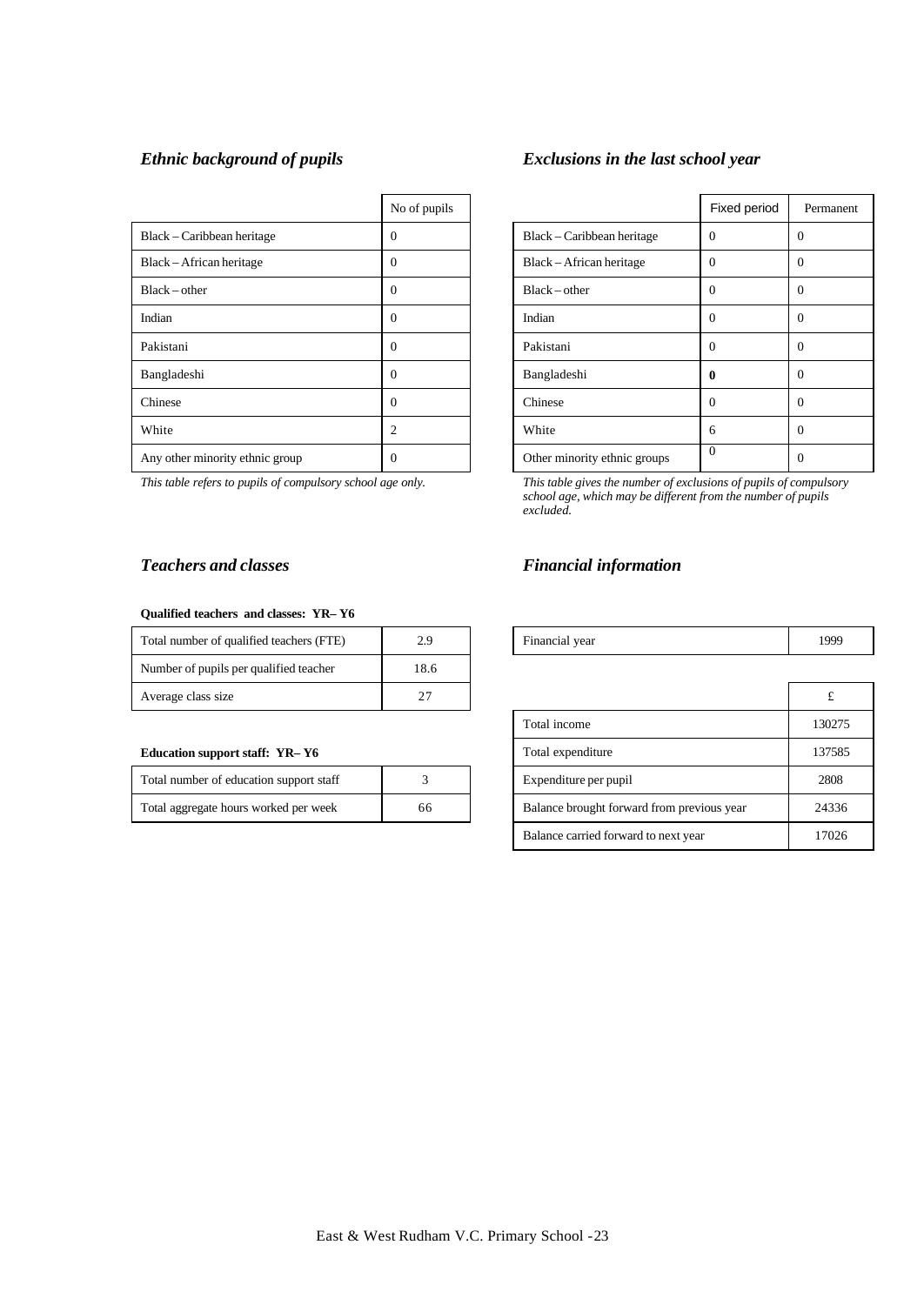# *Results of the survey of parents and carers*

**Questionnaire return rate**

| Number of questionnaires sent out | 54 |
|-----------------------------------|----|
| Number of questionnaires returned |    |
|                                   |    |

### **Percentage of responses in each category**

|                                                                                       | Strongly<br>agree | Tend to<br>agree | Tend to<br>disagree | Strongly<br>disagree | Don't<br>know    |
|---------------------------------------------------------------------------------------|-------------------|------------------|---------------------|----------------------|------------------|
| My child likes school.                                                                | 67                | 29               | 5                   | $\Omega$             | $\theta$         |
| My child is making good progress in school.                                           | 52                | 38               | 10                  | $\theta$             | $\theta$         |
| Behaviour in the school is good.                                                      | 24                | 67               | $\theta$            | 10                   | $\boldsymbol{0}$ |
| My child gets the right amount of work to do at home.                                 | 48                | 43               | 5                   | 5                    | $\boldsymbol{0}$ |
| The teaching is good.                                                                 | 71                | 24               | 5                   | $\theta$             | $\theta$         |
| I am kept well informed about how my child is getting<br>on.                          | 52                | 38               | 10                  | $\mathbf{0}$         | $\boldsymbol{0}$ |
| I would feel comfortable about approaching the<br>school with questions or a problem. | 67                | 24               | 10                  | $\theta$             | $\boldsymbol{0}$ |
| The school expects my child to work hard and achieve<br>his or her best.              | 57                | 43               | $\Omega$            | $\theta$             | $\Omega$         |
| The school works closely with parents.                                                | 52                | 33               | 14                  | $\Omega$             | $\theta$         |
| The school is well led and managed.                                                   | 48                | 43               | 10                  | $\theta$             | $\boldsymbol{0}$ |
| The school is helping my child become mature and<br>responsible.                      | 43                | 48               | 10                  | $\mathbf{0}$         | $\overline{0}$   |
| The school provides an interesting range of activities<br>outside lessons.            | 40                | 55               | 5                   | $\overline{0}$       | $\boldsymbol{0}$ |

## **Other issues raised by parents**

Some of the parents at the meeting felt that the infant and reception class was too large and that there needed to be more support given to the very good work done by the staff.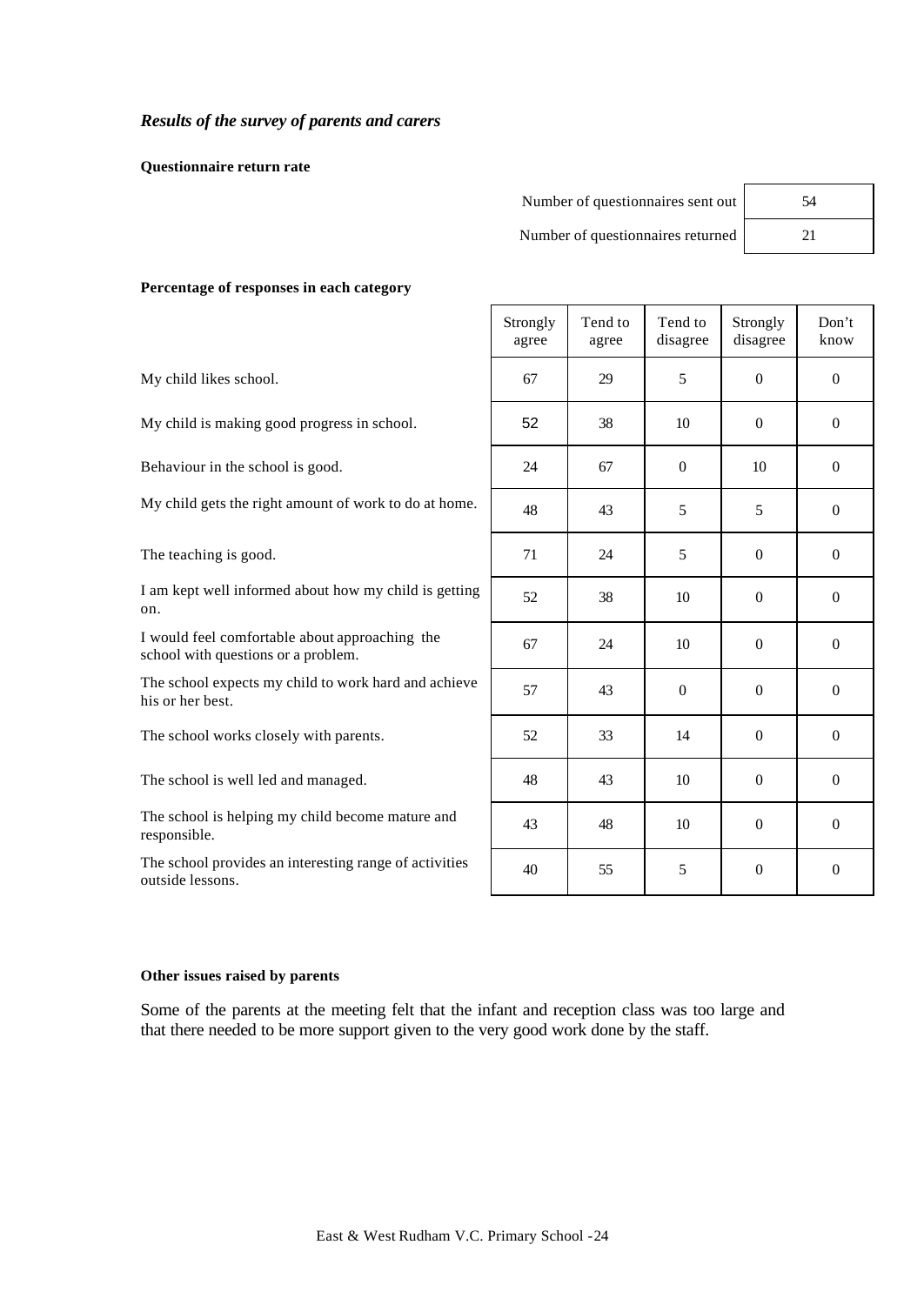# **PART D: THE STANDARDS AND QUALITY OF TEACHING IN AREAS OF THE CURRICULUM, SUBJECTS AND COURSES**

# **AREAS OF LEARNING FOR CHILDREN IN THE FOUNDATION STAGE**

56. The school's assessments of the children shortly after they start school indicate that most of them have average attainment for their age in personal development, language and literacy, and early number skills. The inspection evidence indicates that most children make good progress and some make very good progress so that, by the age of five, most will attain or exceed the Early Learning Goals for each aspect of the Foundation Stage curriculum.

## **Personal social and emotional development**

57. The children's personal and social skills are well developed in the reception year. The children benefit from good teaching and from being able to interact with the older pupils in Years 1 and 2. The school has good arrangements for establishing effective learning and behaviour routines. As a result, the children demonstrate very positive attitudes to school and relate well to each other and to adults. The teaching places great emphasis upon providing opportunities for the children to work in small groups with adults. The children, therefore, quickly and confidently begin to voice their likes and dislikes, to share and to take turns. The children work and play cooperatively across a range of activities. They develop an appropriate measure of independence in their work and play. They quickly learn to take care of themselves. The older children have a good understanding of the expected routines and they know the difference between acceptable and unacceptable behaviour. The children often persevere with activities without the need for continuous, direct supervision. They are becoming increasingly sensitive to each other's feelings. They behave very well and show respect to each other and to adults.

## **Language and literacy**

58. By end of the reception year, the children are likely to achieve the Early Learning Goals. They enjoy listening to stories. They readily share books, and talk confidently about them to adults and to each other. Most of the children express themselves well because the teaching places much emphasis on modelling spoken and written language and on teaching a challenging vocabulary. The children are eager to contribute to discussions and conversations. Many of them express ideas and opinions independently, choosing words carefully and thoughtfully when asking and answering questions. The children understand that print carries meaning. They hold pencils correctly and form most of their letters accurately. The higher attaining children confidently spell simple words with the pattern: consonant-vowel-consonant, such as *dog, cow*, and *rat*. The children use word bank cards confidently to generate sentences of the kind they read in their storybooks. Sometimes, these sentences are of a less common construction. For example, in one lesson the children took great delight in discussing the story they had just read with the classroom support assistant. They used their word recognition skills to create sentences such as: *Not I, meowed the cat,* and *Not I, grunted the pig*, that matched those they had just been reading.

## **Mathematics**

59. The children are likely to reach the Early Learning Goals by the end of the reception year because the teaching promotes effective learning through a range of wellplanned practical tasks, including counting, sorting and matching bricks, shapes and toys. During educational play, the children match familiar objects by colour, shape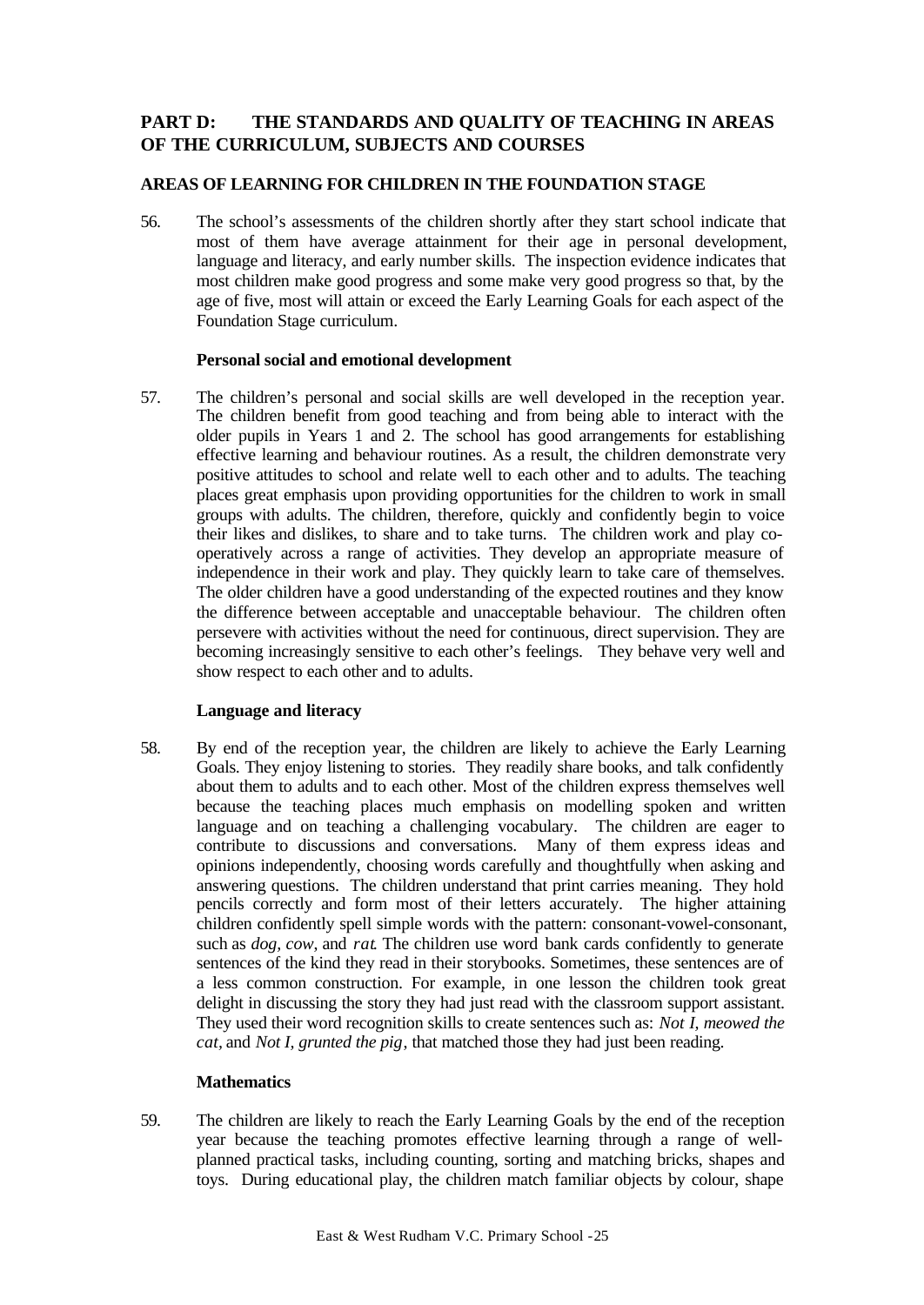and size. With adult prompts, the children quickly compile sets and subsets of objects according to the different criteria suggested. The children use a range of simple mathematical terms when, for example, they compare containers in the sand tray. Many children take part enthusiastically in number rhymes and games that help them to improve their recollection and understanding of numbers The teaching develops the children's mathematical thinking through well-chosen activities linked to the National Numeracy Strategy. As a result, the children use number lines to 30, read time using analogue clocks, and distinguish between even and odd numbers. The children are beginning to gain independence and confidence in their number work. They are increasingly familiar with numbers from zero to twenty. The teaching makes good use of open and directed questions in small group activities to further develop the children's understanding.

## **Knowledge and understanding of the world**

60. The children are likely to attain the Early Learning Goals by the end of the reception year because the adults plan carefully to ensure that the children are given a wide range of tasks. These encourage them to handle objects and make first-hand observations in order to develop their knowledge and understanding of the world around them. For example, the children learn to make predictions when they investigate materials from which a range of objects is made. They test materials to find out about their properties. The children learn that some materials break whilst others bend; that some float whilst others do not, that some are shiny whilst others do not reflect light so well. Because they are taught along with the Year 1 and 2 pupils, they often benefit from opportunities to tackle some of the same learning tasks. For example, they worked side by side with the older pupils when the class investigated shadows, and later when they observed and drew the parts of a flowering plant. The reception children develop a secure understanding of events in the school day. They are confident about finding their way around school. They develop good skills in technology when they cut, stick and join a range of materials. For example, they learn how to use hinged parts using split pins when they design jointed teddies in card. They confidently use computers to draw pictures and to complete tasks such as 'dressing teddy'. They are competent users of the mouse and keyboard. The adults make good provision for the children to learn about themselves and the environment, particularly in class assemblies and sharing times. This promotes the children's ability to think and talk effectively about the world around them.

## **Physical Development**

61. The children are likely to attain most of the Early Learning Goals by the end of the reception year. The children develop an appropriate range of manipulative skills because the teachers provide many opportunities for them to use simple tools for cutting, painting and building. The children also benefit from the opportunity to participate in the physical education lessons enjoyed by the older pupils. In them, the children learn to move with more confidence, and with better directional control. In one lesson, for example, the children learned sending skills using hands, feet and bats. Some of the children, however, are not sufficiently well developed physically to complete the tasks and would benefit from regular outdoor play on large apparatus. The school does not have the resources to provide the children with daily outdoor learning opportunities, but makes good use of what is available, and this is generally sufficient to provide the children with activities that are challenging and that encourage them to respond confidently as their skills improve. At playtimes, the reception children make up rules and join in playground games. Most children show control and balance when they use large outdoor equipment, such as tricycles.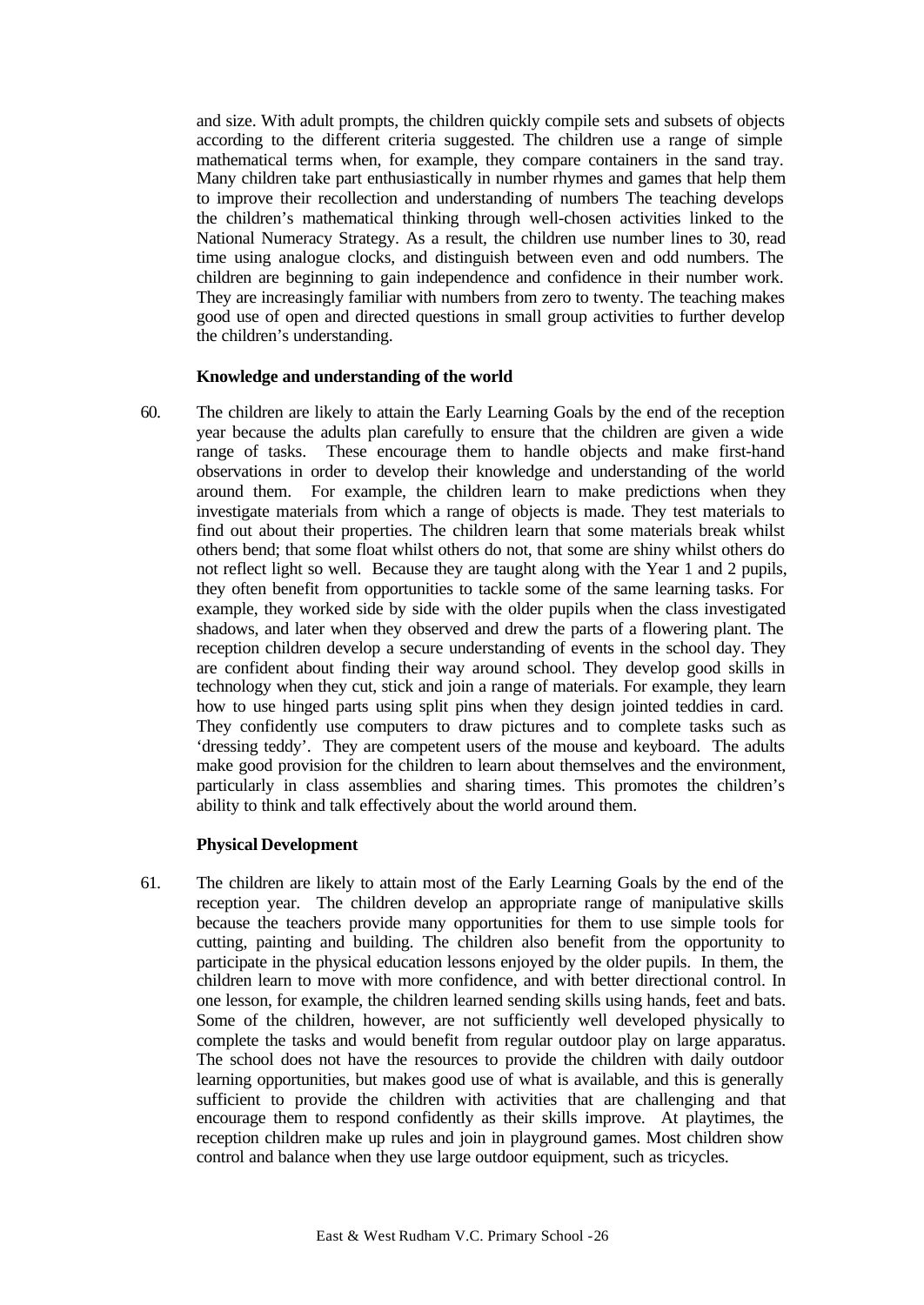## **Creative Development**

62. In creative activities, the children's attainment by the end of the reception year is likely to have reached the expected level. The children readily engage in role-play in the home corner where they enthusiastically make meals, look after babies, go shopping and visiting. The quality of the role-play increases dramatically when the adults participate. Most of the children develop an appropriate range of creative skills. The teaching provides opportunities for the children to explore colour and texture in collages that incorporate different kinds of paper and fabric. They are offered a range of media as they draw, paint, design and make in a variety of ways. They choose colours and materials with care, and show a growing understanding of how to achieve pleasing results when they explore pattern and shape. For example, the children produce attractive results in work on paper weaving and pebble art. Many of the paintings they do reflect the children's experiences. For example, they paint pictures following an educational visit to Alton Towers and of their gardens at home. The children listen carefully to music, sing songs and recite rhymes. They compose their own sound effects to express different types of weather. The learning support assistant working with the class teacher effectively carries out many aspects of the work with the reception children. The teaching is good. It is well matched to the children's needs because the teacher knows them well and successfully communicates enthusiasm for learning. As a result, the children quickly become effective and confident learners who are willing to persevere with tasks.

## **ENGLISH**

- 63. By the end of Key Stage 1, the pupils attain above average standards in reading, writing, speaking and listening. Since the last inspection, the school has significantly raised standards at age 7.
- 64. The inspection evidence for Key Stage2 indicates that, by the age of eleven, the pupils attain above average standards in reading, speaking and listening skills and average standards in writing. Some pupils attain above average standards and the pupils written work is improving. It is better now than at the time of the last inspection because the school has taken appropriate measures, including changes to the way the English curriculum is organised and taught. The pupils with special educational needs and English as an additional language have full access to the available learning opportunities and make good progress.
- 65. By the time they are seven, most of the pupils attain well above the expected standard in speaking and listening. This is because the pupils are taught to listen carefully to the teacher and given many opportunities to respond to stories, poems and non-fiction texts. The pupils speak enthusiastically about their work, and use an impressive vocabulary to talk about the texts they read and the writing they do. The pupils are very keen to ask and answer questions and to contribute to class discussions. When they discuss the stories they read, the pupils talk animatedly about the characters and what happens to them. They use their language skills well in other subjects too. For example, they have a good range of appropriate terms, which they use when discussing work in music, science and religious education. The pupils express themselves clearly and in full sentences. By the age of eleven, the pupils speak confidently to adults and to each other. They listen politely and attentively in class discussions. In a lesson for pupils in Years 5 and 6, for example, the pupils were engrossed in a discussion about characters in an extract from the text of *The Little House in the Big Woods*. They listened intently to what others had to say and spoke persuasively in defence of their own response to the text. In a religious education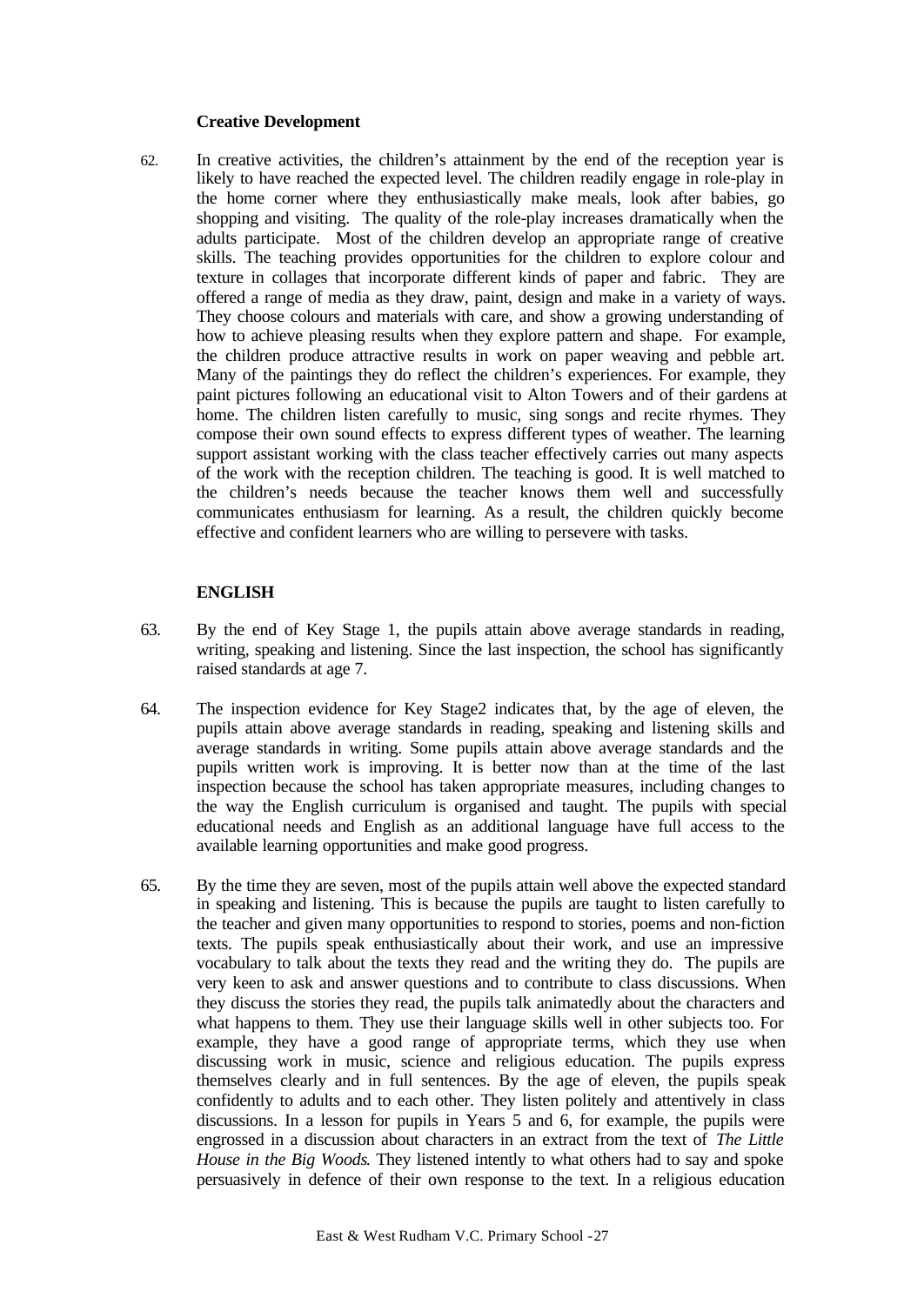lesson, they demonstrated very good levels of speaking and listening. They showed sensitive awareness to the feelings and values of others when they discussed objects that had significance for them because of their association with memorable personal experiences.

- 66. By the end of Key Stage 1, most pupils read simple texts fluently and with good expression. They use their knowledge of initial letter sounds to help them read unfamiliar words. Many of them understand how word order affects meaning in English sentences. The pupils enjoy reading a wide range of story and poetry books. All of the pupils interviewed said that they enjoyed reading. Many are keen to express their responses to important events in the stories they read. Most of the pupils successfully read simple information texts well when they are working in other subjects. For example, in a science lesson, Year 2 pupils, with the help of the teacher, read extracts from a book about the different uses mankind has for plants. The pupils were able to share what they had read and suggested many uses, including: for decoration, for pleasure, for making paper, medicine and furniture. By the end of Key Stage 2, most of the pupils read with a good degree of fluency, accuracy and understanding. They are beginning to think carefully when attempting to make sense of the actions and motivations of the main characters in the novels that they read. They know the work of more than one author and express preferences for different types of novel and poem. Nearly all of the pupils, for example, are familiar with the work of Roald Dahl and J. K. Rowling and are able to discuss how these authors use humour in their stories. Many of the pupils have developed good reading habits and positive attitudes a wide range of texts, including works of non-fiction and electronically produced texts.
- 67. By the age of seven, most of the pupils are able to write stories or recount events that they have experienced. When they write stories, they often plan them carefully and make effective use of support sheets to help them develop interesting characters. For example, the pupils wrote nativity stories earlier in the year from the point of view of the star in the night sky over Bethlehem. Some pupils write for a range of purposes and choose an appropriate form for each of them. For example, they use notes and flow charts to plan work. The notes of the higher attaining pupils feature subheadings and references to the books they have used in the course of their reading. Most of the pupils use tables to record the outcome of classroom surveys. They write letters, postcards, lists, stories and 'how to' texts such as *How to make a 3D Book* and *How to Play Snakes and Ladders.* Often, the pupils write poetry in which they explore elements of language, such as rhyme. Some of the poems feature humour, too. For example, one pupil wrote: *Jack Frost was in my garden / When I went out to play / He nipped my toes and fingers / So I had an x-ray.* The pupils write in a legible, joined script. They spell simple words correctly and learn to recognise common letter strings, such as 'oo', 'ea' and 'ow'. In their language work, they show an awareness of word order and the correct use of nouns and verbs.
- 68. By the age of eleven, most of the pupils write confidently for a range of purposes. Most of the pupils successfully write stories in a number of forms, including ghost stories, science fiction, historical and adventure stories. They know how to adapt plot, character, settings and, atmosphere to each of them. The pupils make good use of planning and drafting in their writing to help them adapt the form and content of their work to different purposes. They use flow charts and other graphical aids to help them plan persuasive writing, informational texts and instructional texts. Examples of the latter are the pupils' writing on *How to Make Cheese Scones* and *How to Mummify a Cat*. Most of the pupils successfully produce pieces of sustained writing in a number of genres including: novellas, journals, play scripts and recounts. The pupils' writing is often organised logically into paragraphs because the pupils make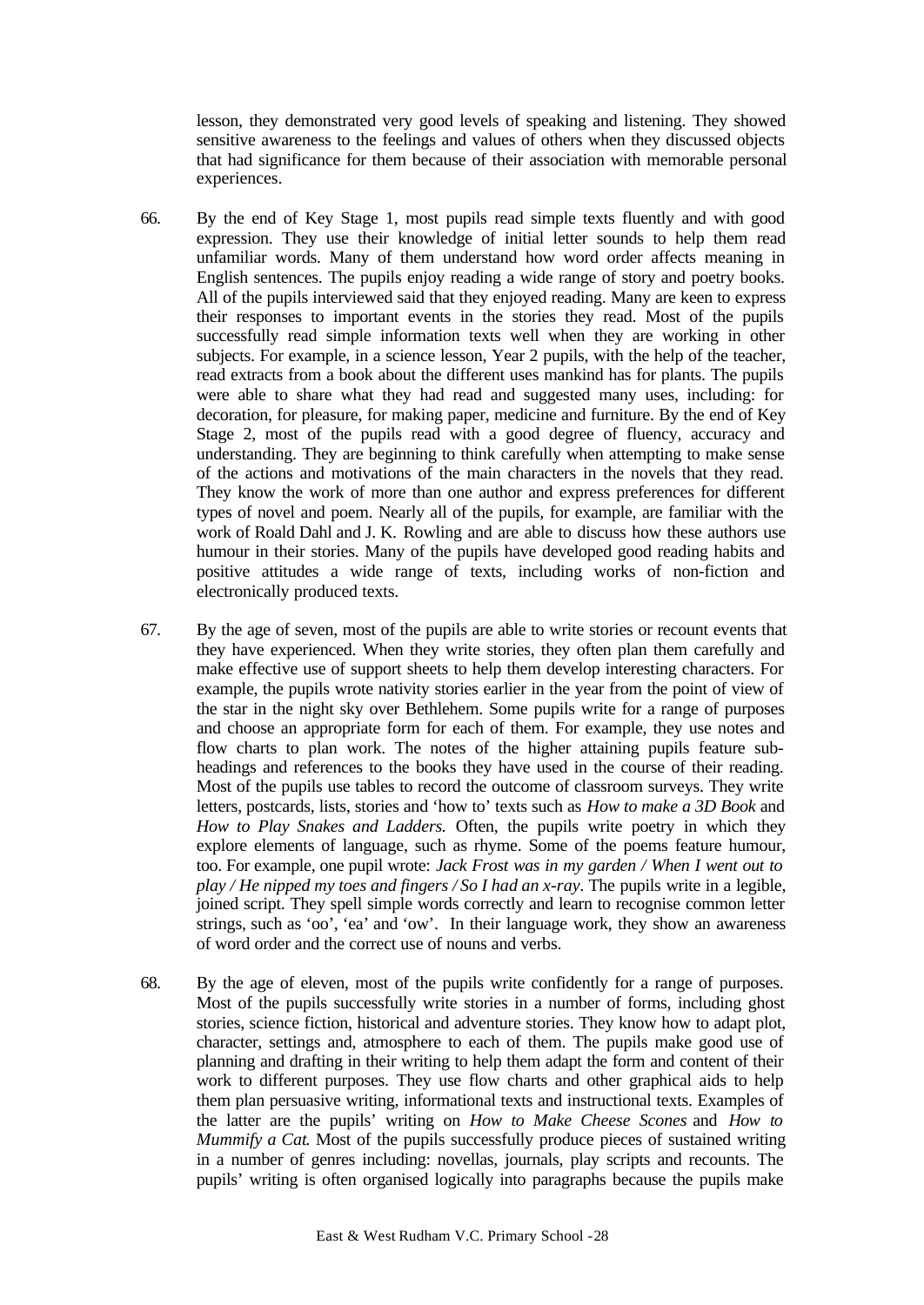effective use of use concept maps and notes before they write. Their written work demonstrates a satisfactory awareness and use of Standard English. For example, sentences are usually well constructed and observe the rules on subject-verb agreement. Most of their writing shows a consistent use of tenses and a willingness to try complex sentence structures as well as simple and compound ones. Most of the pupils attain satisfactory standards in spelling and in handwriting. The lower attaining pupils tackle the full range of writing and make use of planning and drafting exercises to help them improve. They work commendably hard to improve their work.

- 69. One of the strengths of the pupils' writing, particularly among the higher attaining pupils, is their ability to complete sustained pieces of written work, particularly stories and journals. However, they have fewer opportunities to develop the skills needed to write pieces that sustain arguments or that present more than one point of view.
- 70. The quality of teaching is generally good and helps the pupils to make good progress in most aspects of the subject. The teachers' planning demonstrates their secure knowledge and understanding of the National Literacy Strategy. A strong feature of the teaching is the high expectations it has of all of the pupils, irrespective of their level of attainment. The work set is often challenging, and the teachers demand of the pupils a high level of attention and good behaviour. A significant strength of the teaching is the skilful way that the teachers encourage their pupils to acquire good speaking and listening skills. This helps them to learn more effectively because they feel confident when they contribute to class discussions. The pupils maintain high levels of interest in their work because the teaching provides a good balance of activities that are relevant to the pupils' needs. The homework set for the older pupils is well thought out. It makes a significant contribution to the pupils' progress. The teaching also offers the pupils good opportunities to reflect on their learning and to agree targets for improvements. Opportunities are at times missed to extend the pupils' writing skills learnt in literacy lessons in other subjects. For example, notetaking and planning for writing are well taught in literacy lessons but the teaching does not make sure that these skills are routinely used for writing in other subjects such as science and history.

# **MATHEMATICS**

- 71. Standards in mathematics are above those expected for both 7 and 11 year olds. The pupils in both key stages make good progress. Whilst standards vary each year because of the small number of pupils taking the tests, the pupils' progress is generally good, as it was at the time of the last inspection. The pupils with special educational needs and English as an additional language are well supported and make good progress. The headteacher has identified the need to raise standards further. The splitting of the junior class into a Year 3/4 group and a Year 5/6 group is allowing the teachers to focus more closely upon the levels of work that the pupils are doing. The improved pupil records, especially for 7 to 11 year-olds, allow the teachers to monitor individual pupils' achievements and to set clear targets for improvement. Targets set for this year are higher than for last year and are likely to be achieved.
- 72. By the age of seven, the higher attaining pupils produce accurate work of a high standard. Lower attaining pupils cover a similar range of work but require greater support to achieve results. The pupils investigate numbers that can be divided by 2, 3, 4 and 5. They count accurately and can explain why their answers are correct. They solve simple multiplication problems. They have a good knowledge of place value to 100. They find simple fractions of shapes. They investigate number patterns, such as odd and even. They find out about three-dimensional shapes, such as cuboids and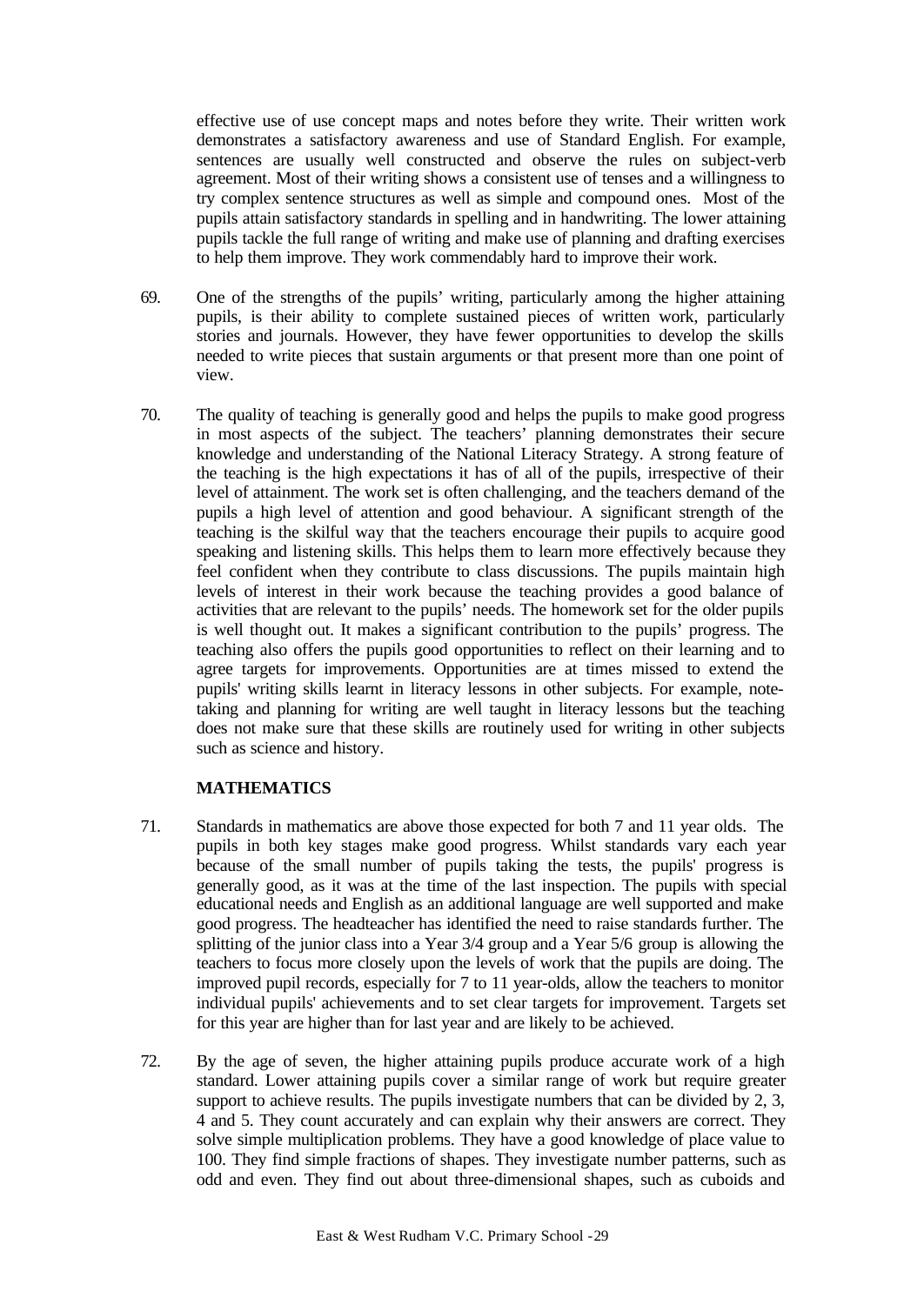spheres and measure the lengths of objects, such as the playground. Lower attaining pupils have begun to understand place value and to order numbers. They add and subtract numbers to 10.

- 73. By the age of 11, the pupils count on and back in twos, threes and fives. They are beginning to use accurate mathematical language. They find the differences between numbers to 100. The higher attaining pupils can discuss and devise strategies for solving more complex number problems. They multiply whole numbers to 1000 and change improper fractions into mixed numbers. They add and subtract negative numbers. They use fractions and percentages. They understand and measure angles, including acute, obtuse and reflex. Lower attaining pupils find relationships between tenths as a fraction and as a decimal. They are becoming more accurate in using, reading and writing standard metric measures. They record their work more effectively than at the beginning of the year and check their results and are beginning to estimate answers. They understand the difference between the perimeter and area of a shape. They can measure the perimeters of shapes but in discussion some pupils found it difficult to find the area.
- 74. The quality of teaching is good overall and this ensures that the pupils make good progress. In most lessons, the teachers demonstrate confident and secure subject knowledge. They extend the pupils' understanding of the work and ensure that pupils of differing abilities are fully involved in the work. There is a good proportion of direct teaching and an appropriate emphasis on developing mathematical vocabulary. The pupils respond with interest and with mostly accurate or sensible answers. In the good lessons, the pupils are encouraged to use accurate and appropriate mathematical language. For example, in a Year 5/6 lesson, a group of pupils were challenged to use more accurate vocabulary in a lesson on probability. In a Year 1/2 lesson the teacher's very clear explanations ensures that the pupils understood the words to use. In these lessons the teachers ensure that the pupils have understood the main ideas and reinforce the new mathematical vocabulary. They also use this well to assess the pupils' progress and understanding. The teachers build effectively upon work covered in earlier lessons. In a Year 3/4 lesson the teacher gave effective support to pupils who were finding it difficult to draw reflections of shapes as part of their work on symmetry. Other pupils who had clearly grasped this were encouraged to extend their understanding. In all lessons, the needs of pupils with special educational needs and lower attaining pupils were well supported by the teachers and learning support assistants. Work is regularly marked and assessed and this helps the teacher to plan for the next days work.
- 75. The school has developed an appropriate curriculum and the organisation in the junior class into two groups is having a positive impact on standards. The school has responded well to the National Numeracy Strategy and this is helping to raise attainment. The assessment and recording of attainment and progress are good. The pupils are set targets for improvement in mathematics. The quality and quantity of resources in the school are good and they are making a good start in using information and communication technology.

## **SCIENCE**

76. The pupils' attainment is well above average by the age of seven and above average by the age of 11. The standards are better now than at the time of the last inspection, particularly among the pupils aged seven.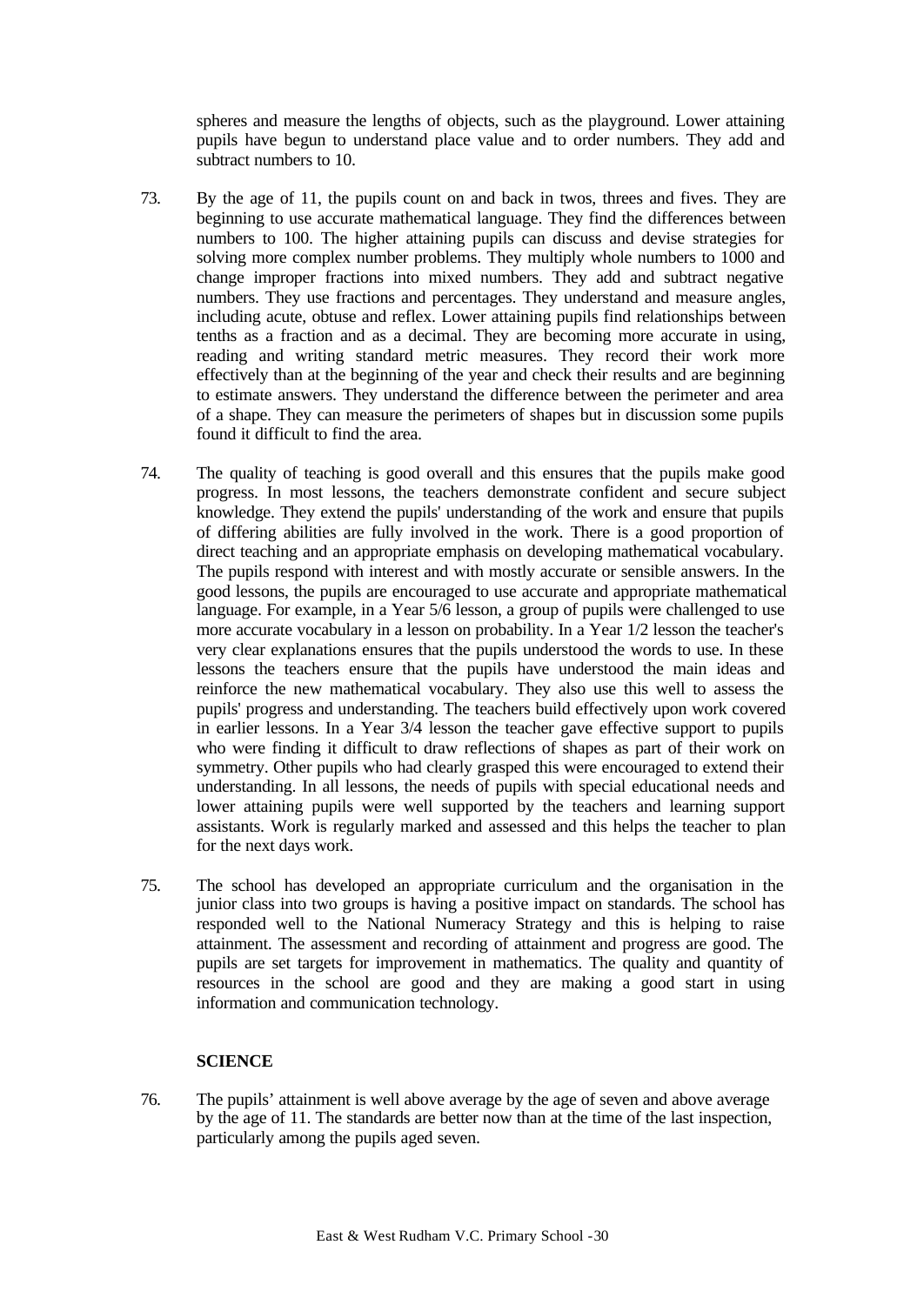- 77. By the age of seven, the pupils have a good understanding of most aspects of the subject. They are aware of the dangers of electricity, and they talk confidently about electrical appliances in the home and at school. They describe how they make simple electrical circuits using wires, batteries and light bulbs. The higher attaining pupils explain what might cause the bulb to stop shining. They talk and write confidently, too, about their investigation into the forces of friction and gravity. For example, when they test how far model cars travel once they reach the bottom of a ramp, they explore the effects of variables such as: the different surfaces on which the cars travel, the weight of the vehicles, and the changes made in the height of the ramp. They record the results of their investigations in graphs and tables. The pupils acquire a good understanding of the effects of inertia when they investigate what happens to *Teddy* when an obstacle stops the forward thrust of his vehicle. The pupils have a good understanding of the science of light. They know, for example, how shadows are formed and what affects the length of a shadow. They know about different sources of light and how the properties of materials affect how light and colour is reflected. For example, they know that materials can be classified a transparent, translucent or opaque and that animals use colours as camouflage to protect them from predators.
- 78. By the time they are eleven, the pupils have a good understanding of the solar system and Earth's place in it. Because they chart the appearance of the moon over an extended period of time, they are able to explain clearly what the phases of the moon are. They know, too, how day and night are created and why we have seasons. The pupils have a good understanding of forces. They talk confidently, for example, about their investigation into the effects of gravity and give convincing explanations as to why a ball of foil falls more quickly than a square of foil of the same mass. The pupils investigate magnetic force and describe what magnetic fields are. They know some of the uses of magnetism, including its use in compasses for navigation. The pupils have a good understanding of electricity. They devise simple circuits that include a range of components such as bulbs, switches, buzzers and motors. They carry out investigations into electrical resistance and its effects on the relative brightness of bulbs in a circuit. They develop a good understanding of the force of *up thrust* when they investigate the behaviour of parachutes in relation to their size, and the weight of the objects they carry. They have a satisfactory understanding of life processes, including the reproductive processes of plants and the functions of different parts of the flower in germination. The pupils make effective use of simple equipment and use a good range of methods to record their observations, including diagrams, pictures, graphs and tables. The pupils make good use of information technology to support their learning when, for example, they search the Internet and use CD ROMs to acquire new knowledge. The pupils understanding of the science of sound, light and the properties of materials is satisfactory. Their knowledge of some aspects of these subjects is not as strong because they were taught some time ago.
- 79. The teaching is good overall and sometimes very good. Much of the teaching at Key Stage 1 is good because it is challenging and the learning activities well organised to promote effective learning. As a result, the pupils make rapid progress. There is some good teaching, too, at Key Stage 2. A strong feature of the teaching at both key stages is the teachers' successful organisation of investigative work. They give the pupils many opportunities to learn at first hand when they present the pupils with practical activities from which they learn to make close observations useful records. This encourages the pupils to develop effective investigative skills and to work hard. The pupils with special educational needs enjoy full access to the available learning opportunities and make good progress. The teachers make good use of the available resources, including information technology to enhance learning. They also make good use of classroom support assistants, particularly to support the lower attaining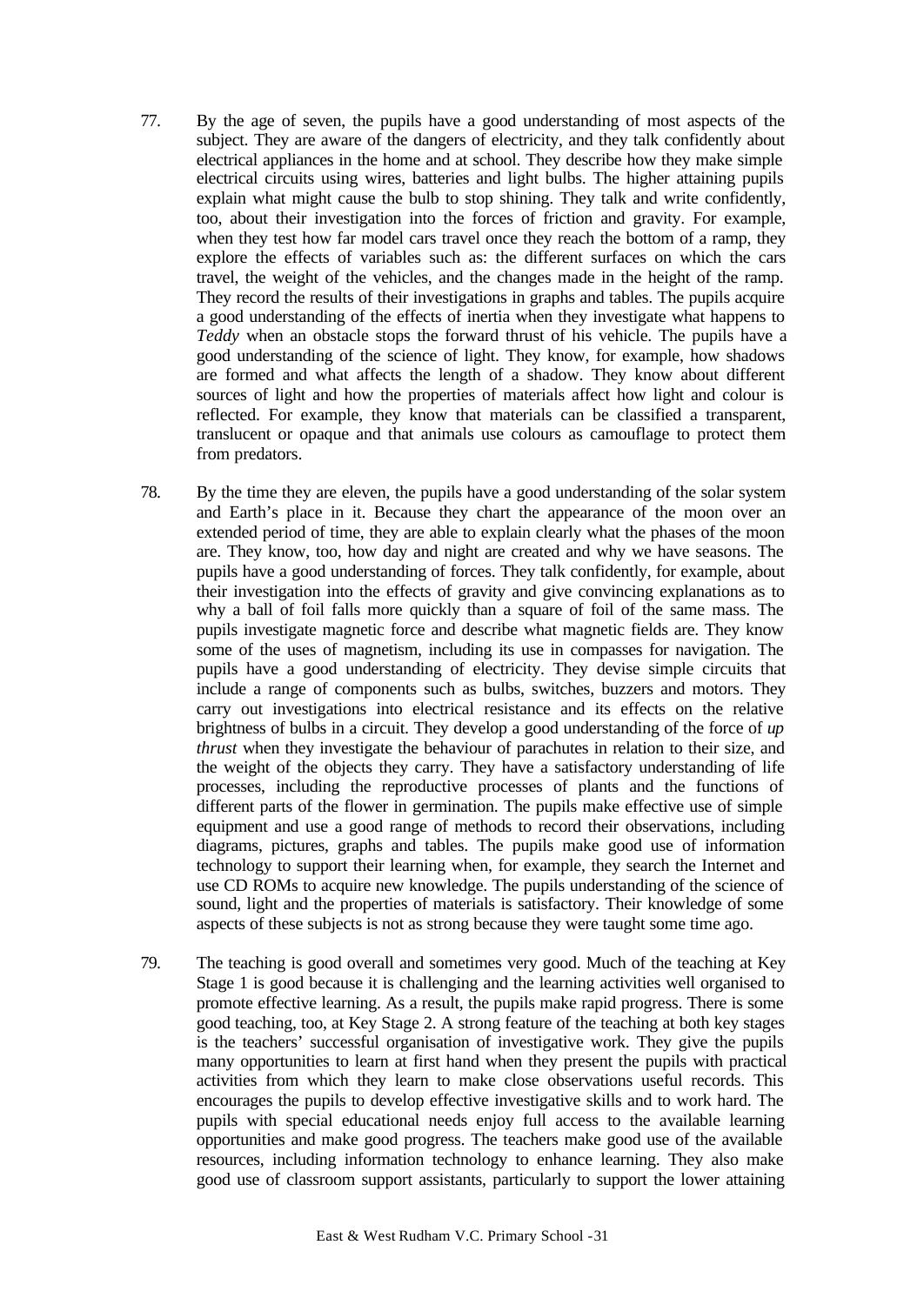pupils and the younger pupils in each of the classes. There are no significant weaknesses in the teaching, but the organisation of pupils into classes of three or more year groups places severe limitations on how much of the curriculum can be covered in any one academic year. This means that in Year 6, although the school revises all the pupils previously learnt work, it is more difficult to revisit all of the curriculum in sufficient detail.

## **ART AND DESIGN**

- 80. By the age of 7 and 11, the pupils attain the expected standards. All of the pupil all have access to the art curriculum, the teaching values the pupils' work and the pupils achieve well. The work seen in lessons, and the work exhibited around the school, is colourful, interesting and well displayed. Work in art is often related to the topics being studied in other curriculum areas, such as English, geography, history and religious education, and this provides the pupils with a relevant context for their work.
- 81. In the infant class, the pupils learn new techniques. They discuss with the teacher a Georgia O'Keefe landscape, which is compared to a John Constable landscape used in previous lessons. "It's a view," said one Year 2 pupil. "I think it is clouds," responded another. "I think it's a bottomless pit"; "It's not very real" came other views. All pupils became involved in the discussion. The pupils tried out the new technique of changing the strength of a colour as seen in the landscape, using paint and watersoluble crayon with varying degrees of success. One girl said, " If you use less paint it is more effective". Another found that, "more water helped"
- 82. In the junior class, the pupils develop their skills for recording ideas in more detail as seen in the portraits, for example, their ideas based on the work of Picasso. They have experience of trying a range of media including paints, pastels, crayons, pencils, collage and clay and they have opportunities to use a good range of techniques and art forms such as collage, modelling, printing, and painting. There are very sensitive examples of paintings and mixed media from a range of starting points, including the work of artists, such as the Japanese artist Utagawa Hiroshige, and Andy Warhol. They show a good understanding of the effects of different colours and shapes and are able to express and explain their preferences. Throughout the school the pupils produce work with enthusiasm.
- 83. The teaching observed in Key Stage 1 was very good. The teachers plan carefully to ensure that the pupils make progress in gaining skills and understanding when using different media. The teachers have secure subject knowledge, are enthusiastic and provide the pupils with a good range of media and art forms, although less threedimensional work was evident. They prepare materials and other resources well and the lessons are well managed and organised. The teachers respond sensitively to the pupils' work and opinions, and show this by displaying work well in classrooms and corridors. Mostly the pupils work carefully, willingly try new techniques, and use different materials to achieve the effects they have in mind but the pupils' sketchbooks are made limited use of. The work in them is not labelled and there is little indication of what the various drawn marks are for.
- 84. The resources for art are adequate and continue to be developed. Art is making a good contribution to the pupils' spiritual and cultural development because it provides them with opportunities to study art from different cultures and periods, and offers them a means of responding artistically to topics being studied in a range of curriculum areas.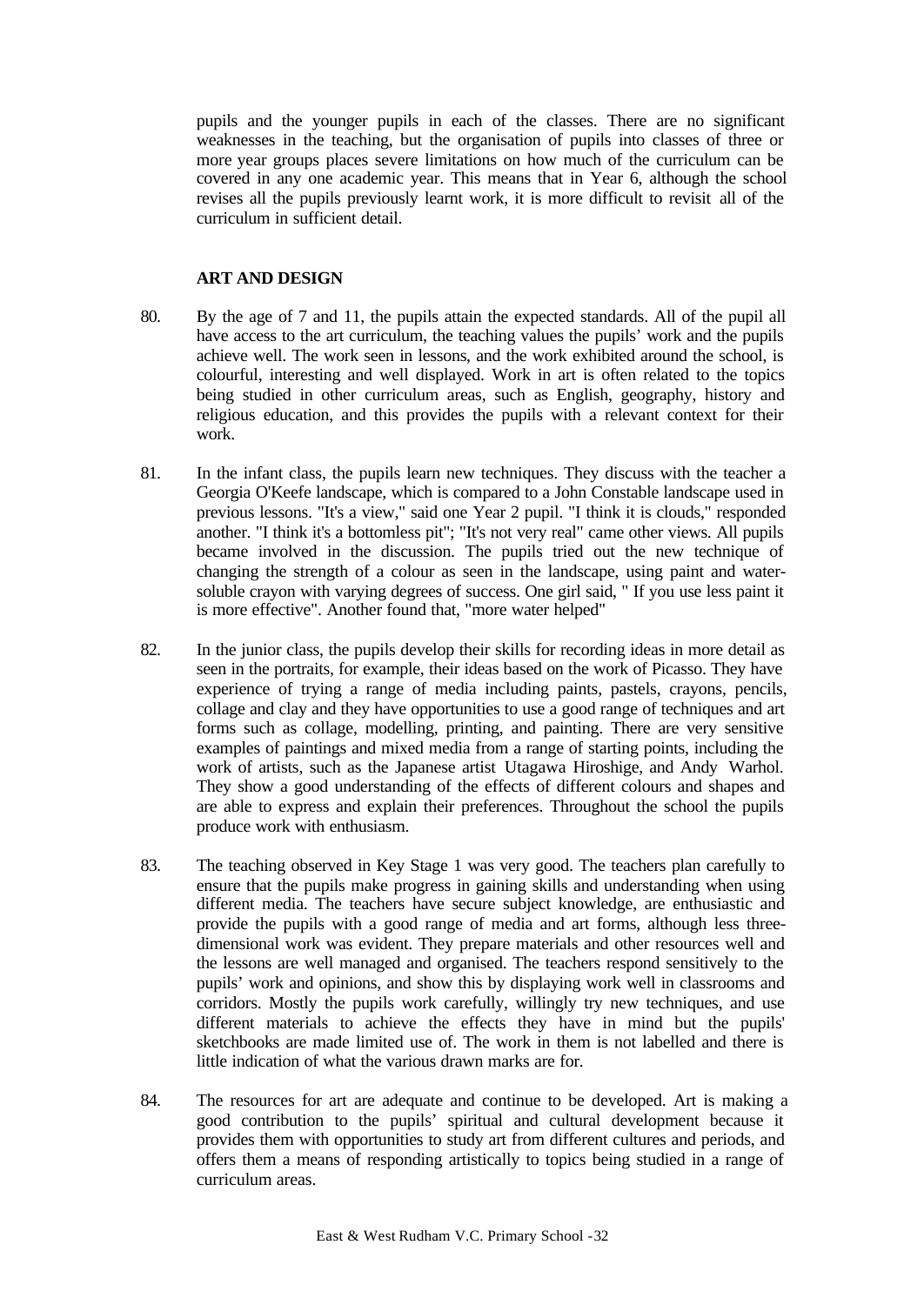## **DESIGN AND TECHNOLOGY**

- 85. Standards are above expectations for seven year-olds and are in line with those expected for pupils' aged 11. This is similar to the previous inspection, with some improvement in Key Stage 2. The teachers plan their lessons using the recommended national scheme of work for design and technology and this has helped them to plan an appropriate range of work. As a result, the teachers prepare lessons that enable the pupils to evaluate simple designs, exploring ideas and improving finished products. Design and technology is also linked well to other subjects and this has a positive effect on the pupils' learning adding relevance to what they learn. However, in some work, for example the current work on Tudor houses, the oldest pupils are not sufficiently challenged by the planned work and the topic is spread over too long a period.
- 86. In the infant class, the pupils have made a moving picture using a slider. They use vocabulary, such as pivot, guide and slider in their work and most pupils completed two pictures using these techniques. They have carried out a survey to find out their favourite playground equipment. They produced drawings with clear labels and then designed and made an example of their own, for example one pupil produced a roller coaster. Good examples of the pupils' work on making Joseph's coat of many colours are displayed in the classroom. The pupils talk with interest about how they made these. They show the drawings that they did initially and the paper pattern made for the coat, They investigated different ways of joining the materials, such as taping, stapling, gluing and sewing. The finished products are of a high standard. The pupils have also been finding out what features make a good picnic carrier. They have investigated the best materials to use and the different ways that they could carry it.
- 87. In the junior class the pupils have begun to research, design and make a model Tudor house linked to their history topic. They have a good understanding of what Tudor houses looked like and have investigated the main features that these houses would have had and the materials that would have been used. In the only lesson seen, the pupils were planning and designing what their model house might look like. The younger pupils in the class found the drawing of plans and elevations challenging but the work lacks challenge for the oldest pupils. The pupils have designed and made a pizza. They have also designed textile squares by producing at least three possible designs and then choosing the one that they preferred. As with the Tudor house, they have produced a model of an Ancient Greek temple in the previous year linked to their work in history. As part of their research, they investigated the structures, particularly of the pillars, and the materials used. The investigation of simple pneumatics to make model monsters that move builds effectively on the work previously done on structures and mechanical movement.
- 88. The teaching observed was satisfactory. The pupils mostly make good progress because the work is planned so that topics and skills are re-visited regularly. This is also helping the pupils' learning as there is a common thread in most topics that are linked to the work done in other subjects The pupils understand the process of designing and have carried out a number of design and make activities. The work produced suggests that the teaching is effective, except for the oldest pupils. The pupils evaluate their work when it has been completed but as they get older there are few opportunities for them to evaluate their work as it progresses and to modify it from their original designs. Some of the designs are not sufficiently detailed to show the pupils' intentions and would be of little use to assist them when making. Overall, however, there are a good variety of activities, which include effective design and make elements. There is a four-year rolling programme of work in the junior class.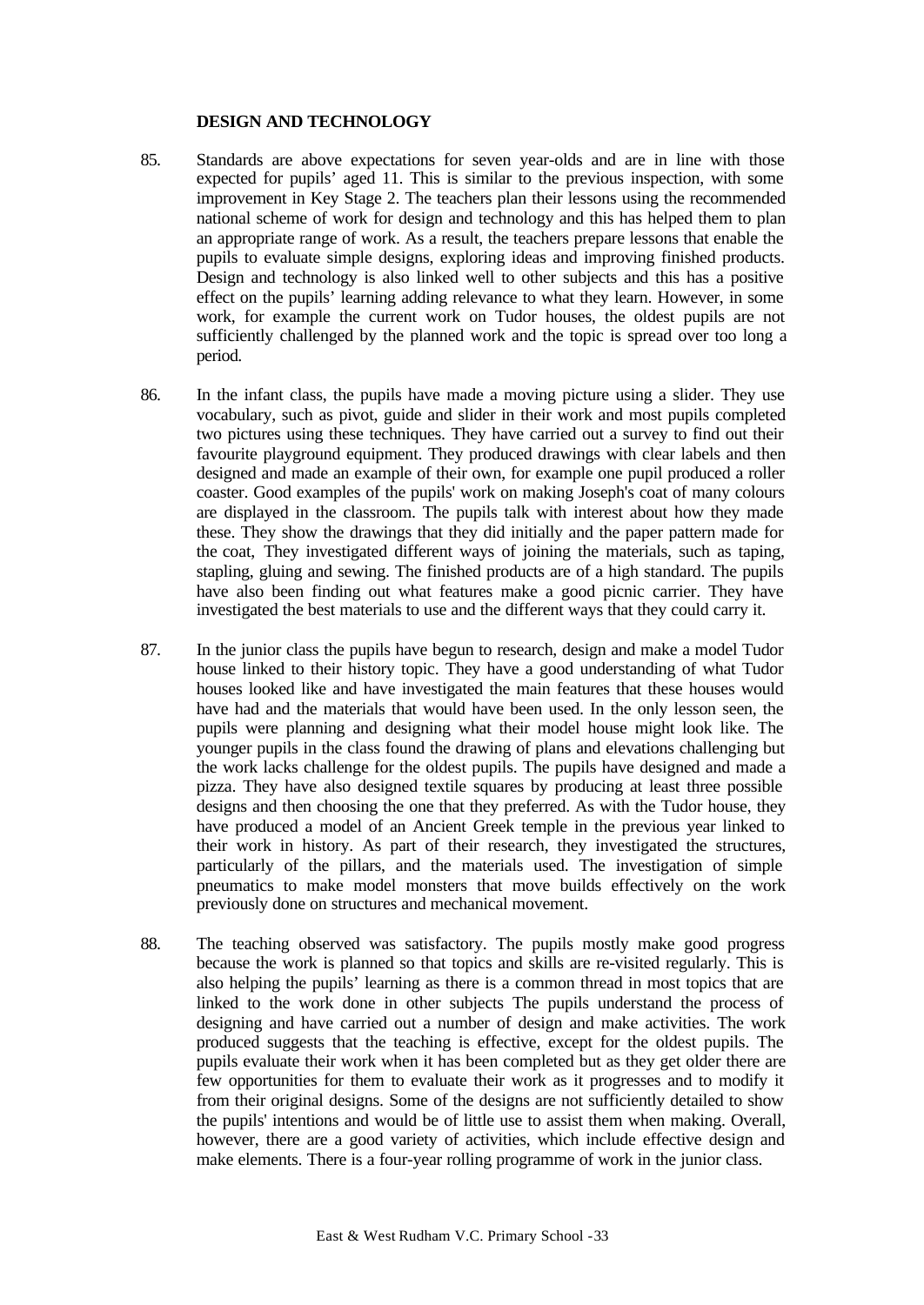## **GEOGRAPHY AND HISTORY**

- 89. Standards in both subjects for the present 7-year-olds are above national expectations and the pupils are making good progress. Standards for the present 11-year-olds are in line with expectations and the pupils make satisfactory progress. During the inspection one geography lesson and one history lesson were observed. Insufficient time is provided for teaching these subjects, particularly for junior age pupils, and this accounts for the slower progress in the junior class. In history, the pupils do not have sufficient knowledge of how the different periods they study relate to each other. Although each unit of work is well planned in both subjects, the pupils have limited knowledge of the work that they did in previous years.
- 90. In geography, the reception and infant pupils are finding out about their local area and comparing it to a village in Mexico. The pupils demonstrate good recall of the work they did in the previous lesson. They knew that you would use an aeroplane to get there. One pupil said, "You would fly over the North Atlantic Ocean." Another added, "and over Florida". After a few guesses, another child added the, "Gulf of Mexico". They discussed the food and the use of maize to make tortillas. One pupil told how the maize was made into flour, "they get a machine and mush the flour and then mix it." When talking about the different buildings, one described the school and how it was different to their school. They also remembered that the church was the oldest place in both villages. They also understand maps and plans and that these give them a way of recording information about a place. They have drawn plans of the classroom and the school's grounds, as well as a map showing the route taken by Red Riding Hood. They have studied their own village, finding out where it is and what makes it attractive. They have investigated the busy main road and carried out a car survey. They have also studied maps related to their Mexican village topic. In history, they know about some famous people, such as Samuel Pepys, Louis Braille and Florence Nightingale. They retold the story of Elizabeth the first when she was a princess by completing given sentences. They are able to sequence pictures about the Great Fire of London. They are beginning to understand the difference between fact and fiction by using a number of historical and literary events, such as Cinderella and King Alfred.
- 91. In the junior class, the pupils have just begun a topic on the Tudors and this is the first history work undertaken for a year because of the way topics are organised. The pupils have limited recall of the work carried out in the previous school year. However, one girl confidently retold the story of Pandora that she learnt when studying the Ancient Greeks. In the one history lesson seen, the pupils were finding out about how people explored the world in Tudor times. They listened attentively to the teacher reading an extract form *Ship's Boy* a story about life at sea. They responded accurately to the questions about the story. They show good understanding when discussing pictures of artefacts. The pupils then imagined that they were on a Tudor ship and were writing a letter home, using the information they had listened to and a variety of reference books. All pupils made a reasonable attempt at this. One boy imagined it was St Valentine's Day and wrote partly in verse with a good sense of fun. However, as the pupils had not taken notes during the earlier discussion some pupils had limited information to draw on. Also the interesting vocabulary identified by the teacher was not reinforced to support them when they began their writing. Younger pupils used writing frames to help them. There are few opportunities to develop an understanding of chronological awareness.
- 92. The previous three terms have been spent on geography topics in the junior class. The pupils had made good use of maps and photographs to aid their understanding of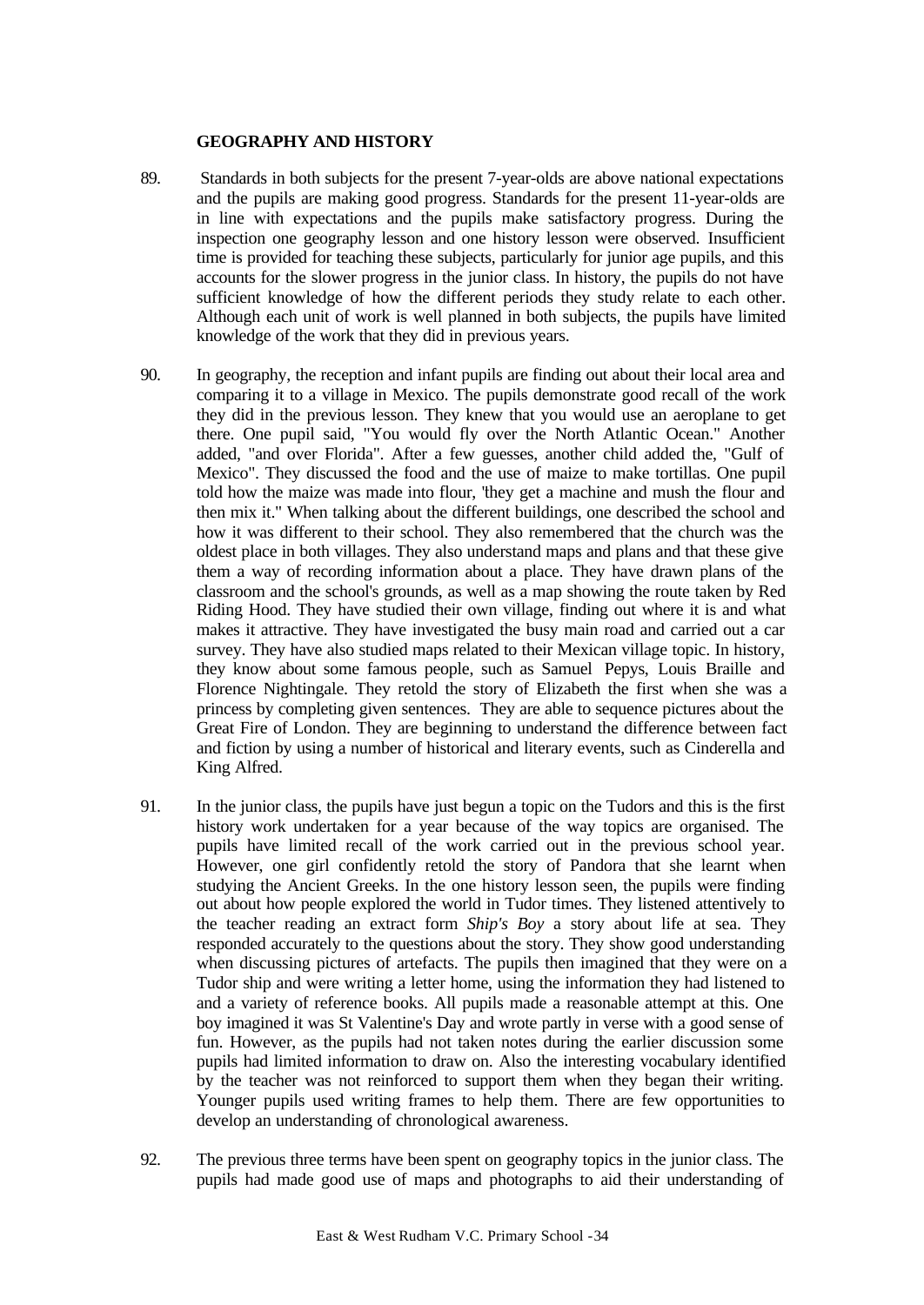geographical features and land-use issues. They collect data and use charts and pictorial landscapes to record their findings, such as journeys to school. They identify different types of settlements in different countries, such as India and Nigeria, and their main functions. They have knowledge of a range of physical environments, such as an upland farm and they demonstrate an understanding of how it works. They understand how people affect environments. They have a satisfactory knowledge of weather and climatic conditions in places such as the Far East. They know how climates vary and can compare weather conditions. They use maps to record some weather forecasts and measure aspects of weather, such as rainfall and temperature.

93. In both subjects, the quality of the pupils' recorded work shows good progress in both classes in geography, although there was no recent history work. The quality of teaching is good in Key Stage 1 and satisfactory in Key Stage 2. The teachers have secure subject knowledge and they ensure that the pupils clearly understand what they have to do and what is expected of them. The pupils are keen to talk about their work. In the lessons seen, the tasks set were interesting and appropriate. In history, however, the pupils enjoyed the tasks and worked hard to complete them within the given time. They are beginning to make good use of information and communication technology throughout the school, although this is still developing. The school needs to consider the effectiveness of having two terms on geography and then two terms on history. In addition, the time provided for each subject is less than might be expected.

## **INFORMATION AND COMMUNICATION TECHNOLOGY**

- 94. The pupils' attainment is at the expected level for pupils aged seven and eleven. Attainment is much better now than it was at the time of the last inspection, mainly because the pupils have benefited from the work of a visiting specialist. He has helped the school to provide an appropriate curriculum, introduced new procedures for assessing the pupils' progress, and made a significant contribution to the teaching. The school is now better resourced than it was so the pupils have better access to computers.
- 95. By the age of seven, the pupils use the mouse and keyboard controls confidently to activate drop-down menus or to move screen objects such as tools in a paint program. The pupils use these skills to support work in other subjects. In one lesson, for example, the pupils used the paint package to draw pictures of plants they had studied earlier in science work. The pupils know how to use simple word processing programs to make labels and write short sentences. Many of the pupils know how to change the size and colour of the fonts they use. Some of the higher attaining pupils confidently use a wide range of functions including *delete, centre, insert,* and *tab* when they edit their work. The pupils save and print their own work. They use modelling programs to carry out simple tasks when they explore *Albert's House.* They are familiar with how the computer can be used to control devices when, for example, they input instructions to a wheeled device that control how it navigates obstacles.
- 96. By the age of eleven, the pupils are confident when using word processing programs. They change font type and size, centre text and change its colour in order to make the work eye-catching and effective. The pupils regularly use CD ROMs and the Internet when they research topics in a wide range of subjects, including history, geography, science and art. They are familiar with e-mail and understand some of the conventions in composing and responding to e-mail messages. They have used e-mail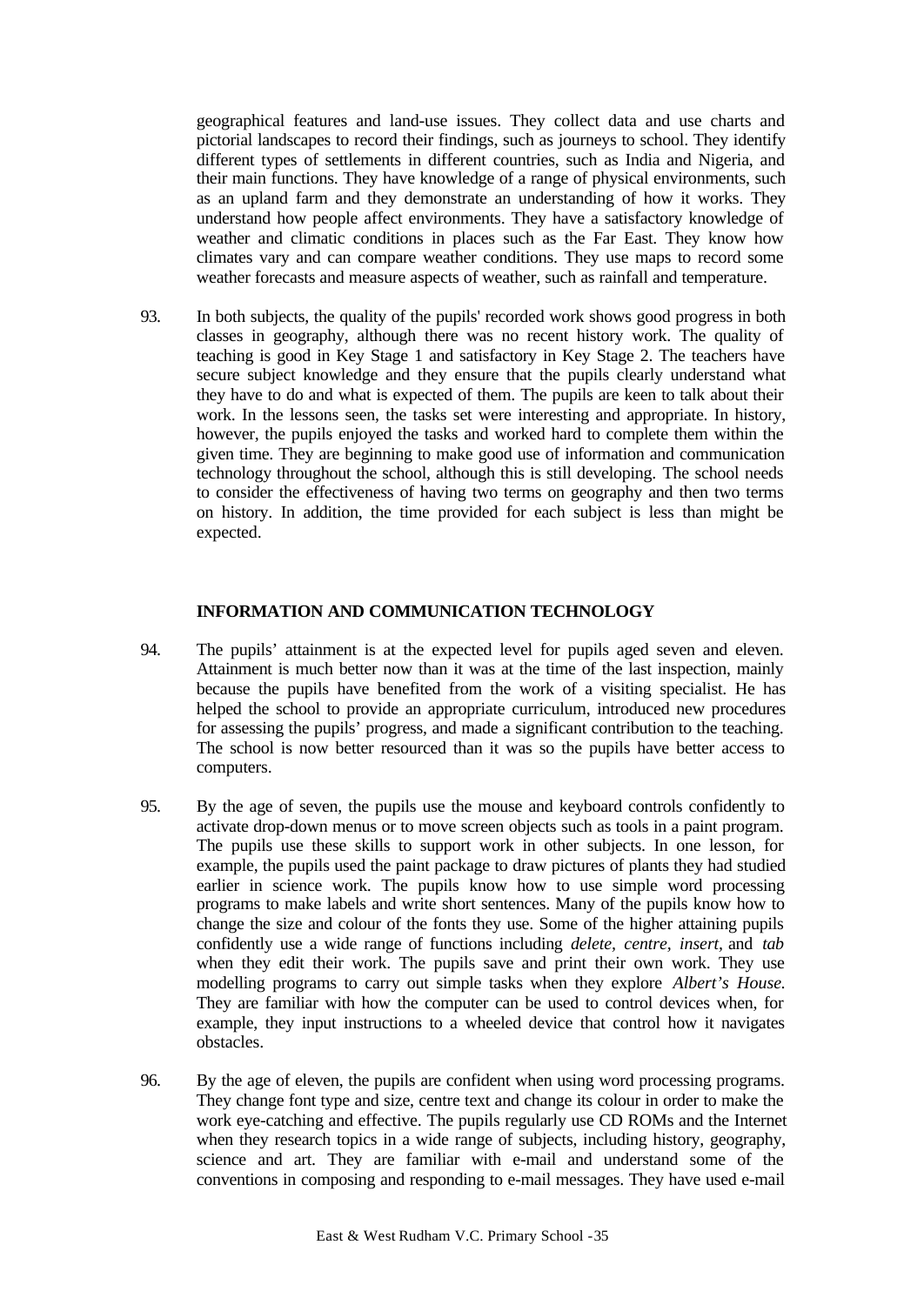to establish contact with pupils at other schools in this country and in France. Although the school does not yet have its own website, the pupils have begun to design one that includes clipart, sound clips and animated images. The pupils have a satisfactory understanding of how to use databases and spreadsheets to locate, organise and display information in graphs and tables. The pupils make confident use of graphic programs but are less confidant when working on modelling tasks. This is mainly because the school does not yet have sufficient resources with which to teach it. It also lacks sufficient software to teach other aspects such as control technology, digital photography and image scanning. To compensate for this the school arranges an annual visit to an education centre that specialises in information and control technology. This allows the pupils to gain some experience in all strands of the subject.

97. The teaching is good overall. The visiting specialist provides much of the most effective teaching. The main strengths of the teaching lie in the quality of the planning and the use of assessment. The teaching provides a good level of challenge to all of the pupils. Because the specialist teacher has good subject knowledge, he is able to respond effectively to the pupils' questions and difficulties. In a Year 6 lesson on databases, for example, the teacher visited each pupil and asked questions that led each pupil to find his or her own solution to the problems set out in the worksheets. The teaching, therefore, helps the pupils to develop the logical thinking skills they need in order to use databases successfully. The teaching makes good use of welldesigned worksheets to guide the pupils' learning. In a lesson on using e-mail, for example, the pupils were able to arrive at a good understanding the uses of e-mail. They challenged the pupils to think about the tasks and required them to make their own reference notes. As a result, the pupils learned quickly and made good progress. The pupils have good attitudes to learning because the teaching is interesting and well matched to their needs. The teaching makes very good use of well-designed assessment records. These give a very clear picture of what the pupils can do and where they need to improve. All of the teachers make effective use of the available resources to support learning in other subjects. In a science lesson, for example, the pupils used a modelling program to help them consolidate what they had learned about the parts of a plant from their practical investigations.

## **FRENCH**

98. The school teaches French to all Key Stage 2 pupils. It aims to develop the pupils' linguistic skills by becoming familiar with the sounds and written forms of French. The pupils are helped to use their knowledge with increased confidence to understand what they hear and read, and to express themselves in speech and writing. The junior class is taught in two groups so that Years 3 and 4 are taught separately from Years 5 and 6. Emphasis is put on speaking and listening skills. It is not possible to judge the standards achieved as no lessons were observed. The pupils, however, say that they enjoy the lessons. Information on the pupils' levels of competency is passed on to the next school.

# **MUSIC**

99. The standards attained are similar to those expected of pupils aged seven and eleven. Some aspects of attainment at Key Stage 2 are above average. The school has improved standards slightly since the last inspection.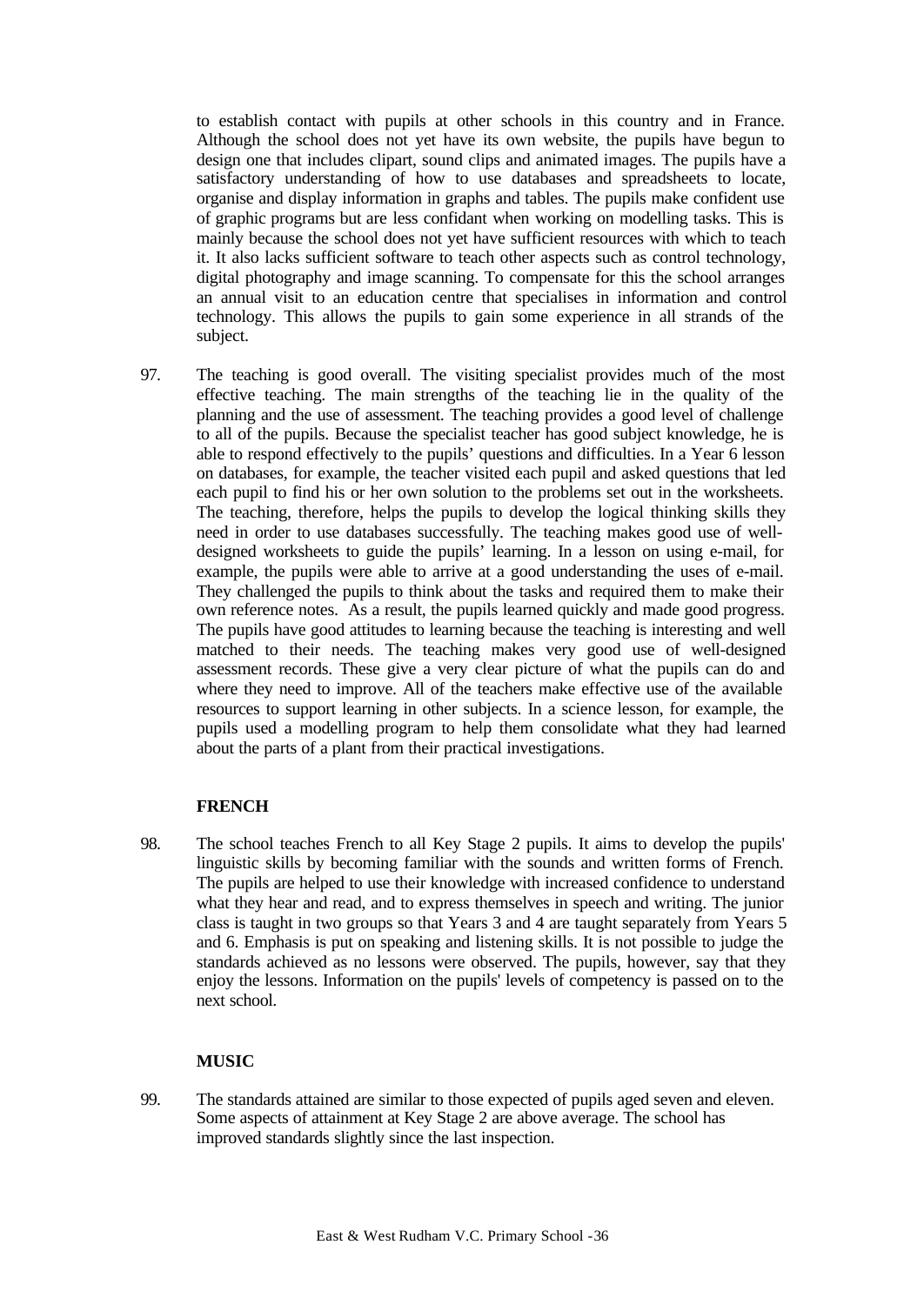- 100. Key Stage 1 pupils recognise that sounds can be organised to create patterns. They successfully explore how sounds made by voices and instruments may be changed and organised to achieve pleasing effects. An example of this was seen in a lesson in which the pupils use the dynamics and tempo of their music to indicate the different types of weather. The pupils sing a wide range of songs tunefully. They follow and reproduce melody with a good degree of accuracy, and confidently use percussion instruments to accompany their singing with simple rhythmic patterns. The pupils use their voices, percussion instruments and simple wind instruments expressively to create atmosphere or communicate feelings. They make effective use of musical terms when they respond to the music of others, and when discussing their performances and how they could be improved.
- 101. Key Stage 2 pupils make effective use of invented notation to score their own compositions. They are beginning to include their own methods of indicating beat and dynamics. Most pupils successfully combine musical ideas and organise them to create pleasing compositions, which they perform. The pupils sing well, and pay close attention to melodic structures, harmonies and rhythmic patterns. The pupils have a good knowledge of famous composers; they can name, for example, some of the popular works by Beethoven, Vaughan Williams, Debussy, Mendelssohn, Rimsky-Korsakov, Benjamin Britten and Thomas Tallis. The pupils are able to analyse and compare sounds made on a wide range of percussion and tuned instruments. They demonstrate a satisfactory knowledge and understanding of musical terms when they discuss composition. For example, they make accurate use of *timbre, pitch, dynamics* when discussing how a piece of music creates its effects. They are beginning to use terms such as *symphony* and *concerto* when describing types of musical composition.
- 102. The teaching is good overall. There is some very good teaching done at Key Stage 2 by the visiting specialist. The main strengths of the teaching lie in the opportunities provided for the pupils to explore a wide range of musical instruments, and in the infectious enthusiasm of the teachers. As a result, the pupils show a strong interest in what they do and are prepared to persevere with their music making in order to improve their performance. In the lessons taught by the music specialist, the pupils are constantly challenged to listen carefully and to extend their range of skills. Because she has a very good knowledge of the subject and is able to communicate it effectively, the pupils make rapid progress. In a lesson for pupils in Years 5 and 6, for example, the pupils made good progress in learning a new song in which they extended their knowledge of dynamics and tempo and refined their skill at using them in performance. Another strength of the specialist teaching is the range of learning opportunities provided. In one of the lessons, the pupils were actively engaged in listening and appraising activities, performing songs, composing pieces and playing musical instruments. The pace of these lessons is brisk and the work interesting and challenging. The pupils learn quickly and understand what they have to do in order to further improve their work because the teaching not only challenges them but also supports them. There are no significant weaknesses in the teaching.
- 103. The school runs a number of music clubs for pupils who wish to learn to play the violin or the recorder. The clubs are well run and well attended. The pupils who participate make significant gains in musical knowledge. They are encouraged to use their new skills when they accompany singing in assemblies. The provision for music inside and outside normal lesson time makes a significant contribution to the pupils' personal, social and cultural development.

## **PHYSICAL EDUCATION**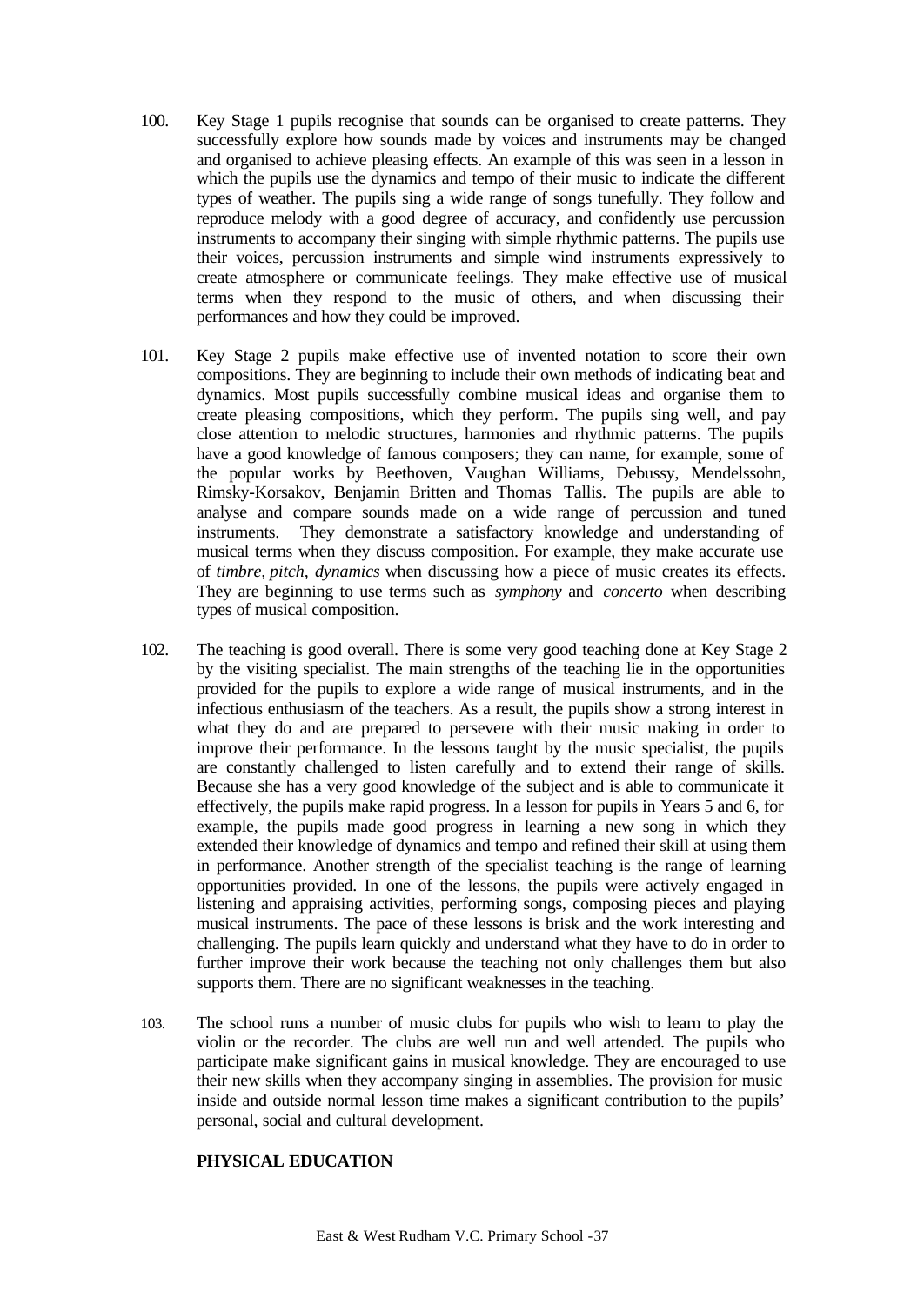- 104. The pupils achieve satisfactorily throughout the school in those aspects of physical education seen during the inspection. In the lessons observed, the standards achieved were in line with those expected for the pupils' ages in games and athletics. There is a swimming programme and the majority of pupils at age 11 can swim to at least the expected standard for their age in line with the requirements set out in the National Curriculum. Outdoor activities are included in the annual residential activity trip.
- 105. In the one Key Stage 1 lesson observed, the pupils developed their skills in sending and passing a ball. They worked well together in their groups. They used a large ball and their hands to send it as far as possible. They repeated this activity with a partner and then explored ways of sending the ball using their feet with the partner stopping it. They gained in confidence and control. They also found ways of sending the ball using a bat.
- 106. In the one Key Stage 2 lesson observed, the pupils developed their performance in a range of athletic activities. The pupils took part in the 55 metre sprint, hurdles and throwing a cricket or rounders ball. The pupils enjoyed the activities and worked hard to improve their performance. Most listened well to the teacher and worked hard at using the techniques taught. They were aware of the need for safety in carrying out the activities, for instance, when throwing and collecting the bean bag being used but a few pupils found it difficult to keep to the rules.
- 107. The quality of teaching is satisfactory. The teachers have secure subject knowledge, plan thoroughly and expect the pupils to perform to their best. The teachers provide the pupils with good opportunities to explore and develop their own skills. All lessons begin with an effective warm-up session. The pupils understand the need for this and they take part enthusiastically. The pupils have opportunities to explore their own ideas. The teaching aims to raise the pupils' standards of performance and the pupils are challenged to improve. There is a games club held after school during the summer term, which is run by parents.

# **RELIGIOUS EDUCATION**

- 108. The pupils attain the standards expected of seven and eleven year olds. A significant proportion of the pupils at Key Stage 1 attains above the expected standard because the teaching is good, and the work is interesting and challenging. The school has maintained standards since the last inspection.
- 109. By the end of Key Stage 1, the pupils are familiar with some of stories from the Old Testament, such as *The Creation* and *Noah's Ark*. They know the main events in the life of Jesus and understand that he did much of his teaching through stories. The pupils confidently talk and draw pictures about religious festivals from different faiths and what they have in common. They know that Christians and Jews give thanks to God when they celebrate *Harvest* and *Sukkot* respectively. They know about festivals of light, such as *Christmas*, *Hanukah* and *Diwali*. Many of the higher attaining pupils develop a good understanding of the importance of symbols in religious festivals. The pupils explore the idea of 'belonging' in relation to family and school life and use their everyday experience to understand that people belong to different faiths. They are aware some of the most important ways in which people from Christianity and other world faiths express their sense of belonging. For example, the children know about the different welcoming ceremonies for newborn children. They understand that Christianity is one of a number of world faiths and that religious people hold many values and ideas in common. They know, for example that they all speak to God through prayer and that many prayer together in special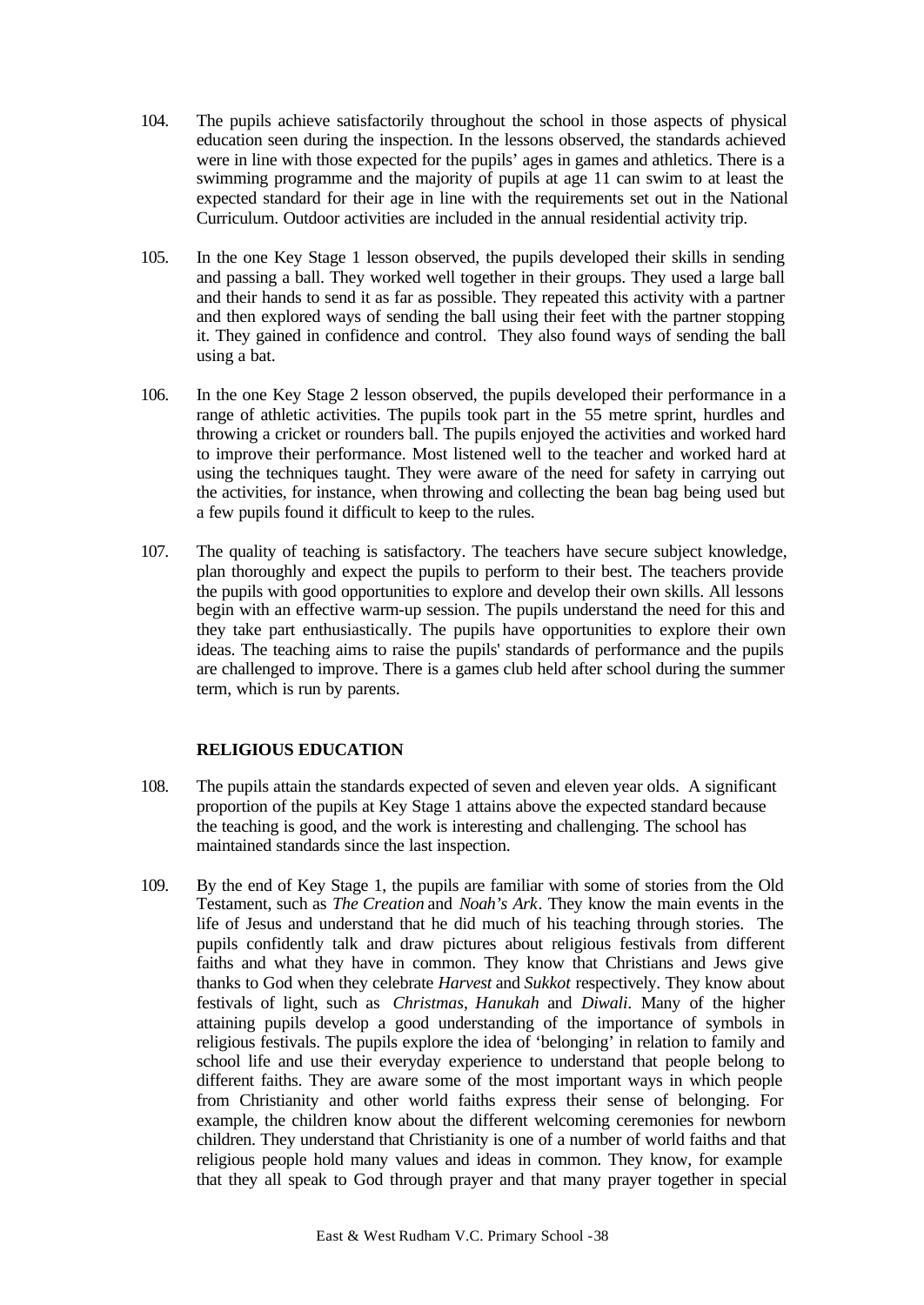buildings set aside for prayer; that Christians worship in churches, Jews, in synagogues, Hindus and Sikhs, in temples, and followers of Islam, in mosques.

- 110. By the end of Key Stage 2, the pupils talk confidently about the life and work of Jesus. They know how the disciples and others helped Jesus in his ministry. For example, the pupils confidently know the important role Peter played before and after the Crucifixion. They know that Mary, Jesus' mother, plays a significant role in the belief and worship of many Christians. They recount the important events in the life of St. Paul and how, as Saul, he was converted on the road to Damascus. Through their study of Islam and Christianity, the pupils learn that objects used in worship have special significance. In relation to Christianity, for example, the pupils know the connection between the events in the life of Christ and the institution of the Eucharist. They understand the significance of the breaking of bread and the drinking of wine. They are aware, too, of the symbolic meaning of the vestments worn by priests when celebrating communion. The pupils know that the most world faiths have holy books in which the essential messages of each one are written down. For example, they know that the Qu'ran is holy to followers of Islam and the Bible, holy to Christians and Jews. They know the special significance the New Testament has for Christians. Most of the pupils are beginning to understand the main beliefs of Christians and adherents of other world faiths. They know that prayer and religious festivals are important in all of them. By the age of eleven, the pupils have a secure knowledge and understanding of how symbols are used to signify important aspects of people's religious beliefs.
- 111. The quality of the teaching is satisfactory overall and some of it is good. As a result, most of the pupils make satisfactory or better progress and many achieve well. The main strength of the teaching is the use it makes of the pupils' everyday experience in leading them to a better understanding of difficult religious ideas. For example, in a Key Stage 2 lesson, in which the pupils explored religious meaning and the place of symbols, the teaching successfully drew upon accounts of important events in the pupils' lives and explored how objects associated with those events often come to hold special meanings. This led the pupils to a clear understanding of how items used in religious ceremonies have symbolic significance. Another strength lies in the success the teachers have in helping the pupils to understand what it is that adherents of different faiths have in common, as well as what makes them distinctive. As a result, the pupils hold informed views about other faiths and show a high degree of respect for the feelings, values and beliefs of others. In the work done at Key Stage 1, for example, the pupils talk confidently about Christian baptism; of how Islamic and Hindu parents whisper prayers in to the ears of their babies soon after birth. They know, too, that part of the welcoming traditional among Sikhs is the choice of name determined by a letter taken at random from their Holy Scriptures. A common feature of the teaching in all lessons is the teachers' ability to catch the imagination and interest of the pupils so that they all become involved in the class work and able to contribute to it. A particular strength of the teaching at Key Stage 1 is the use of a challenging vocabulary. The pupils, therefore, are soon able to talk effectively about religious ideas, objects and places. For example, in a lesson on Islam, the pupils were taught to use an impressive range of words to describe the different aspects of a typical mosque. By the end of the lesson, the pupils were able to describe accurately what they could expect to see if they were to visit a mosque. There are no significant weaknesses in the teaching.
- 112. The links the school has with the local church make an important contribution to the pupils' understanding of worship and religious ideas. The school arranges visits to other places of religious importance. A visit to Walsingham, for example, helped the